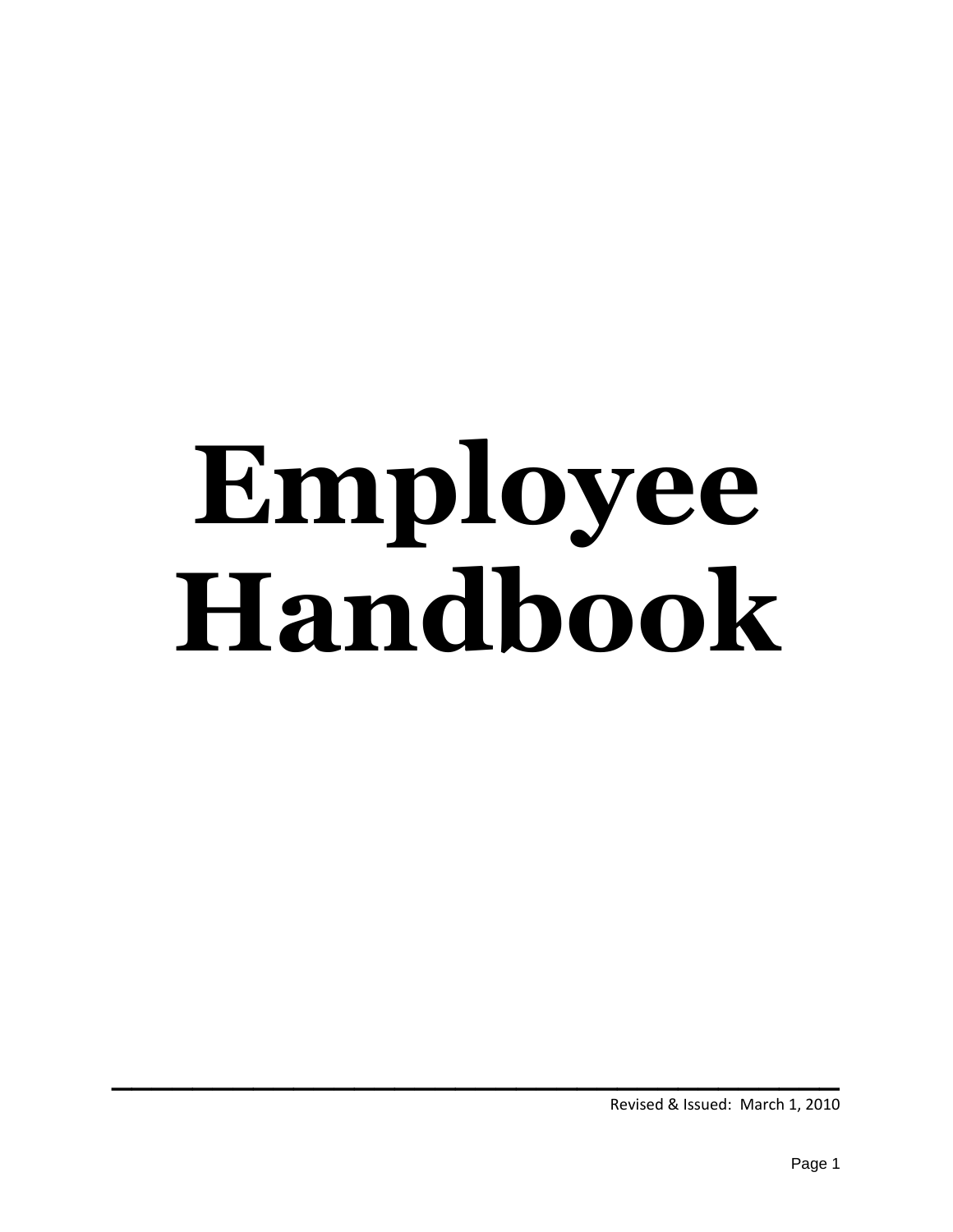# **Table of Contents**

| $\circ$             | Open Door Policy                           |
|---------------------|--------------------------------------------|
| $\circ$             | <b>Equal Employment Opportunity Policy</b> |
| $\circ$             | Americans with Disabilities Act (ADA)      |
| $\circ$             | <b>Fair Housing</b>                        |
|                     | $.9-10$                                    |
| $\circ$             | Hiring                                     |
| $\circ$             | <b>Employment of Relatives</b>             |
| $\circ$             | Promotion                                  |
| O                   | Re-Employment                              |
| $\circ$             | <b>Corrective Action</b>                   |
|                     |                                            |
| $\circ$             | <b>Full Time Employees</b>                 |
| $\circ$             | Part Time Employees                        |
| $\circ$             | <b>Temporary Employees</b>                 |
|                     |                                            |
| <b>COMPENSATION</b> |                                            |
| $\circ$             | Pay Schedule                               |
| $\circ$             | <b>Direct Deposit</b>                      |
| $\circ$             | Time Records & Hours of Work               |
| $\circ$             | Overtime                                   |
|                     |                                            |
|                     |                                            |
|                     |                                            |
|                     | <b>PROFESSIONAL WORK ENVIRONMENT</b>       |

- o Appearance
- o Work Areas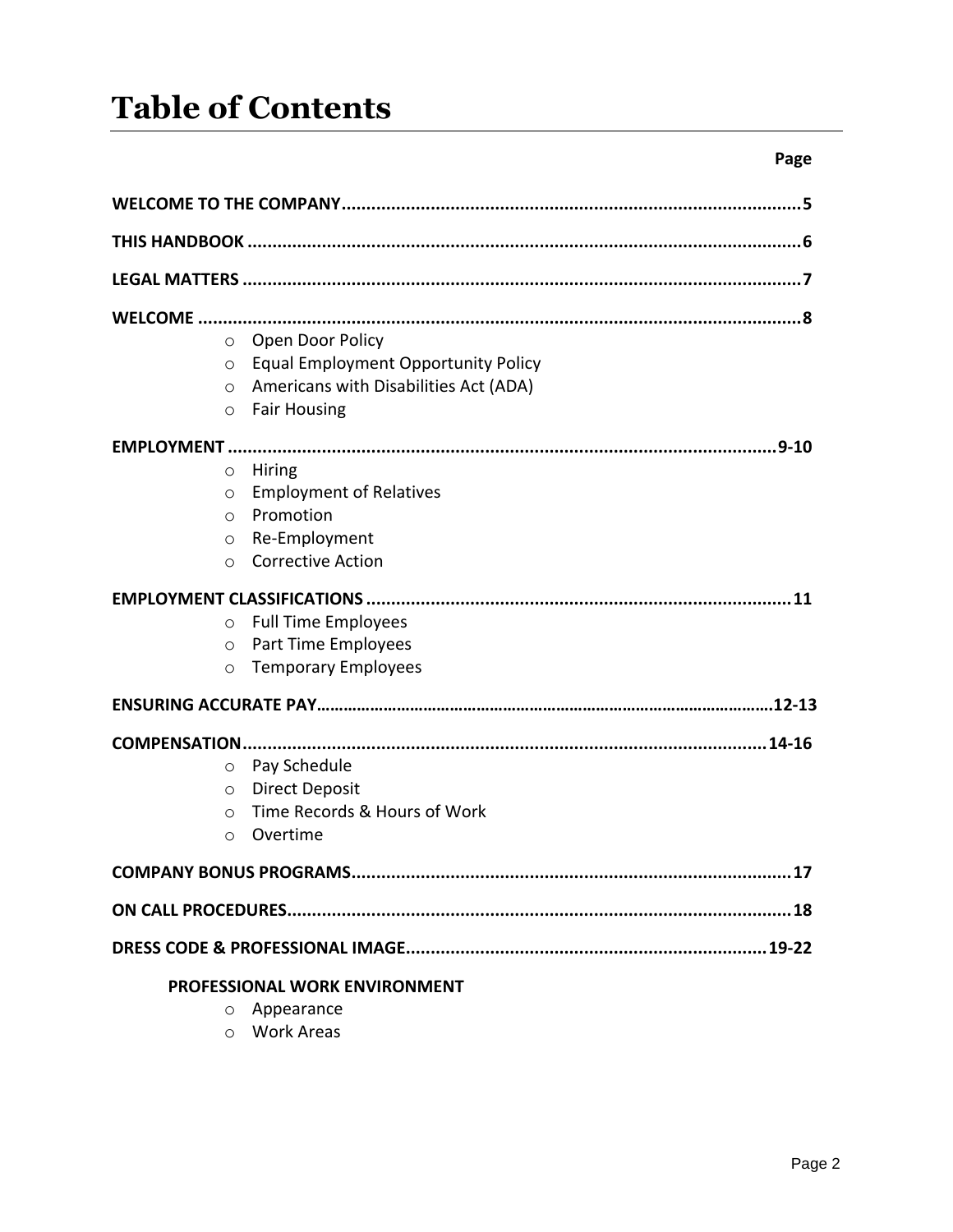# **Table of Contents**

| $\circ$             | Holidays                                                   |
|---------------------|------------------------------------------------------------|
| $\circ$             | Vacation Leave                                             |
| $\circ$             | Sick Leave                                                 |
| $\circ$             | Family and Medical Leave (FMLA)                            |
| <b>OTHER LEAVES</b> |                                                            |
| $\circ$             | Workers' Compensation Leave                                |
| $\circ$             | <b>Bereavement Leave</b>                                   |
| $\circ$             | Birthday                                                   |
| $\circ$             | <b>Military Leave</b>                                      |
| $\circ$             | <b>Jury Duty</b>                                           |
| $\circ$             | <b>Court Appearances</b>                                   |
| $\circ$             | Voting                                                     |
|                     |                                                            |
| $\circ$             | At-Will Employment                                         |
| $\circ$             | <b>General Separation Procedures</b>                       |
| $\circ$             | Resignation                                                |
| $\Omega$            | Retirement                                                 |
| $\Omega$            | <b>Elimination of Position</b>                             |
| $\circ$             | Discharge                                                  |
|                     | 47                                                         |
| $\circ$             | Insurance and Retirement Plans                             |
| $\circ$             | <b>Referral Incentives</b>                                 |
|                     |                                                            |
|                     | SAFETY POLICY STATEMENT ……………………………………………………………………………………49 |
|                     |                                                            |
|                     |                                                            |
|                     |                                                            |
| $\circ$             | Purpose of Policy                                          |
| O                   | Applicable Laws                                            |
| $\circ$             | Prohibition                                                |
| O                   | Drug & Alcohol Testing                                     |
|                     | <b>CIRCUMSTANCES REQUIRING TESTING</b>                     |
| $\circ$             | Work-Related Injuries                                      |

- o Damage to Property
- o Reasonable Suspicion
- o Random Testing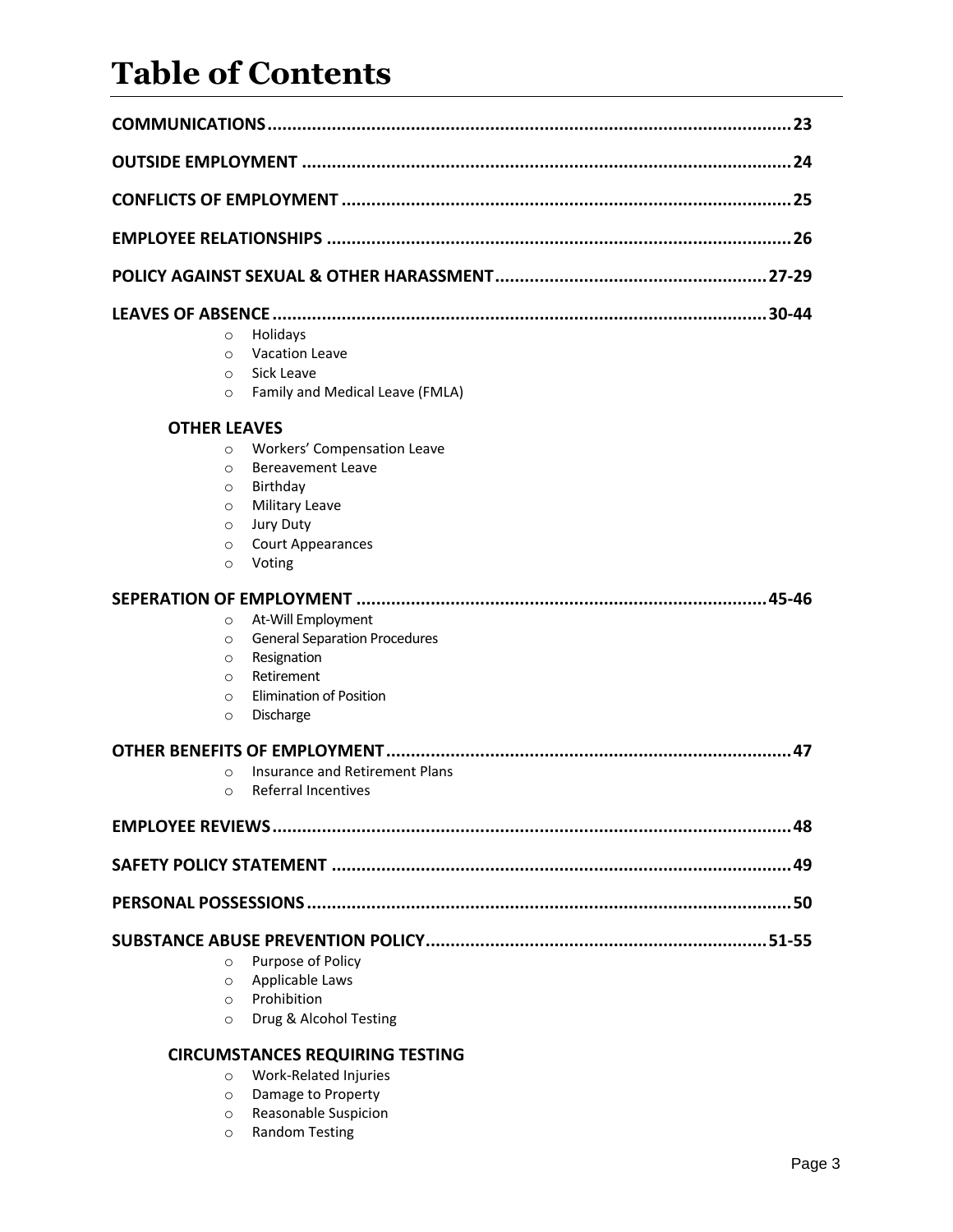#### **NOTIFICATION REGARDING TESTING**

|                   | <b>SEARCHES</b>                                            |
|-------------------|------------------------------------------------------------|
|                   | <b>Company Property</b><br>$\circ$                         |
|                   | Employee's Person and Property<br>$\circ$                  |
| $\Omega$          | Search Results                                             |
| $\circ$           | Notification of Drug Convictions                           |
| $\circ$           | Alcohol and Drug Abuse Awareness Program                   |
| $\Omega$          | <b>Corrective Action</b>                                   |
| $\circ$           | Confidentiality                                            |
|                   | MOTOR VEHICLE SAFETY ……………………………………………………………………………………56-57 |
|                   |                                                            |
|                   |                                                            |
|                   | . 63-64                                                    |
| $\circ$           | <b>Fair Credit Reporting</b>                               |
| $\circ$           | Personal & Private Business Information                    |
| $\Omega$          | <b>Employee Verifications</b>                              |
|                   | . 65                                                       |
| $\circ$           | Mail                                                       |
| $\circ$           | Photocopies                                                |
| $\circ$           | <b>Computer Systems</b>                                    |
|                   | .66                                                        |
| $\Omega$          | Contracting with Relatives and Friends                     |
| $\circ$           | Monetary Payments and Gifts                                |
| <b>ATTENDANCE</b> |                                                            |
| $\Omega$          | Notification                                               |
| $\circ$           | Inclement Weather Policy                                   |
| MISCELLANEOUS     | .69                                                        |
| $\circ$           | Cellular Telephone and Wireless Communication Devices      |
| $\circ$           | Smoking                                                    |
| $\circ$           | Guns and Other Dangerous Weapons                           |

*The Company is committed to complying with all federal, state and local labor and employment laws. To the extent any provision of any law conflicts with this handbook, the requirements of that law will prevail. Review your state supplement, if any, for additional information.*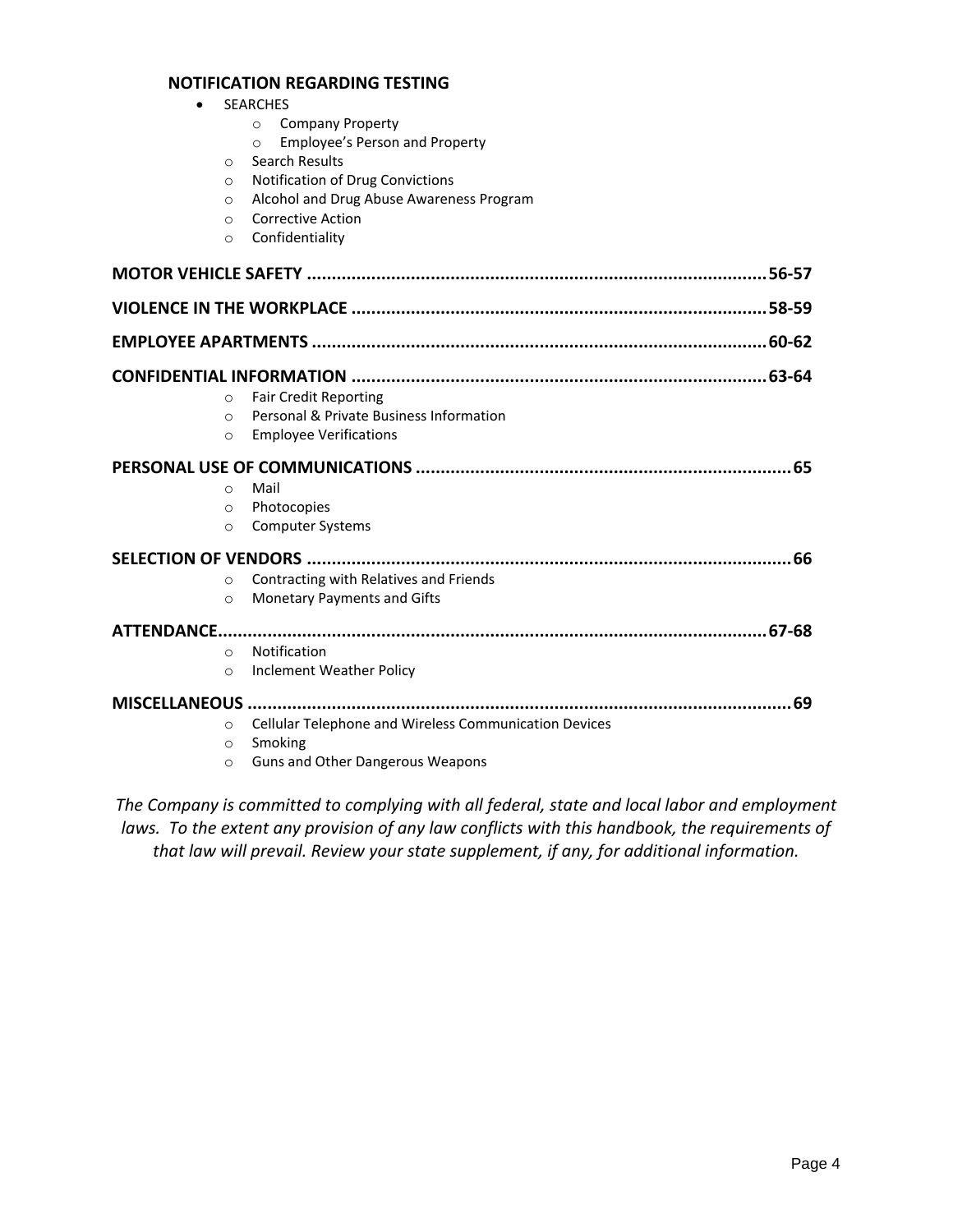Welcome to The Company!

Congratulations, you have chosen to join one of the elite apartment management companies in the multi-family housing Industry.

We set high standards for ourselves & our employees. However, we are willing to give the time, support and development to each individual to be the best that they can be. We feel it is very important that each employee believes and thrives in our company, knows what is expected of them, and is willing to go the extra mile to make The Company and themselves successful.

Our dynamic and experienced support team will assist you, or answer any questions you may have and welcome any comments or suggestions to help make our organization succeed.

We are pleased that you have joined The Company Team and wish you much success in your new position.

Sincerely,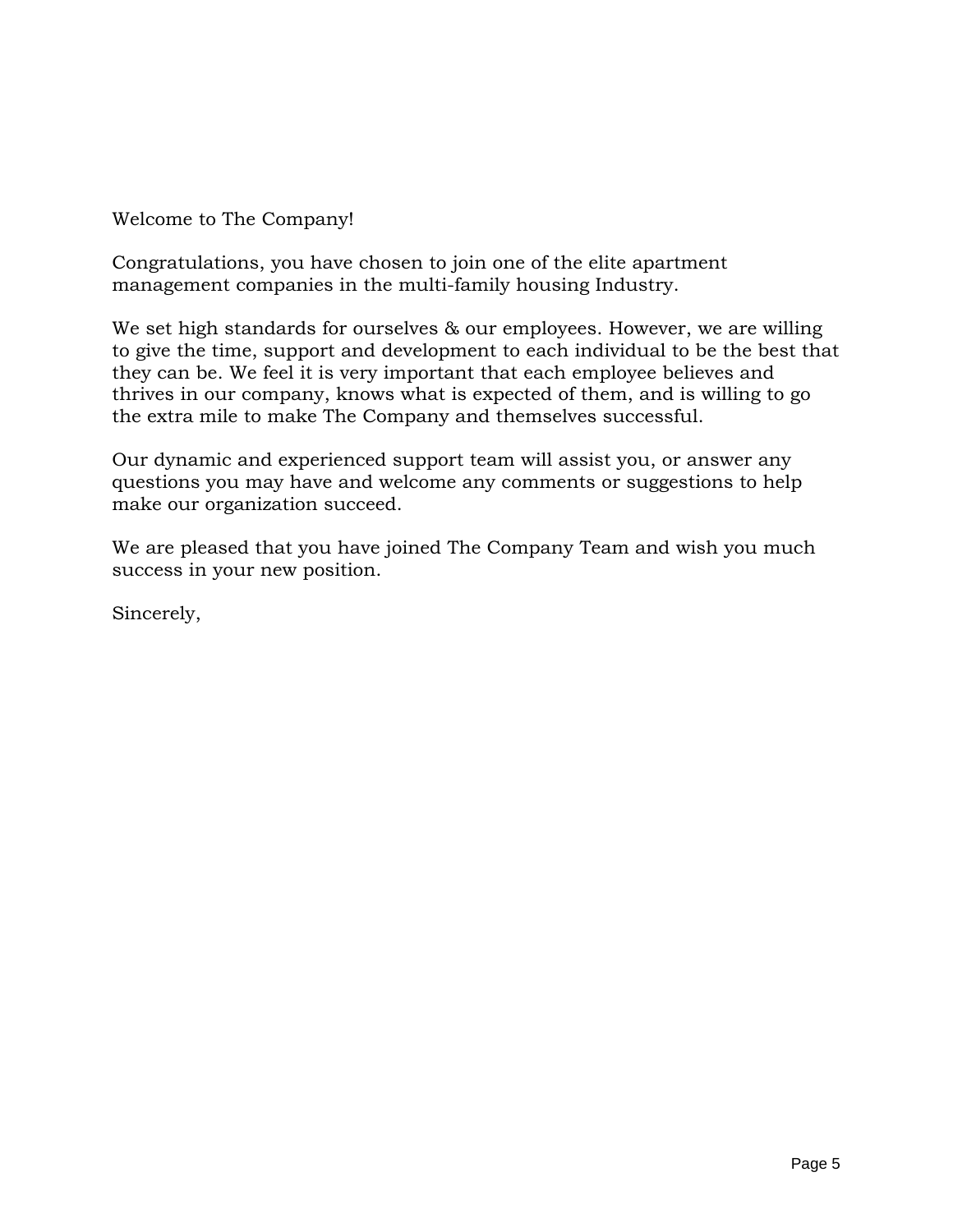# **This Handbook**

This Handbook provides a general overview of the employment policies, practices and benefits of The Company. It is not intended to make rigid or burdensome rules. Rather, this Handbook provides guidelines for you to follow; guidelines designed to ensure the high level of work performance and quality service our clients and their residents have come to enjoy. These guidelines are also intended to provide you an enjoyable, rewarding and safe work environment. This Handbook is not intended to, and does not cover each and every situation that may arise. No employment Handbook can do that. Circumstances may arise which will require us to modify, revise, discontinue or add policies or practices. Changes may impact all employees, a group of employees or even a single employee. Changes may come at any time without prior notice at any time The Company believes it is in the best interests of The Company or our clients to do so. If the change in policy or practice applies to all employees, we will notify all employees of the change as soon as reasonably possible.

Please understand that this Handbook, as well as other statements of policy, is not an employment contract and you should not consider it as one. While we hope that you enjoy a long and rewarding career with The Company, this Handbook does not offer, promise or guarantee you any specific length or term of employment. Unless a contract is established in writing and executed by the President, each employee is and remains at all times an employeeat-will.

The Company makes a copy of this Handbook available for your review at the time you begin work. You will be required to sign an acknowledgment form indicating that you have read the Handbook and been given the opportunity to ask any questions which you may have. A copy of the Handbook will also be located in your Property Manager's office. You are welcome to review it upon advance request when your work schedule allows. If you have any questions don't hesitate to ask your Property Manager, or the Corporate Office for clarification.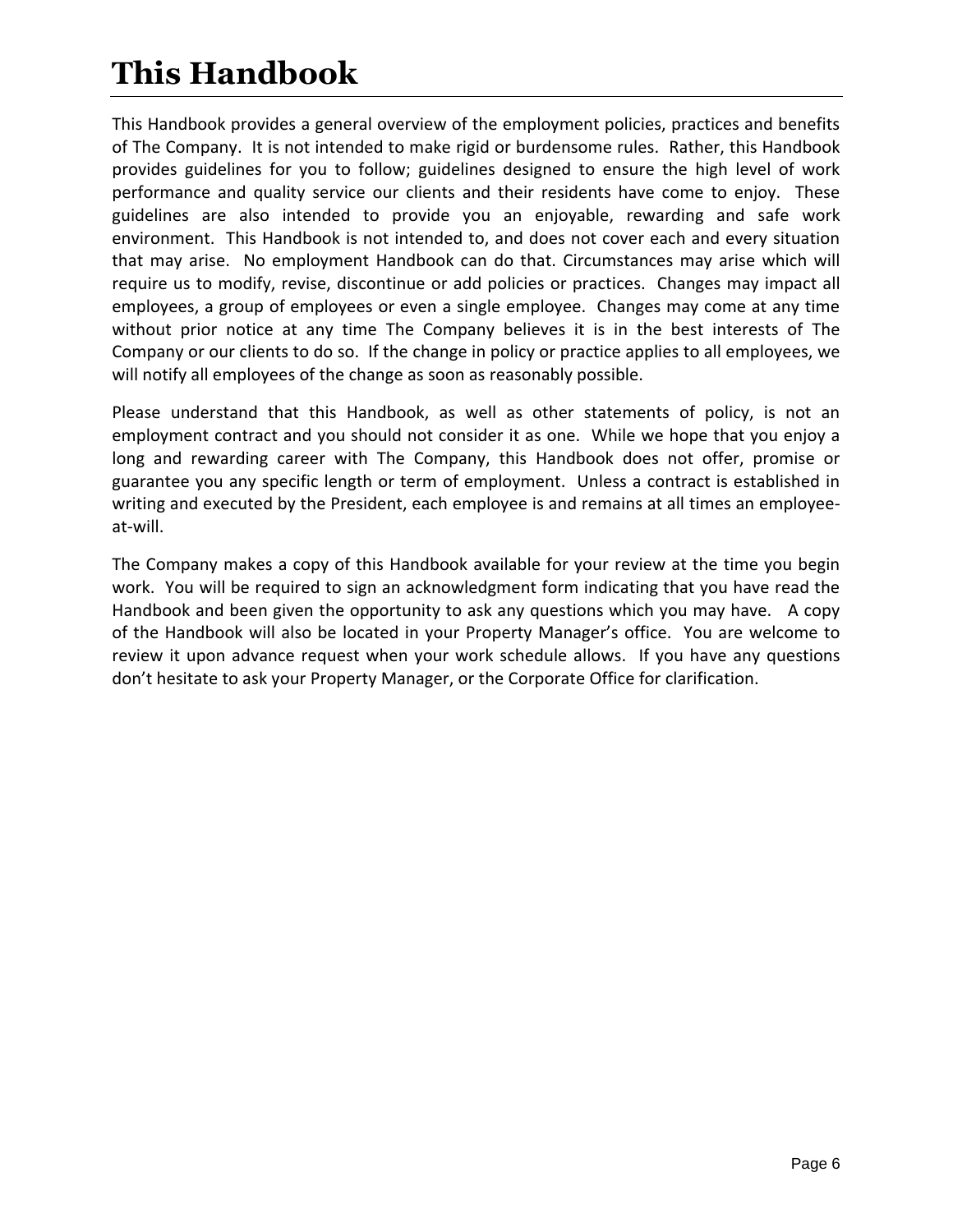# **Legal Matters**

The Company Corporate Office will handle all legal matters involving the business of The Company.

NO EMPLOYEE HAS THE AUTHORITY TO ACCEPT SERVICE OF PROCESS OR OTHER LEGAL DOCUMENTS SERVED ON THE COMPANY, ONLY THE ASSIGNED REGISTERED AGENT CAN RECEIVE THESE DOCUMENTS.

NO EMPLOYEE OF THE COMPANY, INCLUDING THE PRESIDENT, HAS THE AUTHORITY TO ACCEPT, RECEIVE, OR SIGN FOR ANY DOCUMENT SENT BY A COURT, A LAW ENFORCEMENT OFFICER, A PROCESS SERVER OR A LAW OFFICE MAIL, WHETHER BY MAIL, CERTIFIED MAIL OR HAND DELIVERY, TO A CLIENT OF THE COMPANY, INCLUDING ANY PROPERTY MANAGED BY THE COMPANY.

IF YOU RECEIVE AN ENVELOPE INDICATING THAT IT IS SENT BY A COURT, LAW ENFORCEMENT DEPARTMENT, PROCESS SERVER OR LAW OFFICE YOU SHOULD IMMEDIATELY CONTACT THE CORPORATE OFFICE TO DETERMINE THE REGISTERED AGENT FOR YOUR PROPERTY.

Information regarding legal matters of The Company is strictly confidential and should not be discussed with anyone other than management employees in the Corporate Office. It is inadvisable to make statements or representations regarding what the law is regarding a particular situation or issue. You further are not authorized to make any offer or proposal regarding the resolution of a dispute with a co-worker, resident or third-party without express authorization from the President.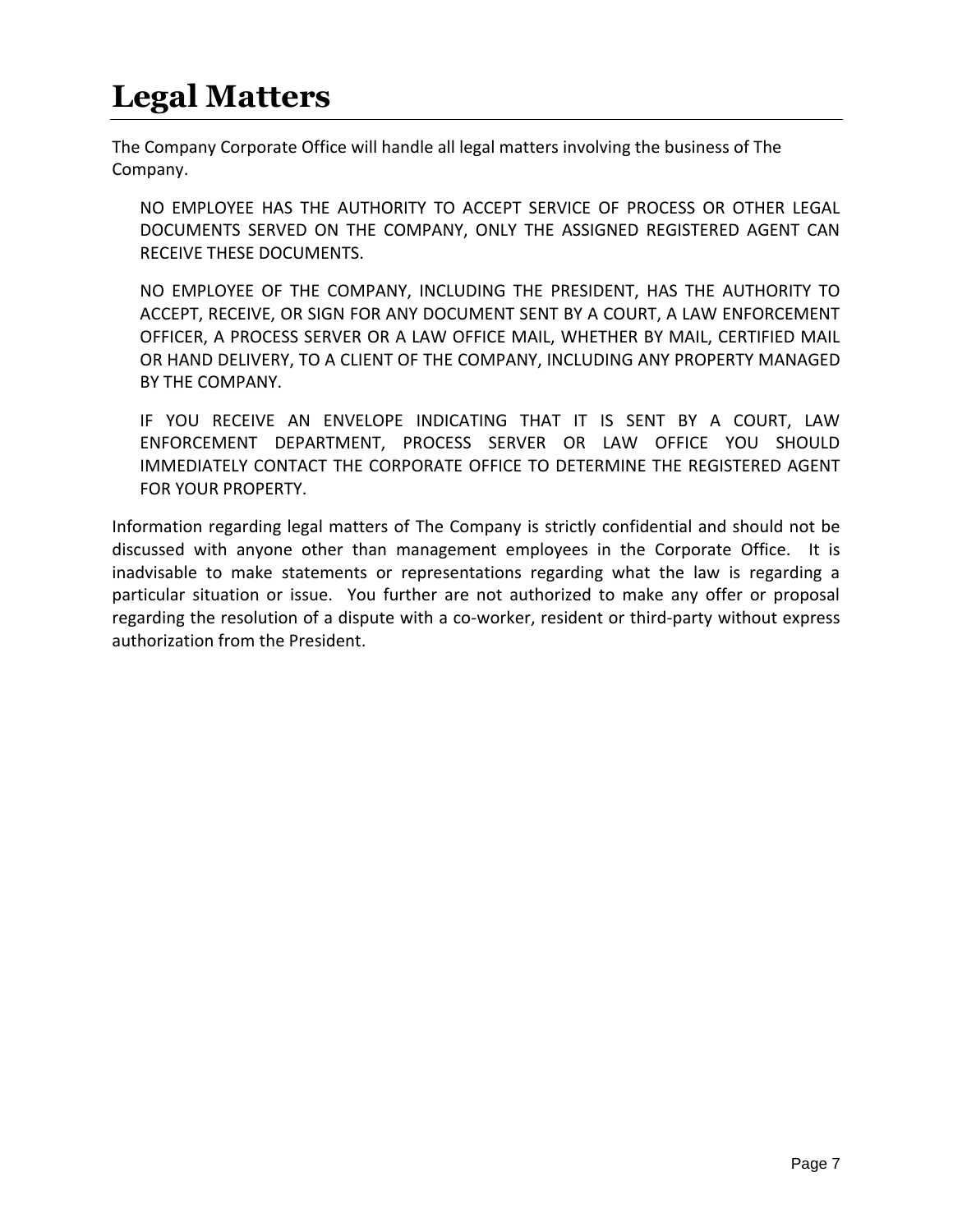# **Welcome**

We would like to welcome all new employees to a team committed to excellence. Your contribution to the Company can make the essential different necessary for success in our highly competitive industry.

### **Open Door Policy**

From time to time, you may have suggestions, concerns, or complaints either about the operations of The Company in general, or about your own individual situation. The Company believes strongly that open discussion of suggestions and criticisms are the best way to improve our operations and to resolve disagreements early. We value your opinions and input and you should feel free at all times to speak with your supervisor, your Property Manager or the management at the Corporate Office.

# **Equal Employment Opportunity Policy**

The Company is an equal opportunity employer. It is our policy and practice to provide employment opportunities to all employees without regard to race, color, religion, creed, sex, national or ethnic origin, age of disability to the extent provided by law. This policy applies to all aspects of the employment relationship, including application, hiring, terms, conditions and benefits of employment and separation from employment. The Company expects its employees to comply with all equal employment laws and regulations.

If you believe you have been discriminated against in violation of this policy, you should report your concerns to your supervisor. If you problem is not resolved to your satisfaction, or if you are not comfortable with your supervisor, you should report your concerns to Human Resources.

# **Americans with Disabilities Act (ADA)**

The Company is committed to compliance with the Americans with Disabilities Act (ADA) and other applicable federal, state, and local laws designed to ensure equal employment opportunities to persons with disabilities. We will strive to make reasonable accommodation to the known physical or mental disabilities of otherwise qualified applicants or employees, unless to do so would cause an undue hardship. Please remember it is a team member's responsibility to seek an accommodation when needed, to cooperate with the Company in determining appropriate accommodations, to assist the Company in reviewing accommodation alternatives, and to provide medical clarification of the need for an accommodation.

# **Fair Housing**

The Company also requires its employees to abide by all applicable fair housing laws and regulations. All residents and applicants for residency at any Property managed by The Company shall be provided with equal, non-preferential treatment and housing opportunities to the full extent provided by the Fair Housing Act and other applicable state or federal laws. All employees are required to adhere strictly to laws and regulations relating to Fair Housing and this policy in the performance of their duties.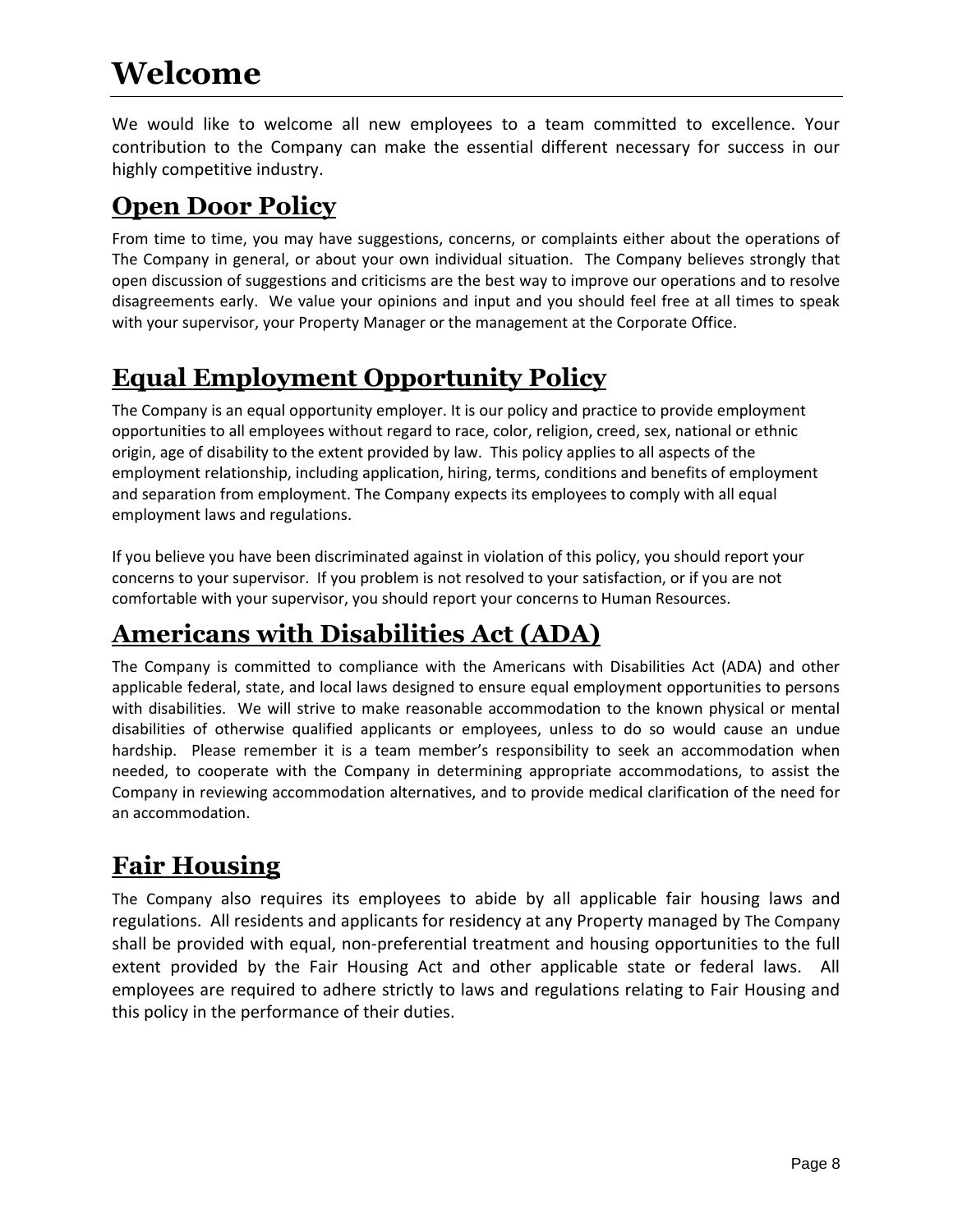# **Employment**

# **Hiring**

The Company seeks to hire and promote only employees with the ability, skill, and character needed to fulfill our responsibilities to our clients and their residents and prospective residents. If you know of a person who meets our requirements, encourage them to apply and bring their name to our attention.

All applicants for employment will be required to complete our application form, which requests information regarding an applicant's background, education, skills, and experience. Applicants must also consent to the performance of a background check and sign a consent form and release which contains an arbitration provision. Applicants may also be interviewed by supervisory and management personnel. An individual given a conditional offer of employment will be required to pass a controlled substance screen and execute an employment agreement and an arbitration agreement prior to beginning employment with The Company.

### **Employment of Relatives**

The Company is committed to making employment decisions based upon merit and consistent with the best interests of The Company, our clients and the residents we serve. To advance these goals and to avoid the appearance of favoritism, it is our general policy not to hire relatives of current employees of The Company, whether at the Corporate Office, the same Property or a different Property. A relative is defined as a spouse or significant other, a parent, child, grandparent, parent-in-law, aunt, uncle, niece, or nephew. An exception to this policy may be made when the President determines that due to economic considerations, time constraints or if a family possesses needed skills it is necessary for us to offer a family member short terms of employment.

# **Promotion**

The constant growth of The Company means the creation of new jobs. It also provides you the opportunity for promotion, greater responsibilities or higher compensation. The Company generally looks to current employees for such opportunities. However if a specialized skill, experience, talent or training is required, it may be necessary for us to look outside the organization to fill a position. Ability, attendance, attitude and interpersonal communication skills are some of the factors considered in a promotional situation.

**You must be employed in your current position for at least six (6) months to be considered for a promotion or transfer to another property.**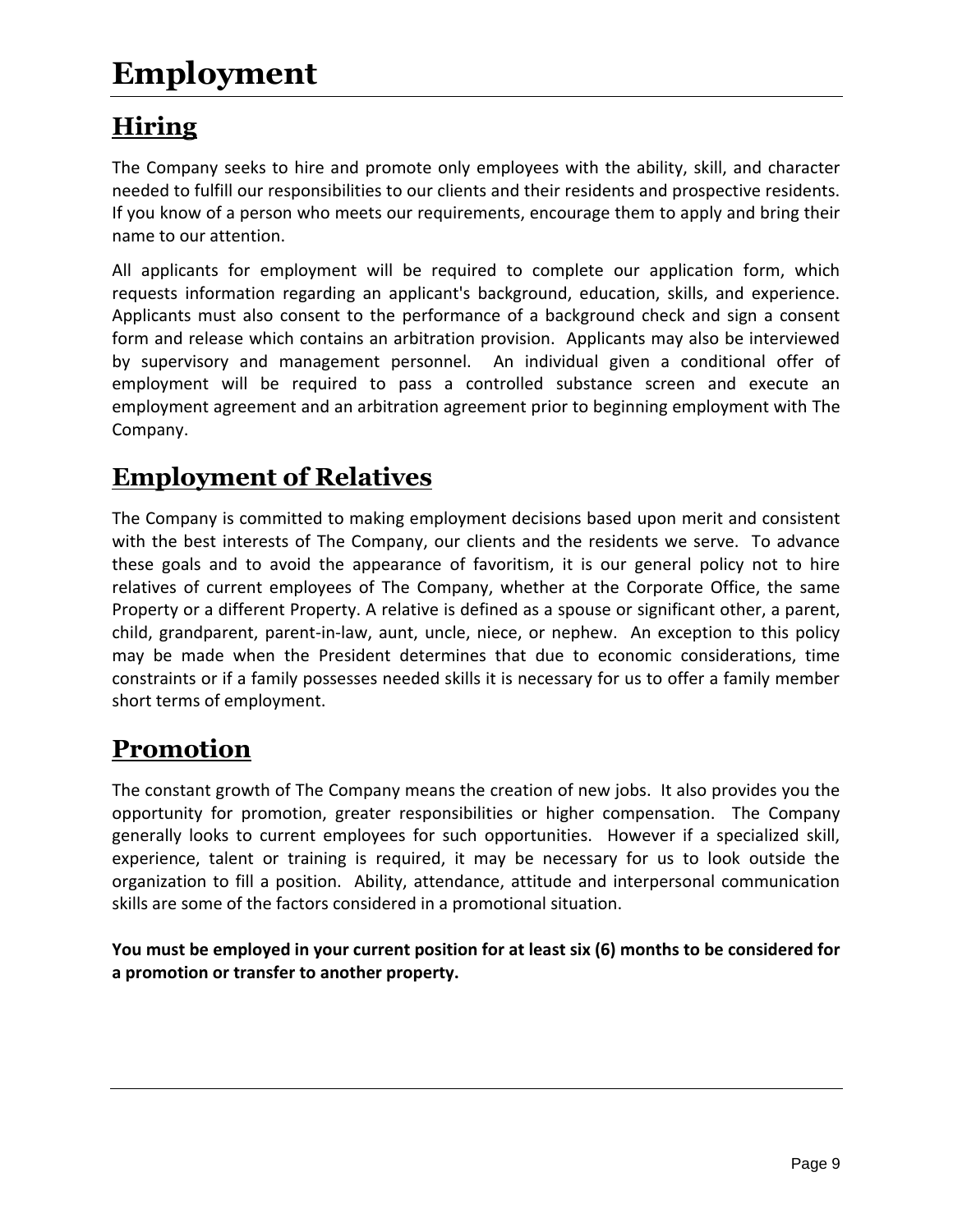# **Employment**

# **Corrective Action**

Unfortunately, from time to time it is necessary for The Company to take corrective action, up to and including discharge. It is impossible for The Company to foresee or list every type of behavior or conduct that could lead to corrective action or discharge. However, you should be aware that a violation of any of the prohibitions discussed in this Handbook **will** result in corrective action. Other work issues, such as rude or abusive behavior toward residents or applicants, destruction of property, loss or inability to account for money, threats or acts of violence, dishonesty excessive absences, abuse of leaves or the inability or unwillingness to perform your job duties satisfactorily, could result in your discharge from employment.

This being said, The Company has and reserves the right to determine whether conduct is of such degree that counseling and opportunities to change behavior are not in The Company's or our clients' best interest and immediate discharge is warranted.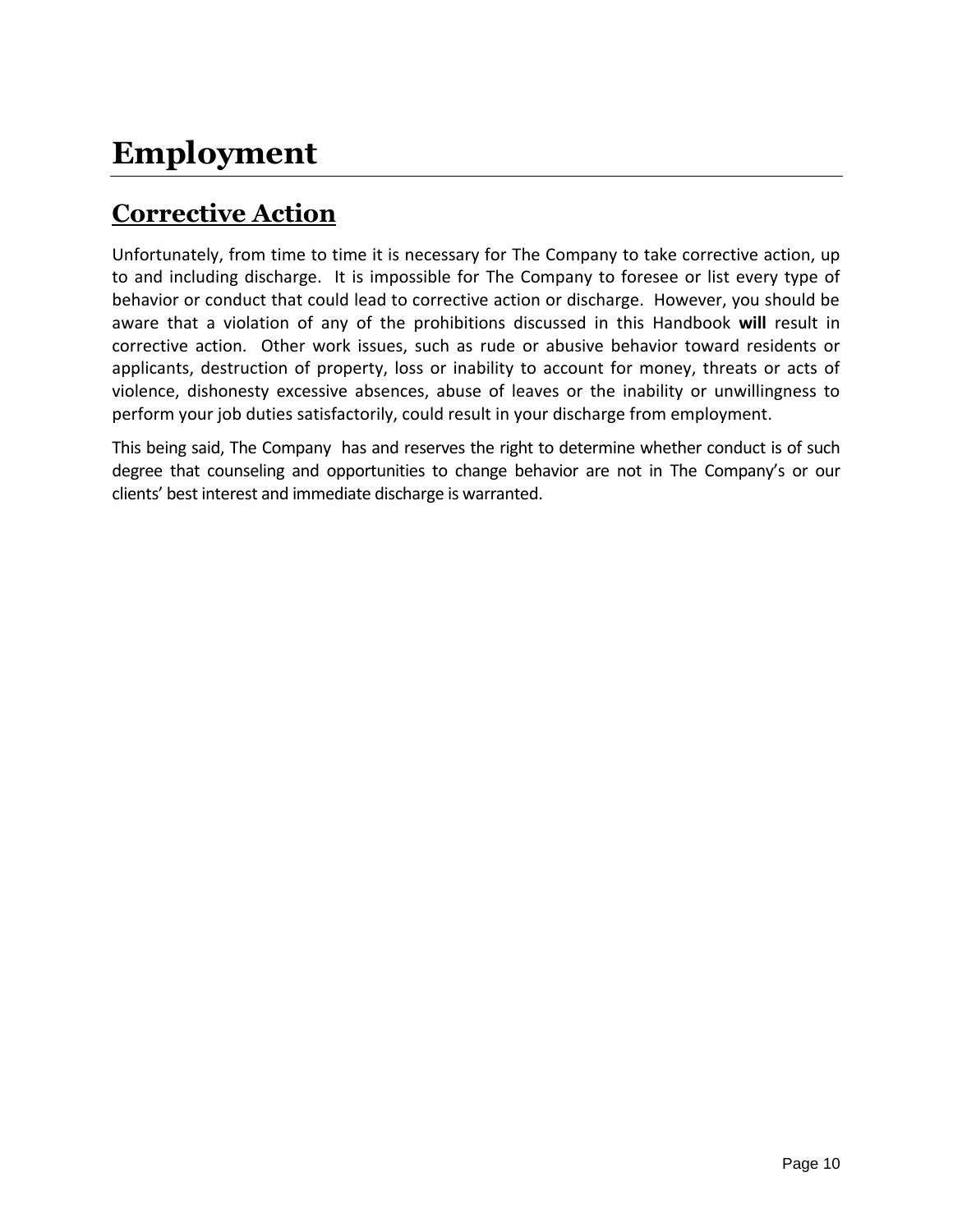#### **Work Status**

#### **Full-Time Regular**

Full-time employees are those who are scheduled to work 30 or more hours per week on a regular basis without a pre-established date of termination of employment. Full-time regular employees are eligible for benefits.

#### **Part-Time**

An employee scheduled to work less than 30 hours per week is considered a part-time employee. Part-time regular employees are generally not eligible for benefits, with the exception of 401K, after six months of employment. They will be advised in writing on any exception.

#### **Temporary**

An employee hired on an occasional or as-needed basis (can work 1-40 hours). This employee is not eligible for benefits.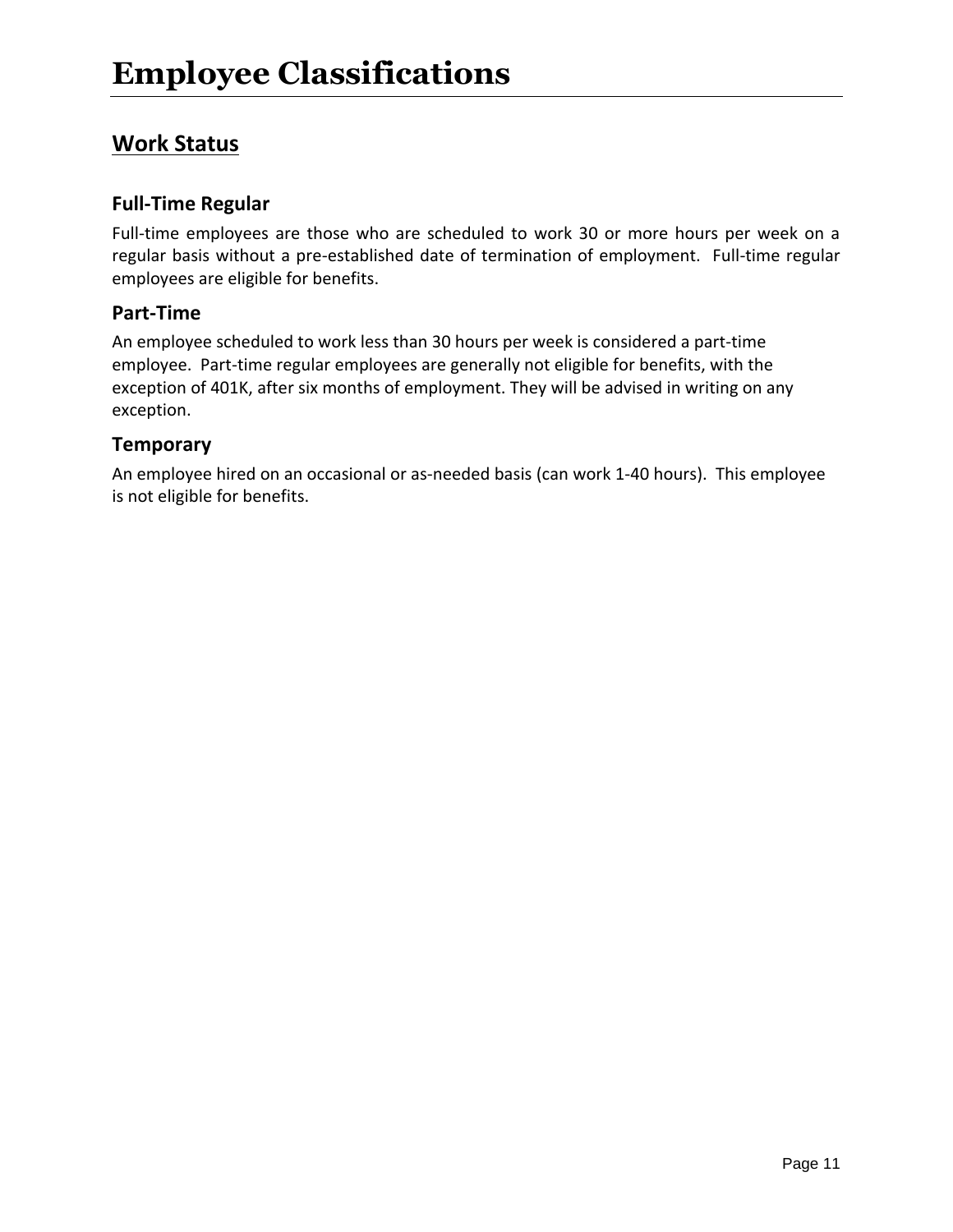# **Ensuring Accurate Pay**

It is our policy and practice to accurately compensate employees for all time worked and to do so in compliance with all local, state and federal laws. To ensure that you are paid properly for all time worked and that no improper deductions are made, you must correctly record all work time and review your paychecks promptly to identify and report all errors.

We make every effort to ensure our employees are paid correctly. Occasionally, however, inadvertent mistakes can happen. When mistakes do happen and are called to our attention, we will promptly make any corrections necessary.

**Review your Pay Stub.** Please review your pay stub when you receive it to make sure it is correct. If you believe a mistake has occurred (including any improper deductions, underreported hours of work or other error) or if you have any questions, please use the reporting procedure outlined below.

**Non-exempt Employees.** If you are a non-exempt employee (which means that you are eligible for overtime pay), you are paid on an hourly basis. If at any time your time sheet is not accurate, notify your supervisor immediately. When you receive each paycheck, verify immediately that you were paid correctly for all regular and overtime hours worked each work week.

**Exempt Employees.** If you are an exempt, salaried employee, your salary is subject to certain deductions. For example, absent contrary state law requirements, your salary can be reduced for the following reasons:

- Full day absences for personal reasons.
- Full day absences for sickness or disability.
- Full day disciplinary suspensions for major safety violations or significant infractions of important written workplace conduct rules.
- Family and Medical Leave absences (either full or partial day absences).
- To offset amounts received as payment for military pay.
- The first or last week of employment in the event you work less than a full week.
- Any full work week in which you do not perform any work.

In any work week in which you performed any work, you salary will not be reduced for any of the following reasons:

- Partial day absences for personal reasons, sickness, vacation or disability.
- Your absence because your employer has decided to close a facility on a scheduled work day.
- Absences for jury duty, attendance as a witness, or military leave in any week in which you have performed any work.
- Any other deductions prohibited by state or federal law.

Please note: it is not an improper deduction to charge time missed from work against an employee's accrued vacation, sick or other forms of paid time off for full or partial day absences for personal reasons, sickness or disability.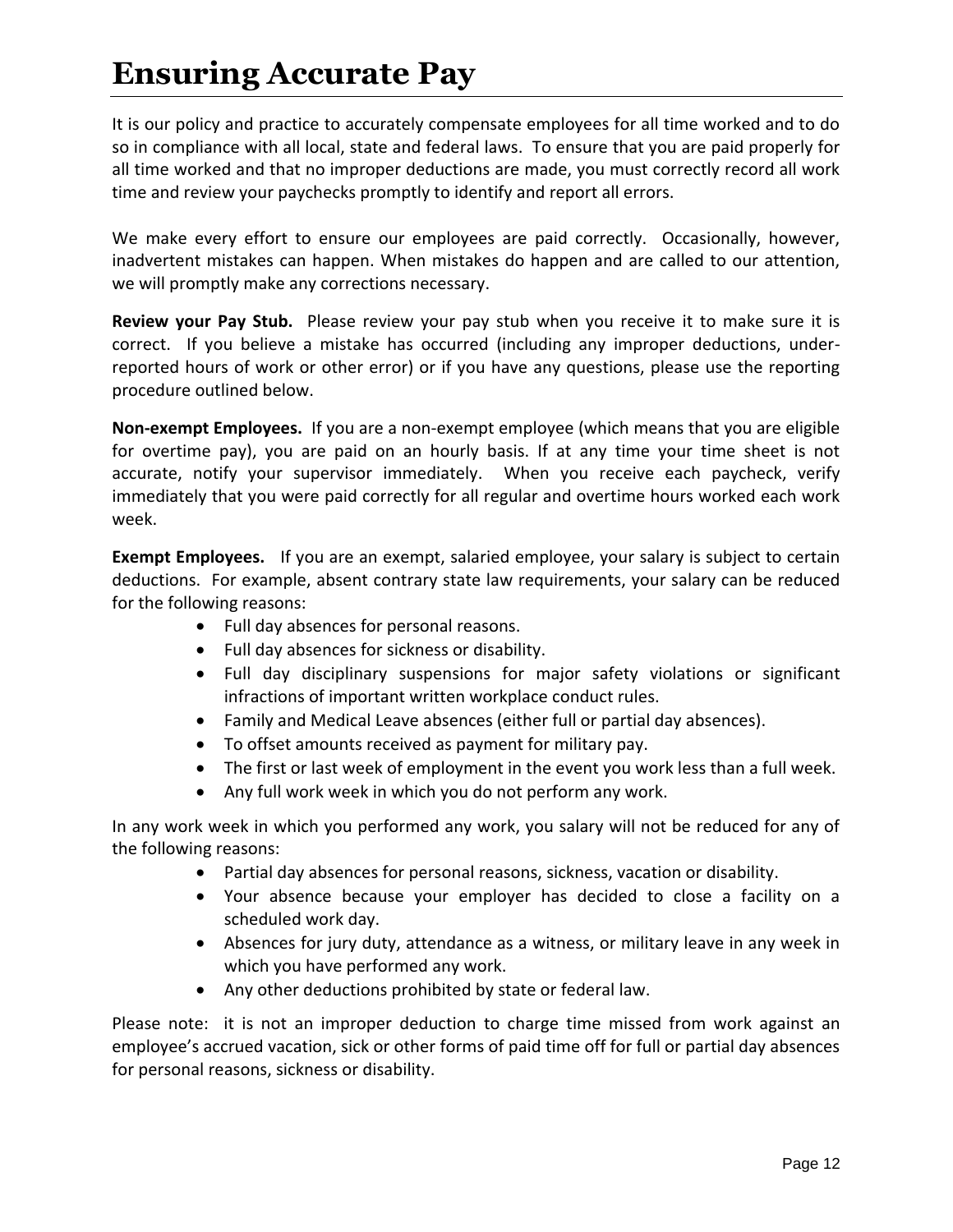**To Report Concerns or Obtain More Information.** If you believe you have been subject to any improper deductions or you pay does not accurately reflect your hours worked, you should immediately report the matter to your supervisor. If the supervisor is unavailable or if you believe it would be inappropriate to contact that person (or if you have not received a prompt and fully acceptable reply), you should immediately contact Payroll.

Every report will be fully investigated and corrective action will be taken where appropriate, up to and including termination for any employee who violates this policy. In addition, the Company will not allow any form of retaliation against individuals who report alleged violations of this policy or who cooperate in the Company's investigation of such reports. Retaliation is unacceptable, and any form of retaliation in violation of this policy will result in disciplinary action, up to and including termination.

### **Payroll Deductions**

The Company follows federal, state and local laws regarding required and permissible payroll deductions. In general, we deduct for required federal, state and local taxes and court-ordered payments such as child support and wage garnishments. We also deduct for authorized benefit plan deductions, including 401(k) contributions, 401(k) loans, and medical/dental insurance premiums. We also may deduct for optional employee convenience programs, such as personal and family accident insurance, optional term life insurance and flexible spending accounts. We also may deduct for Company claims, such as pay adjustments, outstanding debts at termination, and other agreed-upon deductions, in accordance with the law.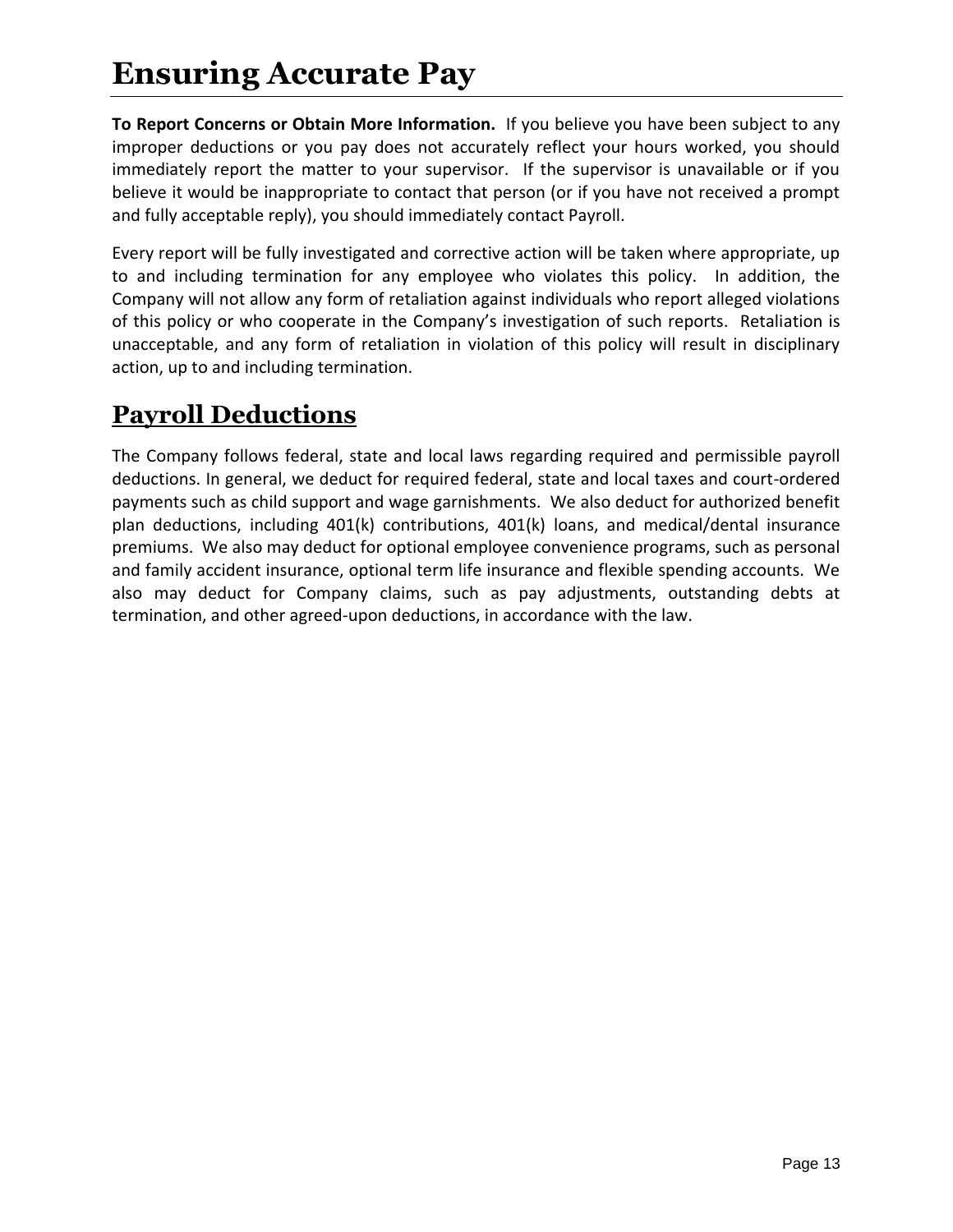# **Pay Schedule**

The Company's work week begins 12:01 a.m. Thursday and ends 12:00 midnight the following Wednesday. The Company pays all employees on a bi-weekly basis, so there are twenty-six (26) paydays each calendar year. Paychecks are distributed on Tuesdays.

# **Direct Deposit**

Employees may elect to have their pay automatically deposited into their checking and/or savings account on a bi-weekly basis. Forms are available from Human Resources/Payroll.

### **Time Records & Hours of Work**

The standard work week will be as determined by your supervisor and/or Property Manager.

All nonexempt employees are required to complete a **DAILY TIME SHEET**, which must indicate all hours worked. Your time sheet must accurately reflect all regular and overtime hours worked, any absences, late arrivals, early departures, meal breaks and any authorized unpaid breaks. Time records must also show hours paid such as vacation time, sick time or holidays. It is imperative that actual hours worked be recorded on the correct day, as well as actual hours worked in the pay period.

Lunch periods will be scheduled by your supervisor in such a manner that the efficient handling of work is accomplished. When a situation arises that requires more time than is allocated for your lunch period, you must obtain permission from your supervisor to exceed the time ordinarily allocated. Your supervisor may schedule employees for a particular time period for a lunch break. Circumstances may arise that require you to through the scheduled lunch break. If directed to by your supervisor you must perform any work requested and you will be allowed a lunch period at a later time as work requirements allow.

When the time sheet has been completed, **the employee and his/her manager must sign it**. Do not sign your time record unless it is accurate. If you time record is not accurate, notify your supervisor immediately. When you receive each pay check, please verify immediately that you were paid correctly for all regular and overtime hours worked each work week.

Exempt employees must report days worked, as well as absences due to illness, vacation or for any other reason each pay period. Recording of actual hours worked is not required.

It is a serious violation of Company policy for any employee to falsify a time card or to alter another employee's time card. It is also a serious violation to Company policy for any employee or manager to instruct another employee to incorrectly or falsely report hours worked or alter another employee's time card to under-or-over report hours worked. If any manager or employee instructs you to (1) incorrectly or falsely under-or-over report your hours worked. (2) alter another employee's time records to inaccurately or falsely report that employee's hours worked, (3) conceal any falsification of time-records, or (4) violate this policy, you should report it immediately using the reporting procedure.

#### **Falsification of time records will result in immediate dismissal.**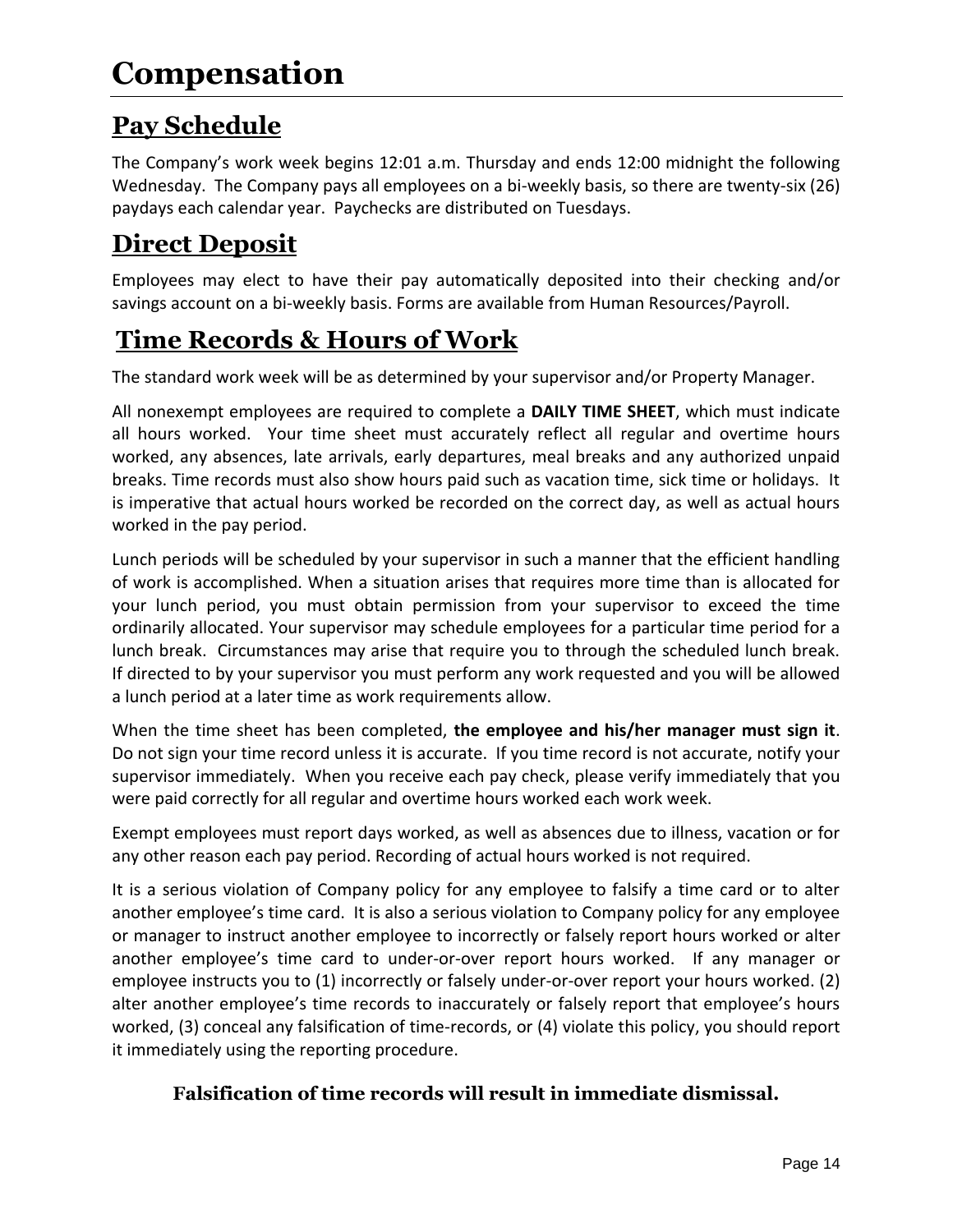# **Overtime**

It is Company policy that overtime hours are to be worked on an emergency and critical service basis only. Because of the nature of our business, work should be staggered to provide full service seven (7) days a week, rather than requiring overtime. Nonexempt employees will be expected to complete work of a routine nature within a forty-hour work week. Supervisors are expected to organize and structure time accordingly.

All overtime work must be scheduled and approved in advance by your manager. This applies to work before regular starting time, after closing hours, or on weekends. Do not start work early, finish work late, work during a meal break or perform any other extra or overtime work unless you are authorized to do so and that time is recorded on your time card. Employees are prohibited from performing any "off-the-clock" work. "Off-the-clock" work means work you perform that is not reported on your timesheet. Any employee who fails to report or inaccurately reports any hours worked will be subject to disciplinary action, up to and including termination.

At their manager's discretion, an employee may be given time off from work to avoid having the employee work over 40 hours in a work week. For example, if an employee has worked 35 hours through Thursday, the manager may instruct the employee to stop work after five (5) hours on Friday and not work at all the remainder of the work week.

| <b>SUN</b>            | <b>MON</b>                             | <b>TUES</b>                            | <b>WED</b>                                                                           | <b>THUR</b>                             | <b>FRI</b>                             | <b>SAT</b>                                                        |
|-----------------------|----------------------------------------|----------------------------------------|--------------------------------------------------------------------------------------|-----------------------------------------|----------------------------------------|-------------------------------------------------------------------|
| <b>JULY</b>           |                                        |                                        |                                                                                      | 30<br>Scheduled<br>and works<br>8 Hours | 1<br>Scheduled<br>and works<br>8 Hours | $\overline{2}$<br>Not<br>Scheduled<br>but works 4<br><b>Hours</b> |
| 3<br>Not<br>Scheduled | 4<br>Scheduled<br>and works<br>8 Hours | 5<br>Scheduled<br>and works<br>8 Hours | 6<br>Scheduled<br>to work 8<br>Hours but<br>sent home<br>after 4<br>hours of<br>work | 7                                       | 8                                      | 9                                                                 |

Had the employee worked all 8 hours as scheduled on Wednesday,  $6<sup>th</sup>$ , he or she would have been entitled to overtime for 4 hours. However, as the Manager instructed the employee to cease work after 4 hours on the 6<sup>th</sup>, the employee did not actually work more than 40 hours in the work week.

The law requires that overtime be paid only for time worked in excess of 40 hours in a work week. Holiday, sick and vacation time are **not** considered hours worked for purposes of overtime calculations. Employees are expected to be available for overtime as required.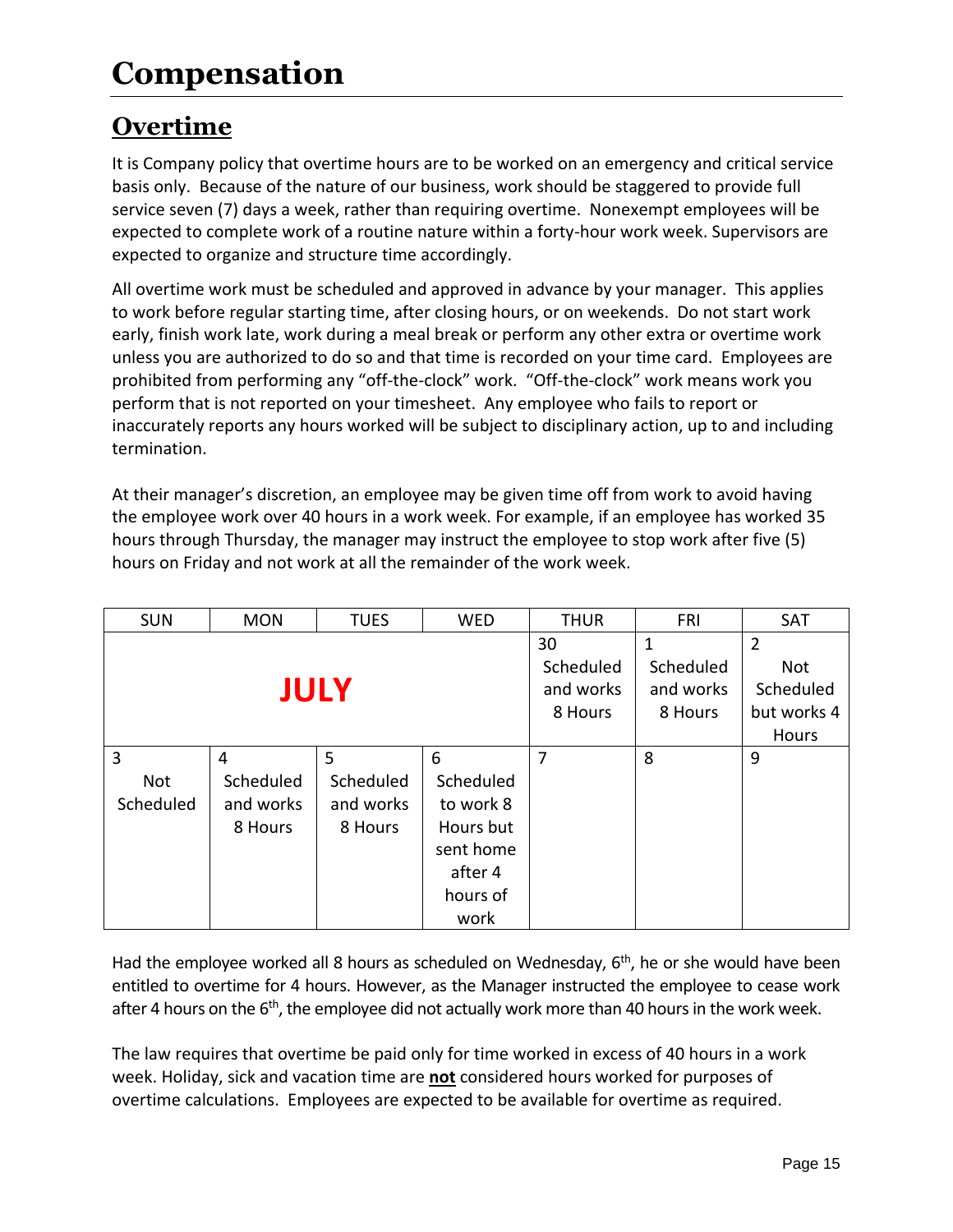**Example.** Ken is a nonexempt employee and he works the following hours during a holiday work week:

| <b>SUN</b>  | <b>MON</b> | <b>TUES</b> | <b>WED</b> | <b>THUR</b> | <b>FRI</b> | SAT                |
|-------------|------------|-------------|------------|-------------|------------|--------------------|
|             |            |             |            | 30          |            |                    |
| <b>JULY</b> |            |             |            | Works 8     | Works 8    | Works <sub>2</sub> |
|             |            |             | Hours      | Hours       | Hours      |                    |
| 3           | 4          | 5           | 6          |             | 8          | 9                  |
| Works 2     | Holiday    | Works 9     | Works 8    |             |            |                    |
| Hours       | Works 3    | Hours       | Hours      |             |            |                    |
|             | Hours      |             |            |             |            |                    |

- Regular Hours (paid at regular hourly pay rate) 40
- Holiday Hours (paid at regular hourly pay rate) 8
- Overtime (time and a half) 0 (zero) (only 40 hours were actually worked)
- *Total Hours paid in this work week – 48, paid at the regular hourly rate.*

This example may not be valid in all states. If your state has different overtime requirements, they will be set forth in your state law supplement.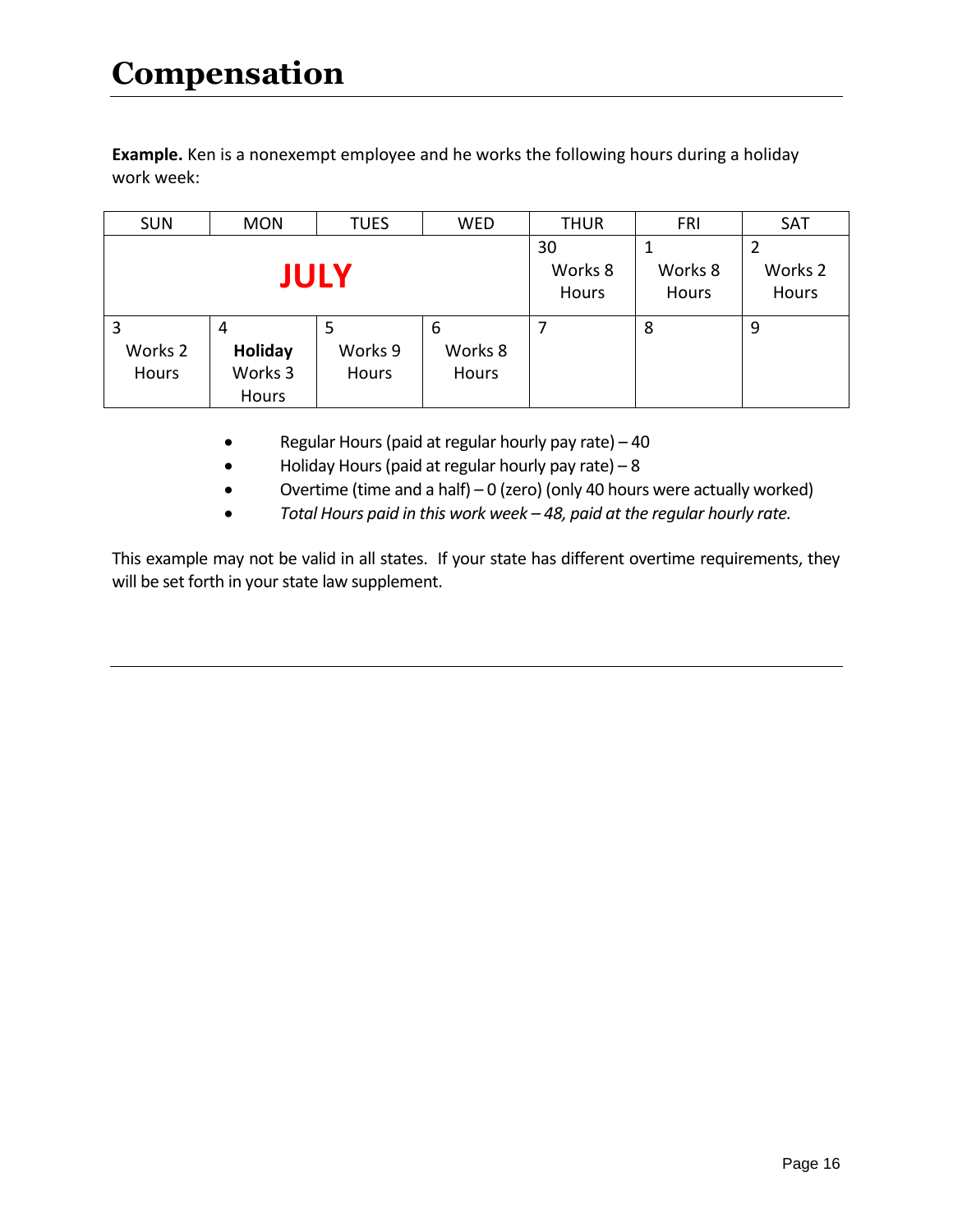# **Company Bonus Programs**

The Company has several bonus programs applicable to employees. Employees are eligible to receive these bonuses will be provided with the guidelines applicable to their particular bonus program. Questions regarding Company bonus programs should be directed to your Supervisor or Human Resources.

### **Employee Referral Bonus Program**

If you refer a candidate who is hired for a full-time position with the Company, you will be entitled to a \$200 bonus (subject to withholding of taxes and 401(k) deductions). Below are the guidelines for The Company's employee referral bonus program:

- To be eligible, the referred employee must complete 90 days of employment with The Company and the referring employee must be an active employee at the time the new employee completes 90 days of employment,
- The Employee Referral Bonus Form must be filled out and submitted to the Regional Manager after the 90 days of employment has been completed.

Managers in the chain of approval or review are not eligible for the bonus for referral hired in their own organization. The referred employee cannot be a current or former employee of the Company or any affiliate.

#### **Commissions**

Property employees may be eligible for leasing and renewal commissions where permitted by law.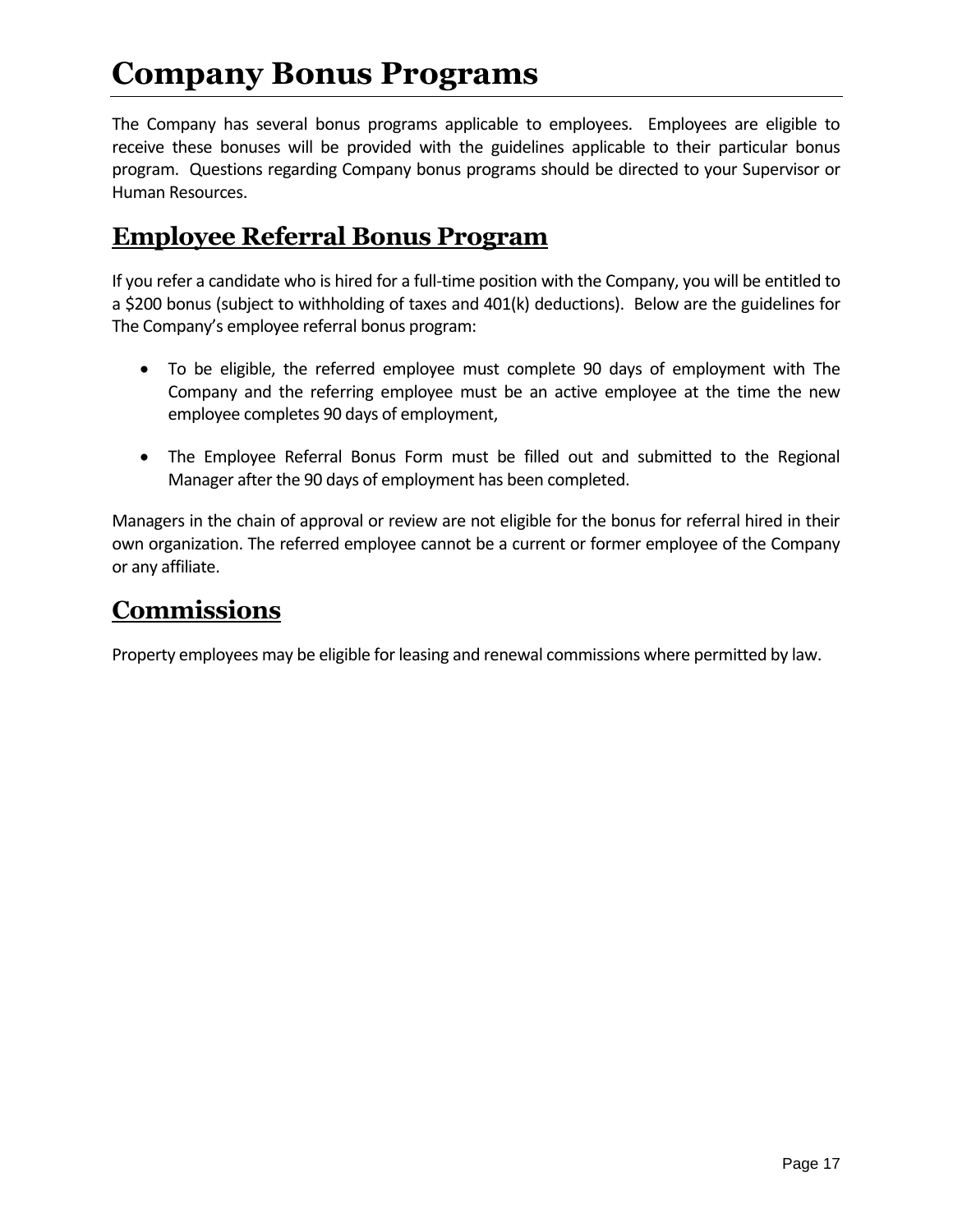# **On Call Procedures**

The Company has a strong commitment to ensuring our residents receive excellent customer service. When a resident has an emergency after normal working hours, we expect our employees to respond to that situation immediately, at least within the hour.

For safety and liability reasons, employees that are on call must refrain from consuming alcoholic beverages.

All employees who have to perform emergency work duties while on-call should record the travel time to and from the property as time worked. This time should be documented on the On-Call Log.

When scheduled to work on the weekend for duties such as opening the pool, picking up trash, and running the trash compactor, time begins once you get to the property. These scheduled and worked hours on the weekend are considered normal work hours and do not qualify for on call procedures.

Mileage to and from the property for employees working on-call is not a reimbursable expense.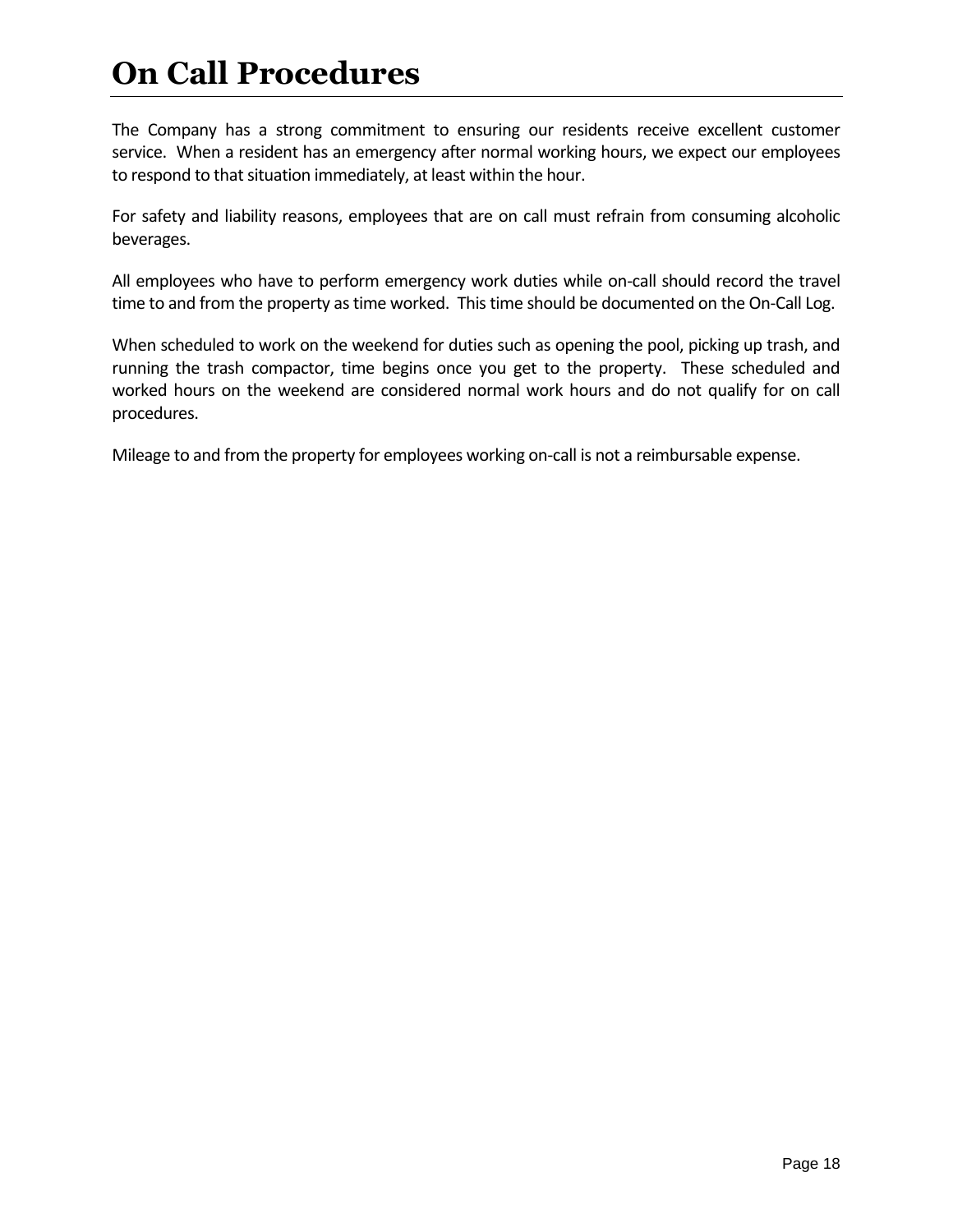You reflect an image to prospective and current residents in your overall appearance, manners, terminology, tone of voice, speech, body language, clothing, product knowledge and overall interest in helping people. A professional realizes that sales are made and residents retained because they are sold on the people behind the product.

- **Make-up**—less is best! Daytime make-up should be simple and basic. Save the wild colors for other occasions.
- **Well-manicured fingernails and toenails** —do not use loud, flashy, offensive-colored nail polish. Polish, if used, should not be chipped. Short or medium-length nails are the best with absolutely no excessive length nails.
- **Hair**—a good current professional style is a must. If your hair is highlighted or colored, please keep the color with a business image in mind. Hair should be clean and neat. Service employees' hair should not exceed collar length during work hours. For safety reasons, ponytails must be placed under an approved uniform hat. Facial hair must be neat and trimmed.
- **Clothing**—clothing should be maintained by keeping buttons sewn on, washed or dry cleaned and pressed before wearing. Proper undergarments should be worn.
- **Breath**—correct any breath odor caused by coffee drinking or cigarettes. Keep a breath freshener handy.
- **Smoking**—never smoke or use tobacco products in front of residents or prospective residents. (Remember: Smoking in the office and in the view of residents and prospective residents is strictly prohibited).
- **Gum Chewing**—gum chewing can be offensive to a prospective resident both in person and over the telephone. It can also annoy other people in the office. Avoid chewing gum in the office.
- **Body Piercing**—other than ears is not to be visible during work hours.
- **Excessive and distracting tattoos**—are not to be visible during working hours. *Excessive and distracting tattoos shall be determined by the Regional Manager.*
- **Posture**—sit and stand straight, be alert! Remember that your body language, facial expression and tone of voice tell people more than the spoken word.

Professional attire must be worn daily unless seasonal or promotional apparel has been approved by the Regional Manager which may include canvas shoes, polo shirts, etc…

Remember that you never get a second chance to make a good first impression. People see you before they hear you. Make your first impression count!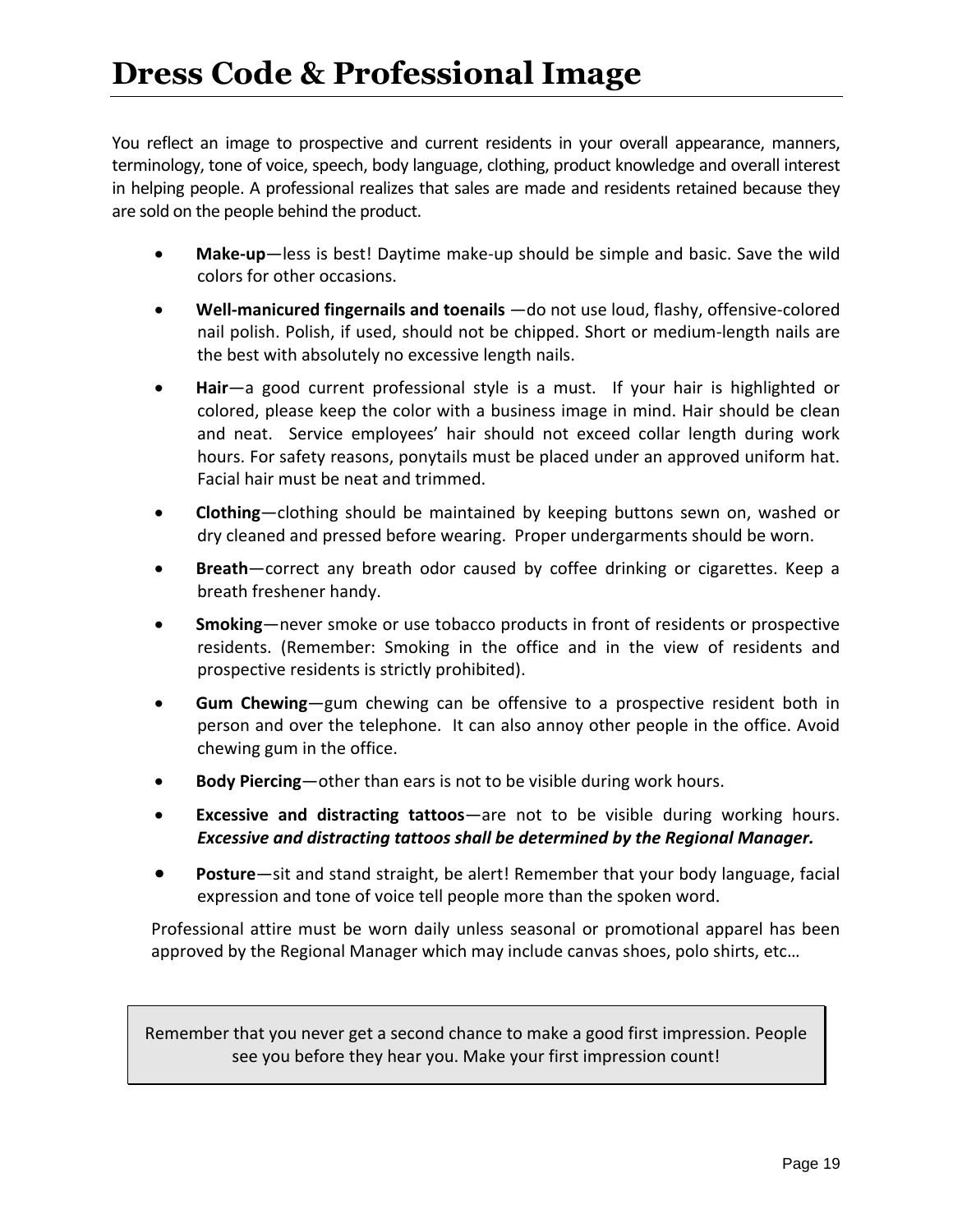#### **Dressing for Success Guidelines for Women:**

- Select from suits, dresses and/or coordinated skirt, slacks, and blouse ensembles.
- Hose are encouraged when dresses or skirts are worn. (Hose with runners, patterns or decorations are unacceptable.)
- Hard-soled, dress shoes are generally required. Open-toed shoes and dress sandals are appropriate in warm months. Canvas shoes, ankle-wrap or "flip flop" shoes are not appropriate.
- Make-up should be appropriately applied for daywear.
- Hair should be styled and clean.
- Accessories should be selected to coordinate with your professional dress. Fashion jewelry must be in keeping with any specific dress code requirements.

The following items are generally considered unprofessional:

- Short skirts (defined as more than 3" above the knee)
- Tight, knit or casual slacks
- Low-cut tops or blouses exposing the midriff
- Any tight-fitting ensemble
- Sundresses and/or any low-cut or low-back styled dresses
- Bluejeans, denim skirts or dresses. (Blue, cotton chambray fabric is acceptable).
- See-through fabrics
- Western wear including belt buckles and western boots
- Professional attire that is not neat and clean
- Distracting jewerly or clothing
- No visible undergarments

#### **Dressing for Success Guidelines for Men:**

- Collared dress shirts and slacks. Note: ties are not required.
- A belt should be worn with slacks along with appropriate shoes and socks.
- Hard-soled, dress shoes are generally required. Casual shoes or western boots are not appropriate.
- Western belt buckles or personalized western belts are NOT considered appropriate professional dress accessories.
- Hair should be styled and clean
- Shirts and pants need to be clean and pressed

#### **Dressing for Success Guidelines for Maintenance & Housekeeping Staff:**

It is company policy that all service personnel wear:

#### **Designated company uniforms.**

Uniforms are purchased or rented by the Property Manager.

#### **Name/Picture I.D. Badge.**

All I.D. badges must reflect the property name, employee name, picture and position.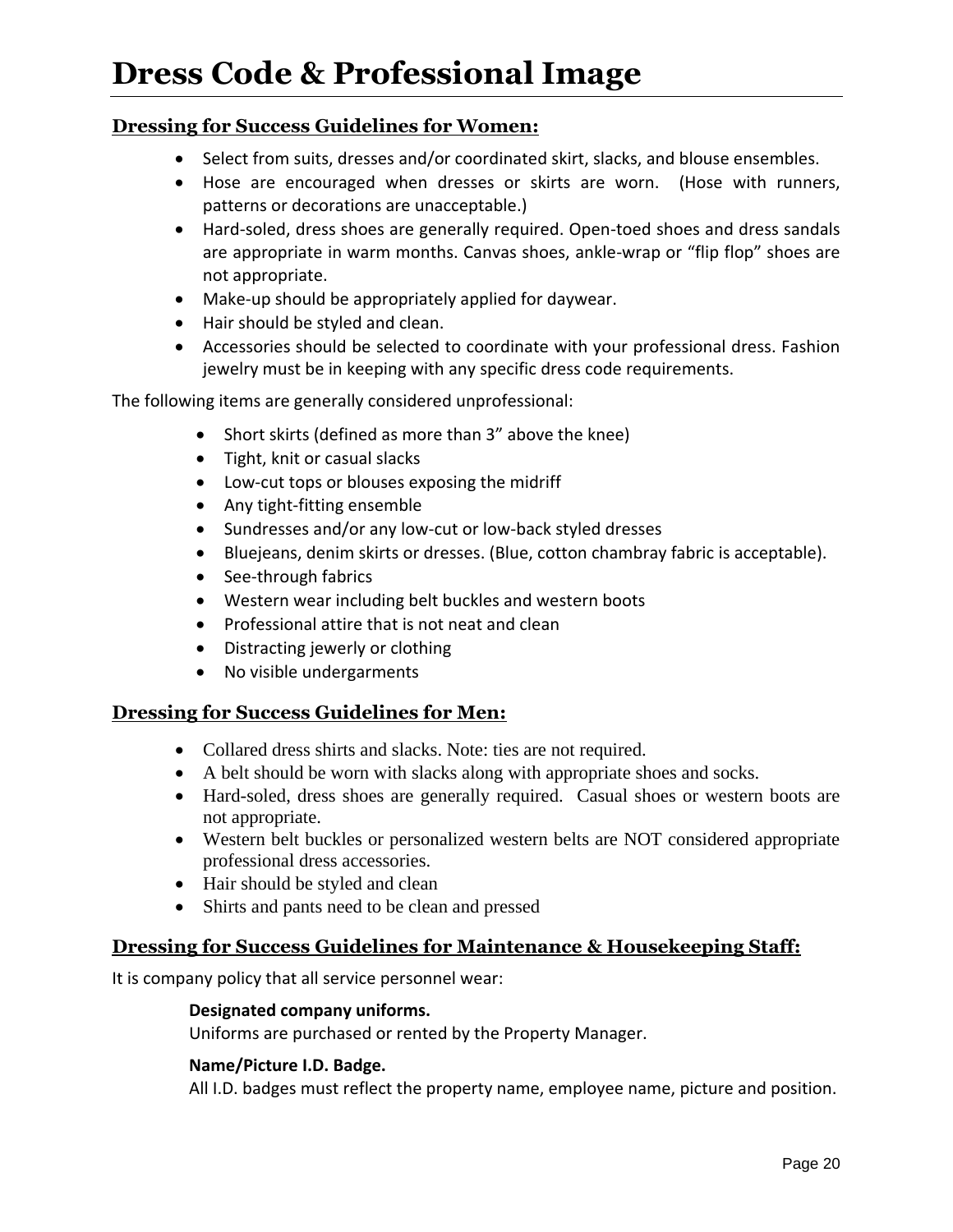- **Shoes** Tennis shoes, athletic shoes or rubber sole flats are acceptable. Shoelaces must be white, black or tan only. All shoes must be brown, black, white or navy. Sandals are not acceptable. Steel-toed shoes are recommended. Both hard and soft sides are acceptable.
- **Hairstyles** Must be clean and well groomed. Hair should not exceed collar length during working hours. For safety reasons, ponytail must be placed under an approved uniform hat. Facial hair must be neat and trimmed.
- **Accessories** Belts, if worn with the uniform, should be black or brown with a conservative buckle.

Hoop earrings are not permitted for maintenance staff for safety reasons.

If hats are worn, they should identify the property. Hats given to staff members by vendors or suppliers that advertise a particular product or company may not be worn. Hats must be worn with the bill facing the front.

Uniforms should be fresh and clean each day, pressed and in good repair with no missing buttons or fallen hems. Uniform shirts should be properly buttoned and tucked in for a professional image.

Photo ID badges are required during work hours and when on-call for after hours service requests. The photos are to be updated. All ID badges must reflect the property name, employee name, & position.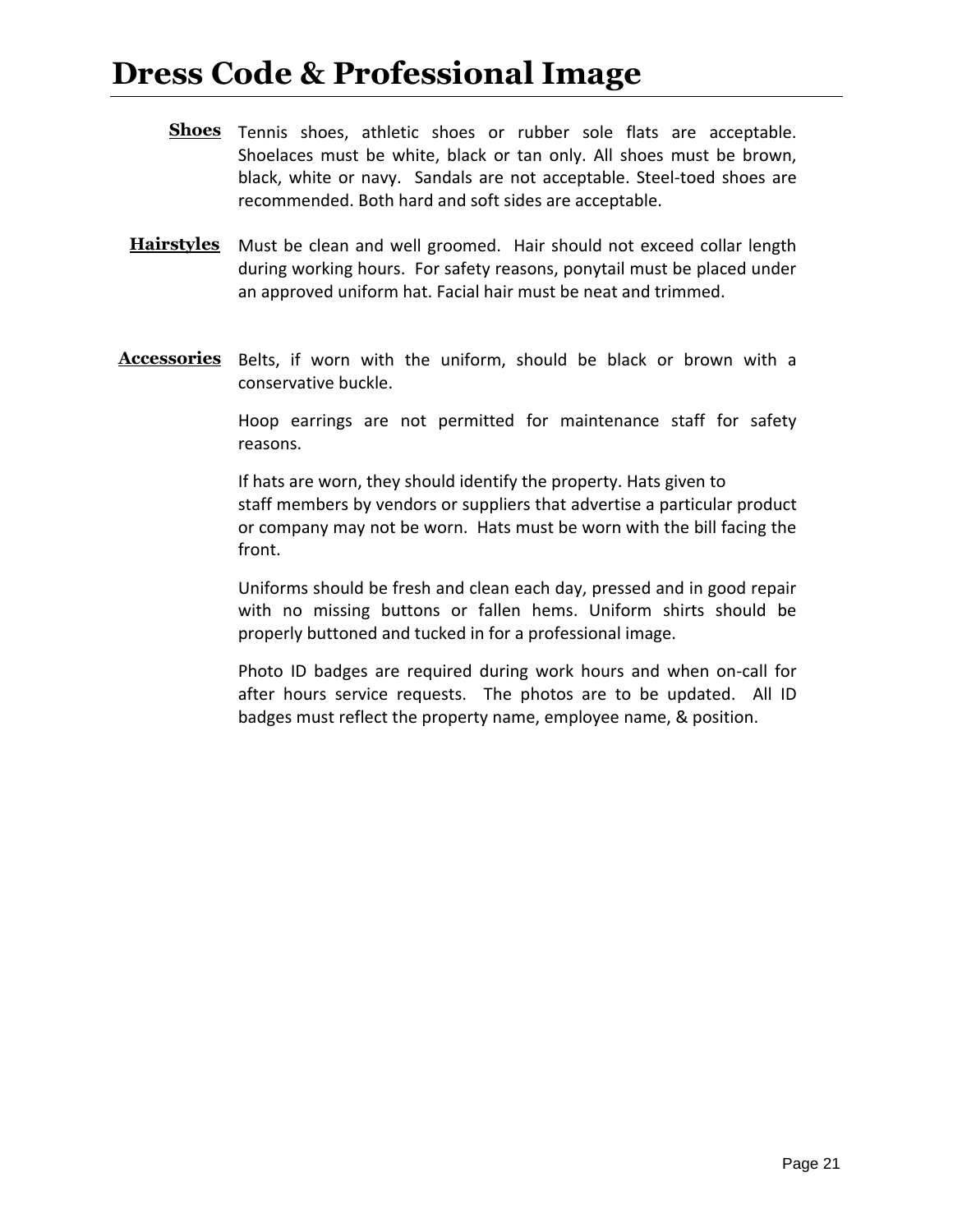#### **Office Appearance** \_\_\_\_\_\_\_\_\_\_\_\_\_\_\_\_\_\_\_\_\_\_\_\_\_\_\_\_\_\_\_\_\_\_\_\_\_\_\_\_\_\_\_\_\_\_\_\_\_\_\_\_\_\_\_\_\_\_\_\_\_\_\_\_\_\_\_\_\_\_\_\_\_\_\_\_\_\_\_\_\_\_\_\_\_\_\_\_\_\_\_\_\_\_\_\_\_\_\_\_\_\_\_\_\_\_\_\_\_\_\_\_\_\_\_\_\_

The office should be neat, clean and ready for business at all hours during the day. Refer to the Office Checklist for Daily Activities for more detailed information.

### **Cleaning Procedures**

Office personnel are responsible for cleaning the office. Daily duties to be performed **prior to business hours** are:

#### **Desks**

- Property files and records should never be left in view of prospects or residents.
- Desks should be free of clutter. Limit personal items.
- Unnecessary pens, paper, forms, etc., should be placed in drawers.

#### **Smoking**

- No smoking is allowed in the leasing and management office, maintenance shop, common amenity areas or vacant apartments.
- No smoking is allowed in models, make-ready apartments or occupied apartments.
- Employees may smoke only in a designated area on the grounds.

#### **Atmosphere**

- Soothing, background music should be used to make the office area more comfortable.
- Country western, pop or trendy music is not permitted.
- Volume should be low so verbal communication is not difficult.
- Your supervisor should be consulted if there is a question as to the appropriateness of a particular radio station.
- Office should smell fresh and clean. Do not burn candles. Keep spray air freshener in your desk and use when necessary.
- Musical electronic devices and games detract from a professional image. No musical devices such as small radios, iPods, MG3 Players or hand-held electronic games may be used while working or in view of residents. This prohibition applies even if a headset or headphones are being used.

#### **Mail or Deliveries**

- A secure, preferably locked area should be designated for resident's mail or other deliveries.
- Do not pile boxes or envelopes on the front desk or office floor.
- Maintenance deliveries should be delivered directly to the maintenance shop or storage room. The delivery should be checked against the order before it is accepted.

#### **Kitchen**

- Keep clean at all times.
- Sink should always be empty of dirty dishes.

#### **Lunches/Snacks**

- **•** Employees should not eat at their desk.
- If no place is available for lunches or snacks, the back area of the office is acceptable.
- *NEVER EAT AT THE FRONT DESK.*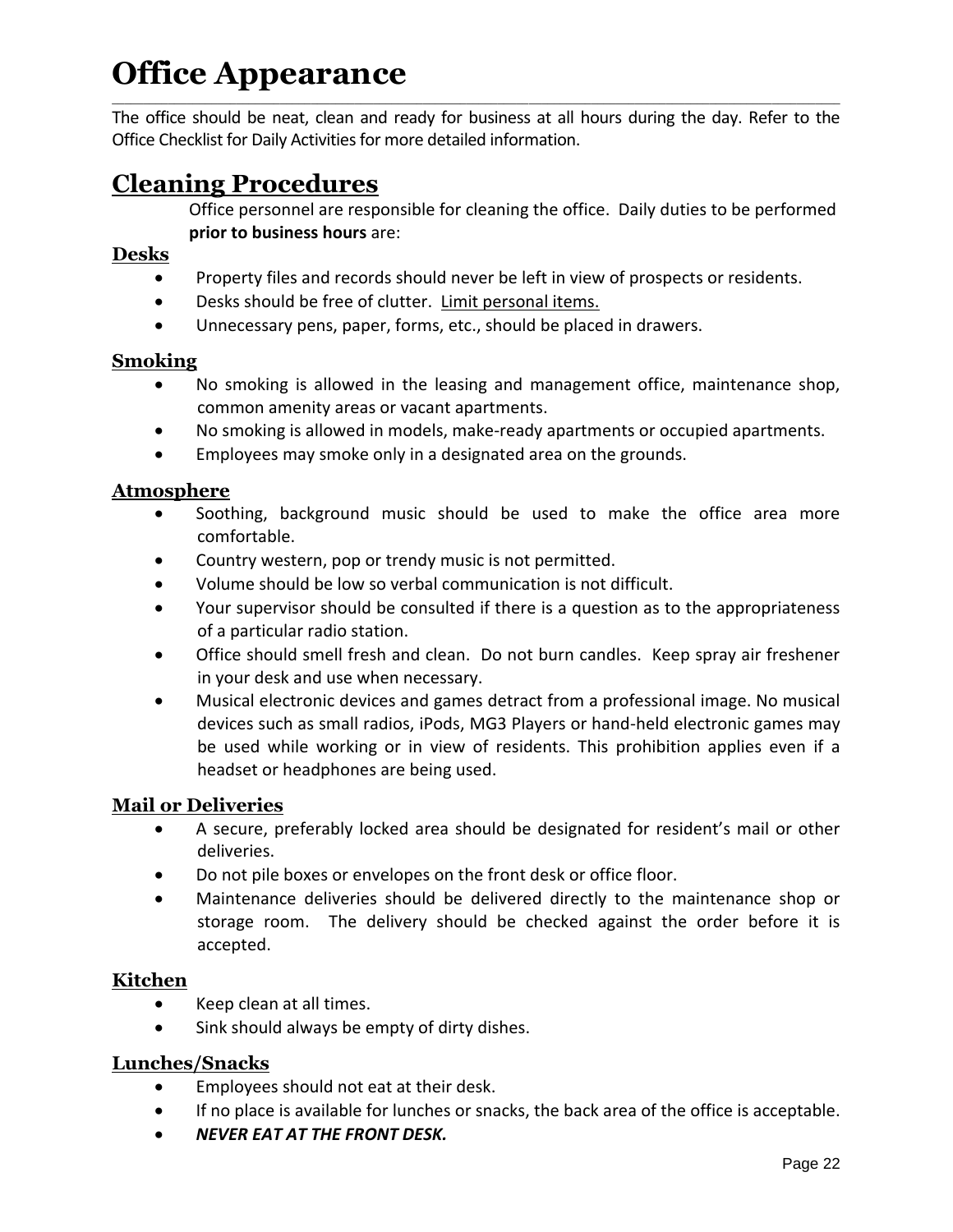### **Telephone Usage**

Because the Company handles a substantial amount of its business over the telephone, it is imperative that every caller is treated with courtesy and respect. As a representative of the Company and its services, your telephone conduct will determine the caller's perception of the Company. Please be courteous at all times.

For property employees, the phone is the lifeline of our business. Using wireless Bluetooth devices while walking the properties is discouraged

Telephone coverage must be provided within every department and property on a continuing basis. Calls may be forwarded to other phones in the area or assigned to a pick-up group to permit them to be answered if employees are away from their work areas.

Personal phone calls (land-line or cellular phones) and text messaging are strongly discouraged during working hours and should only be done during breaks or lunches. If personal phone calls or text messages cause a distraction for the employee, co-workers, customers, or vendors, or cause poor performance or low productivity corrective action may occur, including but not limited to termination.

From time to time, telephone calls may be monitored or recorded for business purposes, which include but may not be limited to, improving customer service.

Employee use of cameras in the workplace, including camera phones, is prohibited without specific supervisor authorization. This is in order to preserve employee and resident privacy, and protect trade secrets and other business information.

Communications over wireless devices typically are not secure and transmissions may be picked up by third-parties, unintentionally or intentionally. You should make every effort to avoid discussing confidential business information over wireless devices unless you are using a secure server.

Also, studies show that the use of wireless communication device while driving is the primary cause of motor vehicle accidents in the United States. This is true of hand-held and hands-free devices, even those with voice recognition. You are expected to refrain from using communication devices while driving. If you receive a communication while driving or need to make a telephone call or send a communication, please exit the roadway, park your vehicle and then make whatever communications are necessary, keeping in mind the security issues discussed above.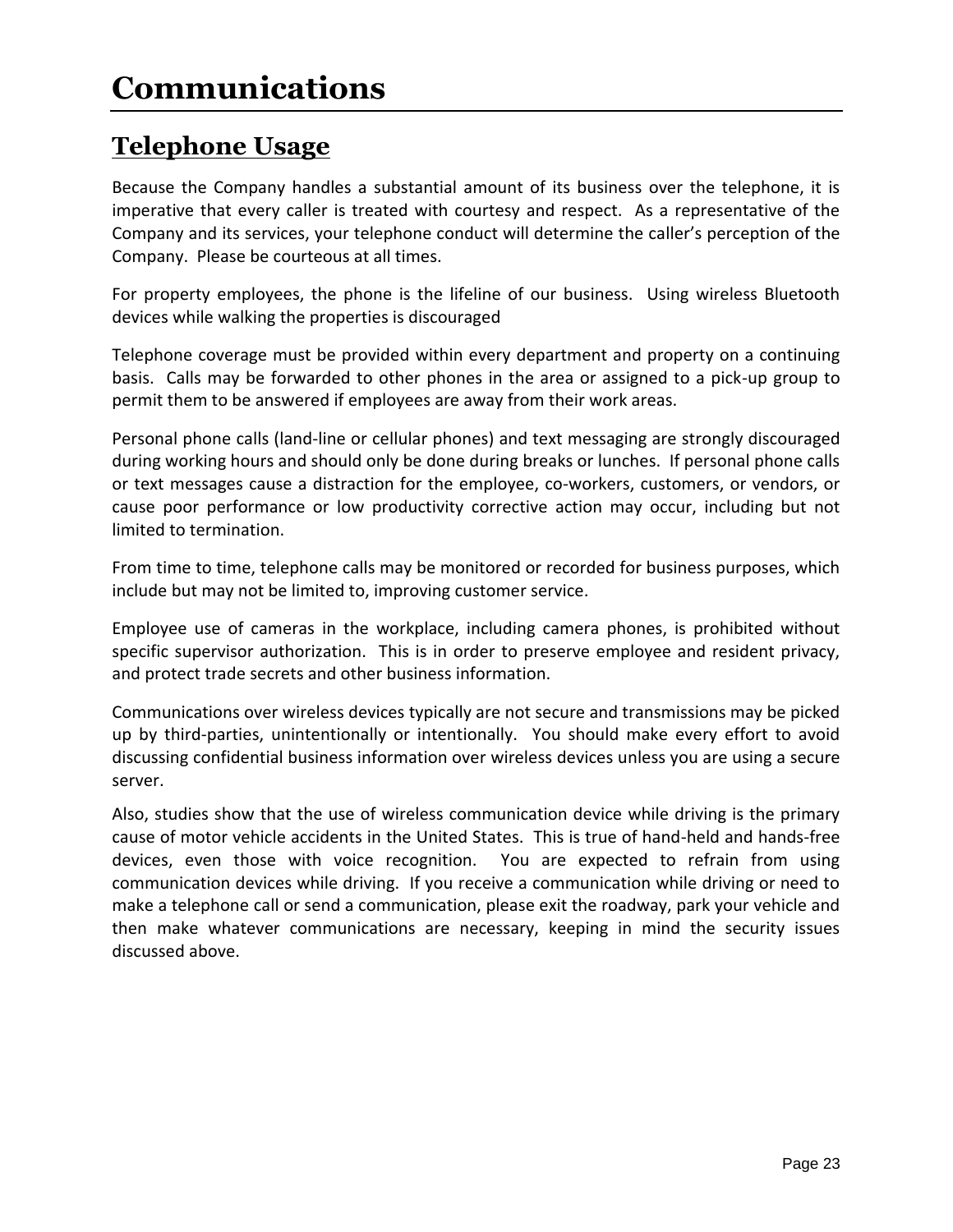# **Outside Employment**

The Company does not prohibit you from engaging in outside employment or work provided that your activities and conduct away from the job does not compete or conflict with or compromise the interests and standards of The Company, our clients, the residents of the communities we manage or adversely affect your job performance and ability to fulfill all job responsibilities. However, you are prohibited from performing any services normally performed by The Company personnel or contractors for clients or residents of a Property on nonworking time, using without prior permission, any tools, parts or equipment owned or leased by The Company or our clients, and using any confidential trade information or techniques of The Company. You also are prohibited from soliciting or conducting any outside business during scheduled working hours or while on leave of absence.

If you wish to engage in outside employment or work, you must obtain prior approval from the President before undertaking any outside employment or other work activity. Requests for permission to accept or engage in outside employment, including self-employment, should be submitted in writing. The request should include any pertinent information about the outside employer, the nature of the job, the hours of employment, and any potential conflicts with your work for The Company. Reasons for denying requests may include but are not limited to:

- The outside work activity may reduce your work efficiency;
- You would be working for a person or business entity that is a competitor of The Company or that does a significant amount of business with The Company, such as major contractors, suppliers, and customers; or
- The outside work activity may adversely affect The Company's image or the image of a client.

You are cautioned to consider carefully the demands that additional work activity will create before requesting permission to seek or accept outside employment. Outside employment will not be considered an excuse for poor job performance, absenteeism, tardiness, leaving early, refusal to travel, or refusal to work overtime or different hours. If outside work activity causes or contributes to job-related problems, it must be discontinued and, if considered appropriate, will subject you to corrective action, up to and including discharge. If you have obtained approval for and accepted outside employment you may not use leave or personal absence time to work on the outside job. Fraudulent use of leave time will result in corrective action, up to and including discharge.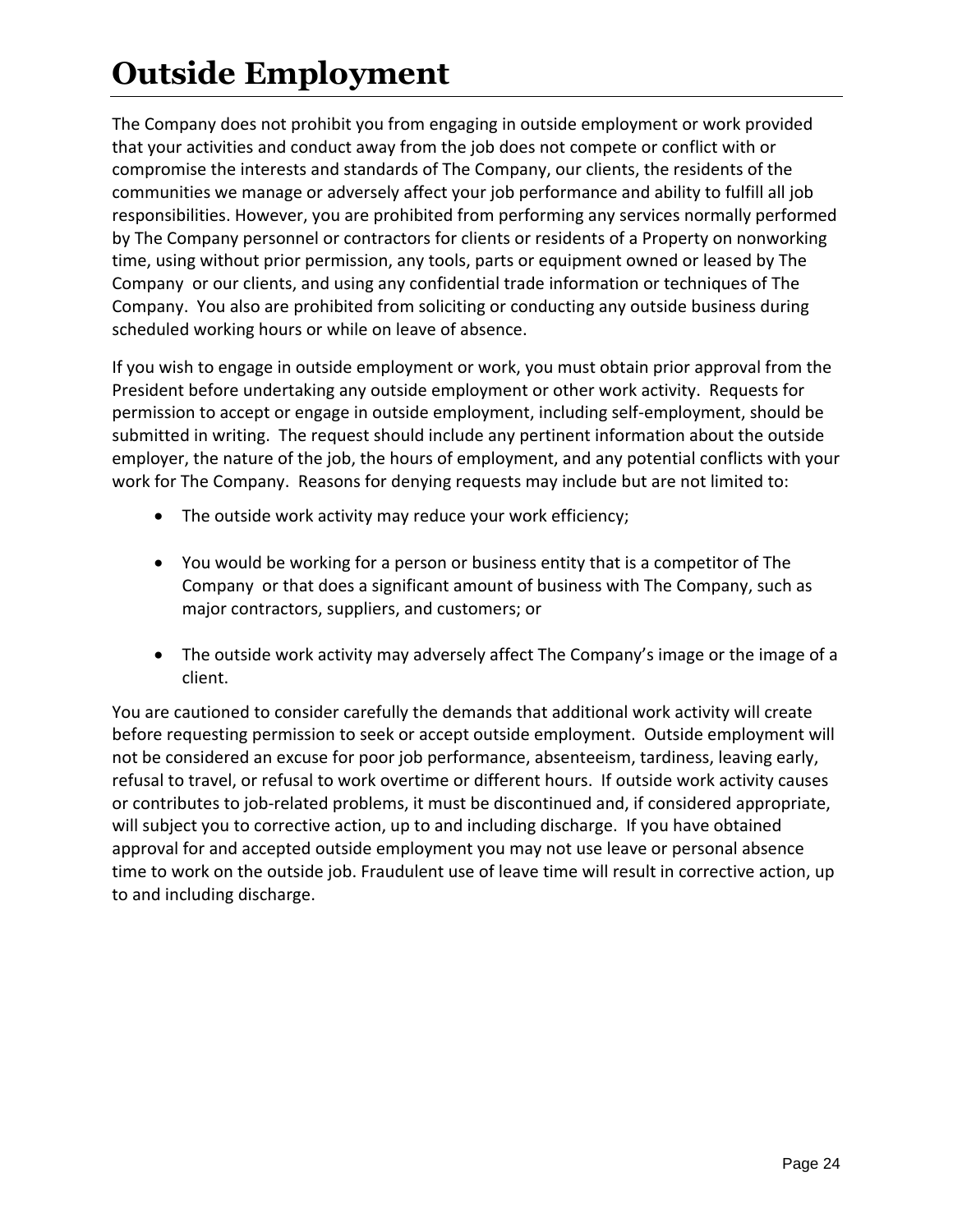# **Conflicts of Interest**

You are prohibited from engaging in any activity, practice, or conduct which conflicts with, or appears to conflict with, the interests of The Company or its clients. Since it is impossible to describe all of the situations that may cause or give the appearance of a conflict of interest, the prohibitions included in this policy are not intended to be exhaustive and include only some of the more clear-cut examples.

- You are expected to represent The Company and its clients in a positive and ethical manner. Thus, you have an obligation to avoid conflicts of interest and to refer questions and concerns about potential conflicts to the President.
- You may not engage in, directly or indirectly either on or off the job, any conduct that is disloyal, disruptive, competitive, or damaging to The Company or its clients.
- You may not accept any employment relationship with any organization that does business with, or competes with The Company or its clients. This prohibition on employment includes serving as an advisor or consultant to any organization engaged in property management.
- You must disclose any financial interest you have or your immediate family has in any company that does business with or competes with The Company or a Property managed by The Company.
- You may learn information about The Company or one of its clients that, if known to the public, might affect the decision of an individual or business to contract with The Company or to purchase or sell a Property managed by The Company. You are prohibited from misusing inside information, prior to public disclosure for your own benefit or for the benefit of members of your immediate family. In addition, you may not disclose inside information to anyone, either inside or outside the organization, who does not have a legitimate business need to know it.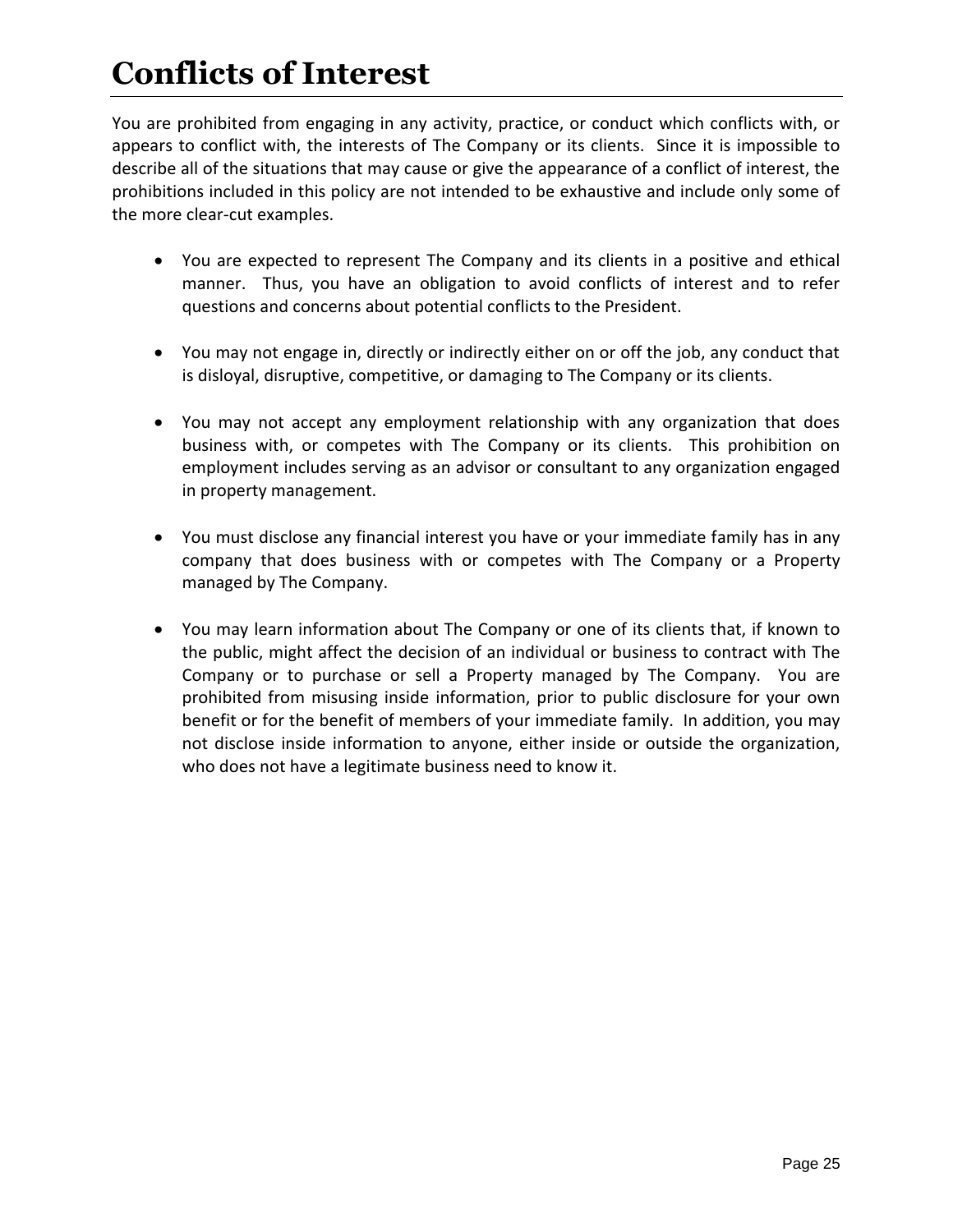# **Employee Relationships**

The Company does not wish to become involved in its employees' personal relationships. However, relationships between The Company employees can sometimes cause disruption, allegations of favoritism, and other harm to morale in the workplace. Due to issues that could arise from employee relationships, The Company has established the following requirements and guidelines:

### **Requirements**

Anyone in a supervisory role is prohibited from entering into a personal relationship with a subordinate, anyone within their supervisory chain, or members of management. Employees may not supervise their spouses or family members directly or indirectly. If you find yourself in one of these situations, talk to your immediate supervisor or Human Resources immediately.

Each applicant for employment is required to disclose if he/she is a family member or has a personal relationship with a current employee. No employee with the authority to participate in a hiring decision may be involved in the decision when the applicant is his or her family member or someone with whom the employee has a personal relationship.

### **Guidelines**

Employees in Regional offices should not form a personal relationship with another The Company employee in the same office, be married to another employee in the same office, or be a family member of another employee in the same office. Employees in a Regional office should also not enter into a personal relationship with anyone at the property level, or be married to or have a family member at the property level.

Property employees should not form a personal relationship with or be married to another The Company employee, or have a family member employed at the same property. In addition, property employees are to avoid personal relationships with residents at your property.

If you find yourself in one of these situations, you must inform your immediate supervisor or Human Resources immediately. Each situation will be dealt with on a case-by-case basis. One of the employees involved may be required to transfer to another property, location or department.

Family members are defined as: spouse, mother, father, brother, sister, child, grandfather, grandmother or in-laws.

A personal relationship means a romantic, sexual or dating relationship.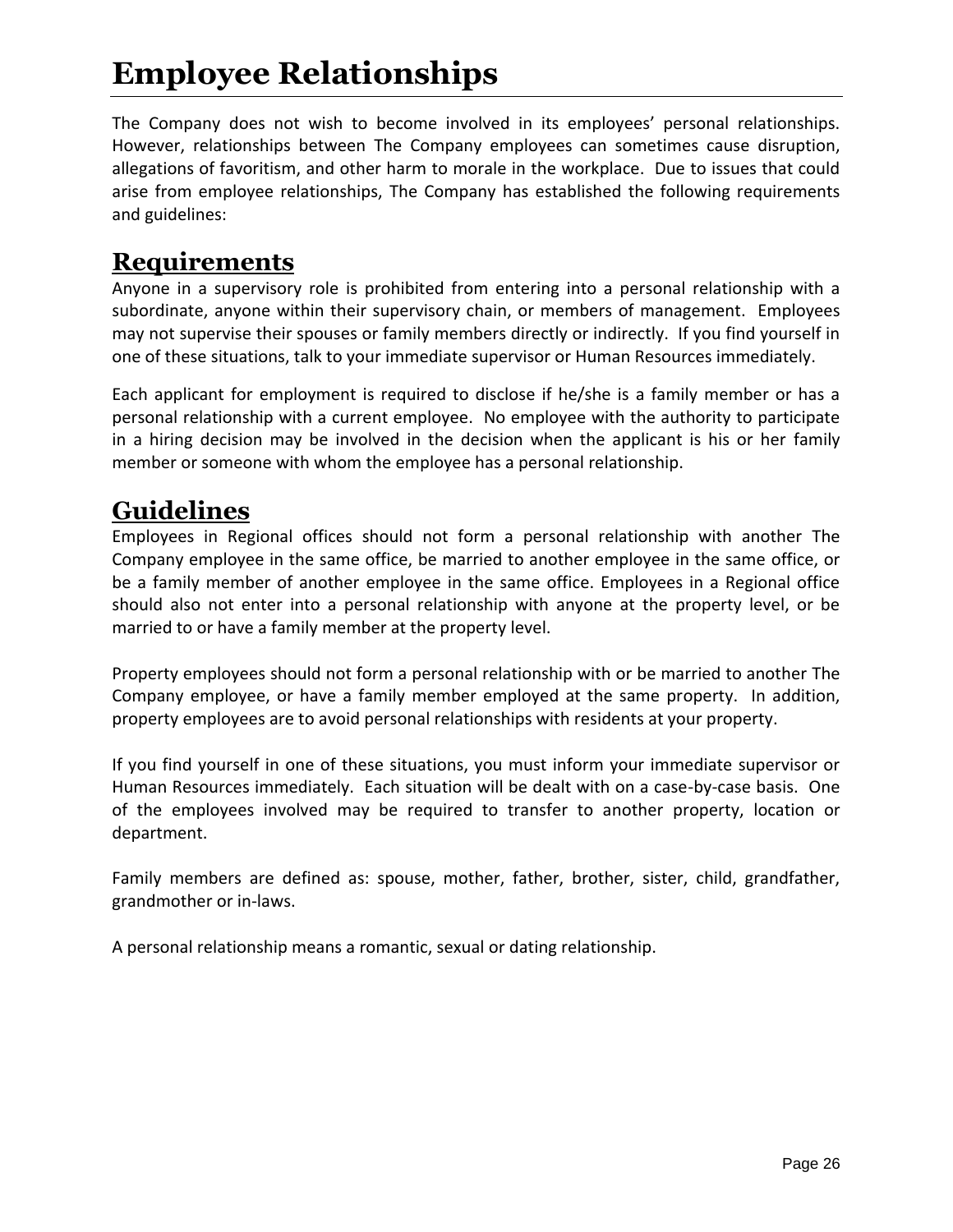# **Policy Against Sexual & Other Harassment**

The Company wishes to promote a pleasant and productive work environment. We expect and require employees to be courteous and considerate of one another. If problems arise between you and another employee, you should first attempt to work it out between yourselves – in private – not in front of other employees or residents. If differences persist, you should take the issue to your supervisor or Property Manager. If the issue involves a Property Manager, you should advise the Corporate Office.

A courteous and considerate work environment includes one that is free of intimidating or offensive behavior. The Company will not condone conduct by anyone, co-employees, residents or vendors included, that unreasonably invades the privacy rights of an employee, offends ordinary sensibilities, disrupts or interferes with work performance, or creates an intimidating and offensive work environment. The Company has **zero tolerance** for any inappropriate conduct based on the race, color, religion, gender, national origin, age, disability or military status of an individual.

The Company is particularly concerned about conduct that could rise to the level of harassment prohibited by law. Inappropriate conduct which can arise to the level of unlawful harassment is difficult to define. It does not include infrequent, isolated occasions of compliments, teasing or joking that does include offensive stereotypes, words or phrases. Rather, unlawful harassment encompasses repeated, offensive conduct that is unwelcome, is personally offensive or that fails to respect the privacy rights of others.

Sexual harassment is defined by federal regulations as:

- Unwelcome sexual advances, requests for sexual favors and other verbal or physical conduct of sexual nature constitute sexual harassment when such conduct has the purpose or effect of unreasonably interfering with an individual's work performance or creating an intimidating, hostile, or offensive working environment; and
- Unwelcome sexual advances, requests for sexual favors and other verbal or physical conduct of sexual nature constitute sexual harassment when:
	- Submission to such conduct is made, either explicitly or implicitly, a term or condition of an individual's employment; or
	- Submission to or rejection of such conduct by an individual is used as the basis for employment decisions affecting such individual.

You should have no doubt whatsoever that any suggestion by a supervisor or managerial employee of The Company that you, or any other employee, will receive favorable job treatment or advancement in exchange for a sexual relationship or activity, OR that you or any other employee will be subject to an adverse action related to your employment if a request for a sexual relationship or activity is rejected, is absolutely untrue and any supervisory or managerial employee shown to have made such a suggestion or threat will be discharged immediately.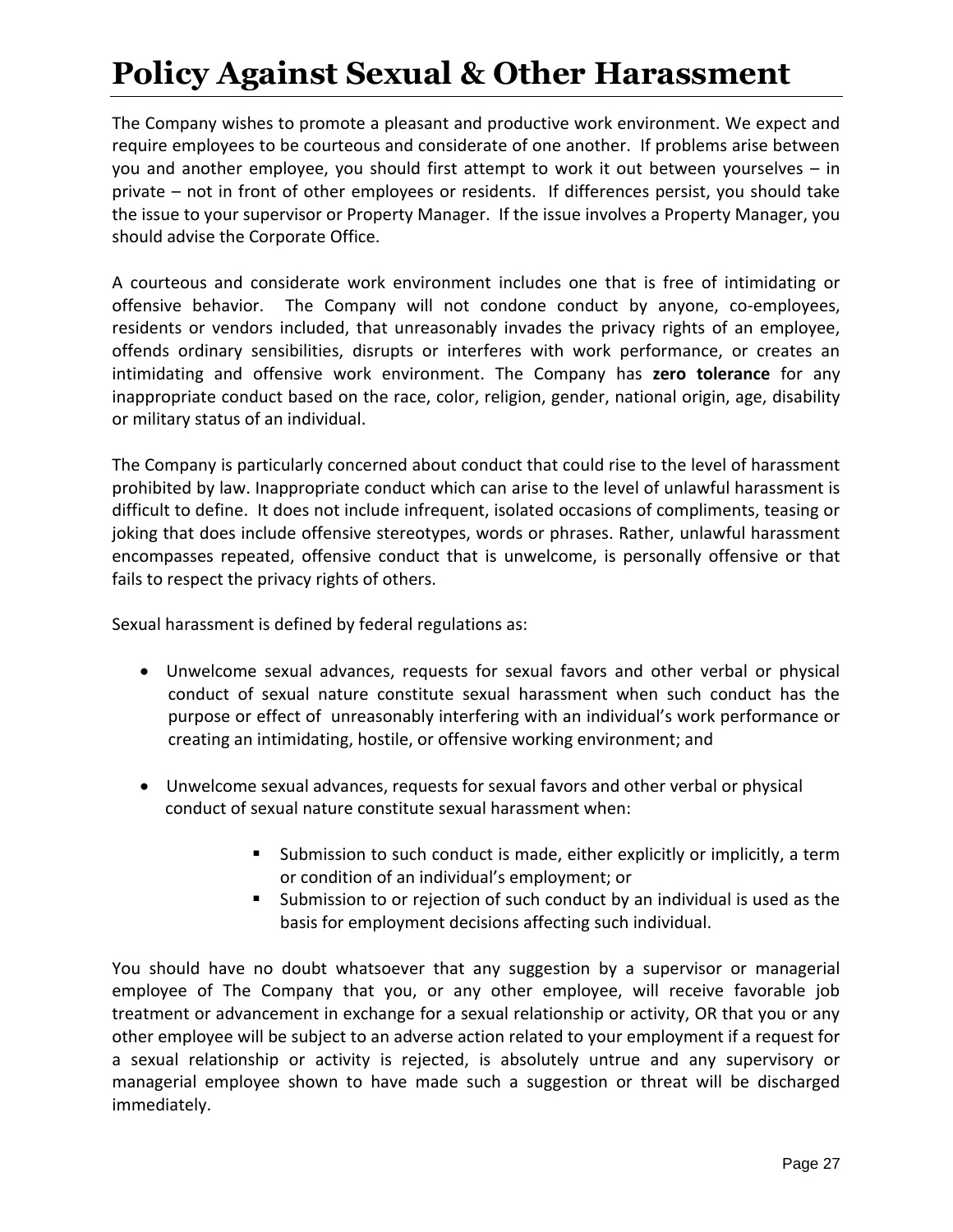# **Policy Against Sexual & Other Harassment**

Other inappropriate conduct prohibited by this policy, whether committed by a managerial or non-managerial employee, or representative of a client, vendor, contractor, resident or visitor to the community, includes:

- Unwanted physical contact of a sexual nature;
- References, comments or inquiries into an employee's sexual activities in a personal relationship;
- Sexual advances or propositions;
- Lewd, obscene or offensive gestures, comments and sounds;
- Inquiries regarding a co-worker's personal sex life, including activities, practices, preferences, frequency, etc.;
- Sharing or discussing personal or a co-worker's sexual activities, practices, preferences, exploits;
- Unwanted physical contact or conduct that is threatening;
- Implied negative or derogatory references to race, gender, religion, age or disability;
	- **Insulting comments or depictions of anatomical or physical** characteristics, communication skills, attire, etc.
	- **Insult, demeaning jokes, nicknames or references based on gender, race,** religion, etc.
	- Hate symbols or slogans, indication of membership in hate groups, etc.
	- Disparagement of memberships in organizations or associations.
- The display in the workplace of offensive, insulting, intimidating or suggestive objects, pictures, photographs or images;
- Offensive, demeaning, insulting or intimidating written, recorded, or electronically transmitted messages.

**Reporting.** You are a key to the success of our program. We strongly encourage anyone who believes that they are a victim of harassment to report it. In addition, we strongly encourage any employee who is a witness to or aware of harassment to report it. You may not be the only one experiencing or witnessing the unwanted conduct. Any employee identified as a witness is to cooperate in the investigation. If another employee wishes to confide in you that inappropriate conduct is occurring, encourage them to report it. If it has been disclosed to you, we ask that you report it so that a prompt, thorough and effective investigation can occur.

**Prompt Reporting Procedure.** We strongly encourage employees to report all incidents of harassment immediately so that not only will the employee receive affirmative assistance in having the offensive behavior cease, but also so the Company may take action required to prevent similar conduct with respect to others. Anyone who believes to have witnessed or believes they are a victim of harassment is encouraged to report such conduct immediately to your supervisor, Regional Manager or to Human Resources.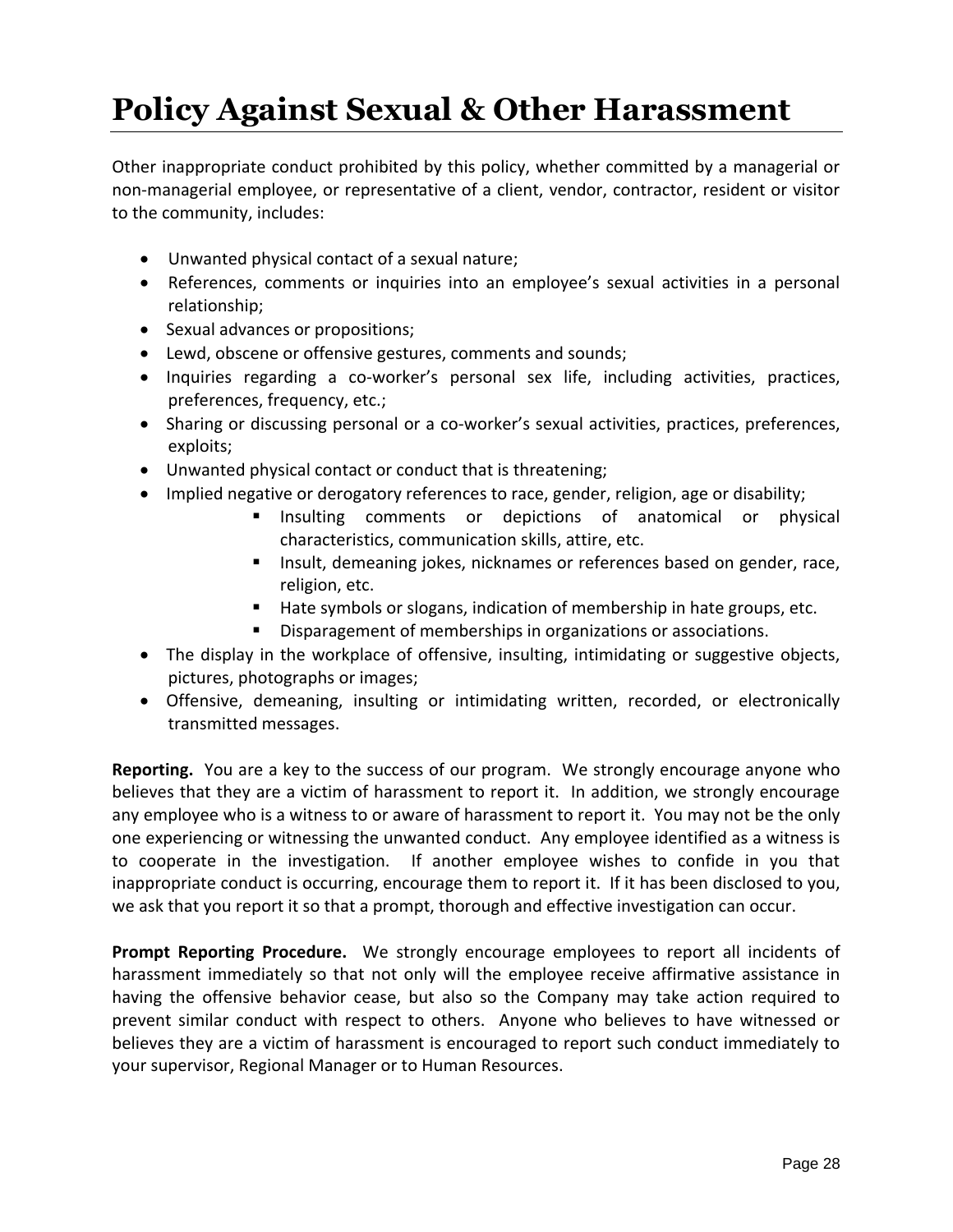# **Policy Against Sexual & Other Harassment**

The Company prohibits any form of retaliation against you or any other employee for reporting what you reasonably believe to be a violation of this policy or providing information about conduct believed to be in violation of this policy. If you believe you have been subjected to retaliation because of a report of inappropriate conduct or participation in an investigation, you should immediately notify the Director of Human Resources or the President. Corrective action will be taken against any employee shown to have engaged in retaliatory conduct, up to and including discharge.

Supervisors are required to immediately report all incidents of harassment that they experience, observe or become aware of. To the extent permitted by law, failure to do so will subject supervisors to disciplinary action, up to and including termination of employment.

**What You Can Expect – Initial Reporting.** You will be asked to specify the nature of the offensive behavior including when and where it occurred as well as the names of any witnesses that observed the conduct and any documents related to the conduct. This is to be sure that there is no misunderstanding of the nature of the offensive conduct you wish to be stopped. Human Resources will discuss this with you to be sure of the interpretation and that the proper next step is taken. If you told the offending individual to cease such conduct, which is encouraged but not required, please report that information. After discussing your concerns with you, Human Resources will conduct a prompt and impartial investigation.

**What You Can Expect – Investigation.** The investigation will begin as promptly as possible and will be conducted in such a way as to maintain the confidentiality of the employee and witnesses to the extent practicable. The investigation generally will be conducted by a representative from Human Resources, and may include a designated manager over the alleged harasser. Such an investigation may be in person or by telephone or a combination of both methods. The alleged harasser and other witnesses generally will be interviewed. In order to provide the accused employee and witnesses sufficient information on the allegation, disclosure of the facts as stated by the complaining party. We are sensitive to the problem created by naming an alleged victim and/or complaining party. However, this may be necessary in order to direct the accused employee's attention to the problem, to obtain adequate information witnesses and to thoroughly investigate the complaint. In any event, the accused and all witnesses will be advised on the Company policy against retaliation

**Additional Prohibition-Company Equipment.** The use of Company-owned equipment (including computers) to communicate prohibited material to other individuals is prohibited. This includes the communication of sexual, harassing or other offensive jokes to or from consenting individuals outside of the Company.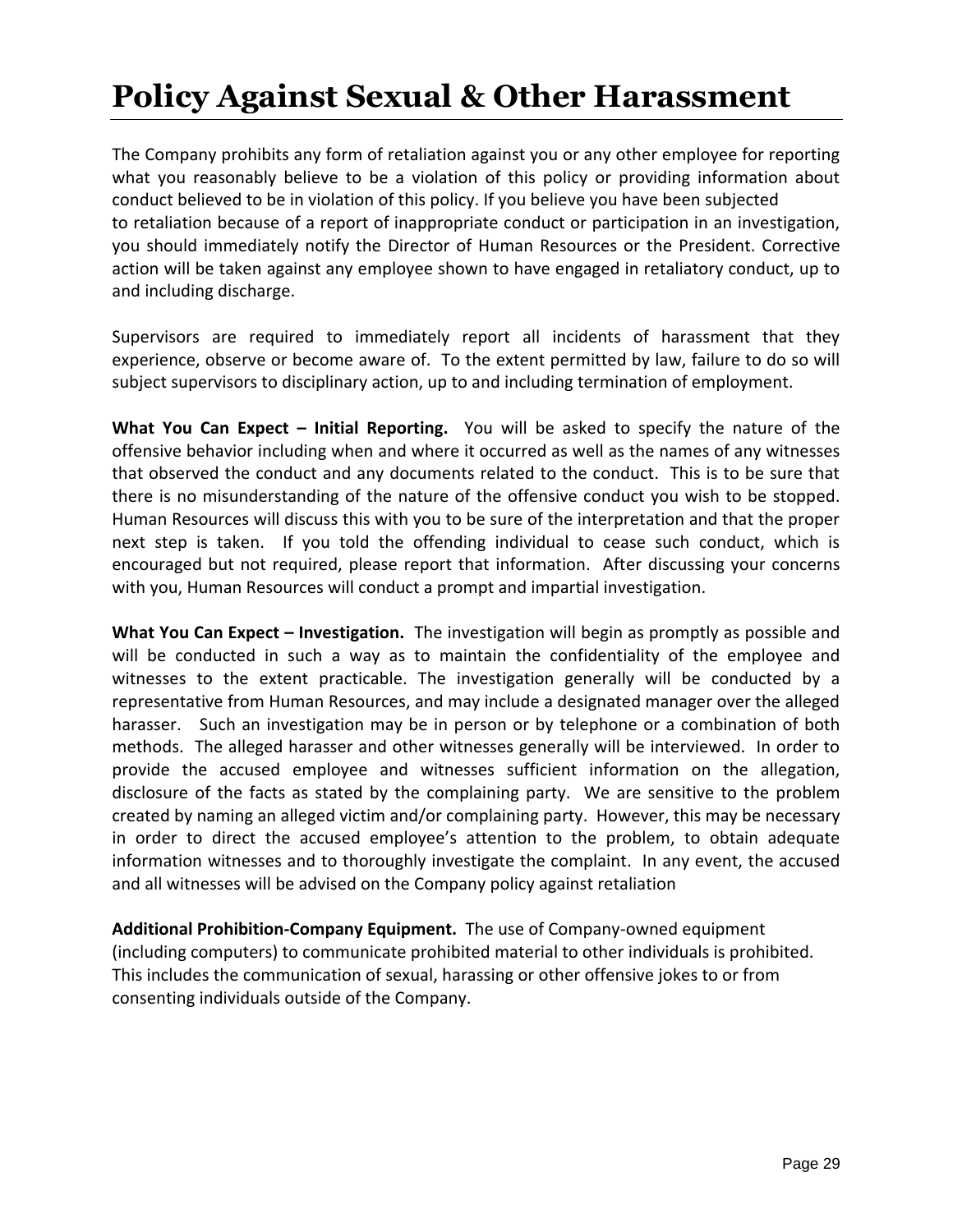### **Holidays**

All regular, full-time Property Employees will receive pay for the following holidays:

| Leasing Office Open 9:00am - 2:00pm |
|-------------------------------------|
|                                     |
|                                     |
|                                     |
|                                     |
|                                     |
|                                     |
|                                     |
| Leasing Office Open 9:00am - 2:00pm |
|                                     |
| Leasing Office Open 9:00am - 2:00pm |
|                                     |

In addition you may select two floating holidays. You may use your floating holidays as you see fit, **with your supervisor's approval.** Approval will be subject to staffing needs of the business. Floating holidays must be taken within the calendar year they are received. There is no carryover into the next calendar year or pay in lieu of use. If you are hired after June 30<sup>th</sup> you will only receive one (1) floating holiday for that year.

In order to qualify for holiday pay, a nonexempt employee must work their scheduled day before and their scheduled day after, unless their absence is due to a scheduled vacation, scheduled medical/sick time, or a verifiable personal illness. If a day of vacation falls on a holiday, you will be entitled to a compensating day off which will be added to your accrued vacation time.

Our offices, on occasion, may remain open on holidays. Full-time regular employees who work on a holiday, will be given another day off in the same work week, at the manager's discretion.

Holiday pay is NOT considered hours worked for purposes of calculating overtime.

#### **Part-time employees do not receive holiday pay unless there is a prior written agreement established with the work schedule.**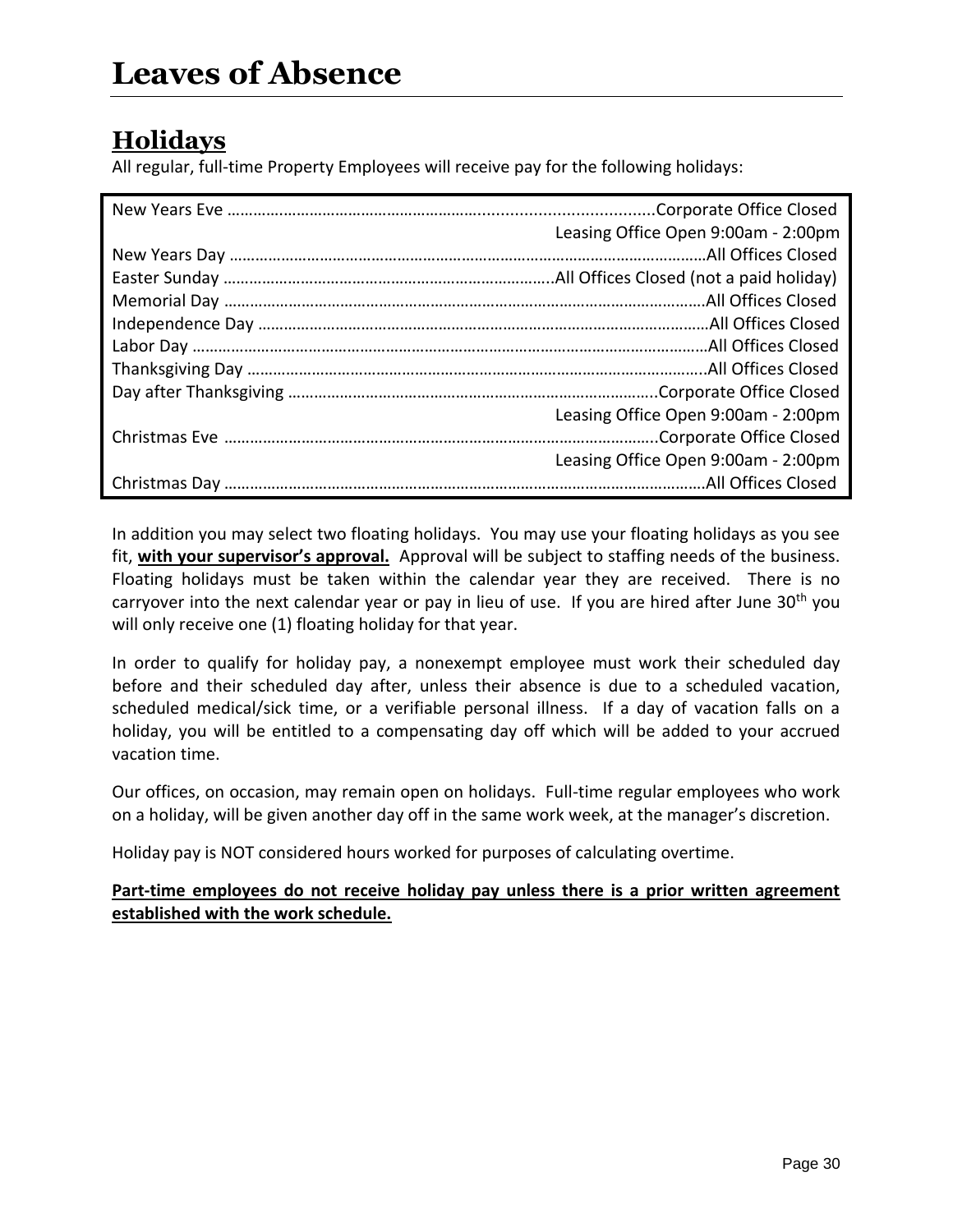### **Vacation Leave**

#### **Eligibility**

All full-time employees of The Company assigned to work at communities managed by The Company are eligible for annual Vacation leave with pay in accordance with the guidelines established below.

Full-time employees, regularly scheduled to work 40 or more hours in a week, will accrue vacation leave on a monthly basis. No vacation accrues during an employee's first six (6) months of employment. Upon completion of six months of service, employees will receive retroactive credit equivalent to six months of vacation accrual, unless prohibited by law. After six months of service, employees will start to accrue vacation leave according to the table below. Vacation leave can be used as soon as it is earned. You may, with written approval of your supervisor, take up to half of your annual vacation accrual in advance, as paid time off.

If you are hired on or before the  $15<sup>th</sup>$  day of the month you will be eligible to accrue Vacation for that month. If you are hired on or after the  $16<sup>th</sup>$  of the month you will not be eligible to accrue Vacation for that month, but will be eligible to accrue Vacation the following month.

You must actually work at least eighty percent (80%) of your scheduled work time each month in order to accrue Vacation for that month. For purposes of Vacation accrual, paid time off will count as time worked. Unpaid time off will not be counted as time actually worked for Vacation accrual purposes.

For eligible employees, the established vacation leave accrual year is based on calendar year, January  $1^{st}$  – December 31st, not anniversary date of employment. Earned vacation leave will be credited to your vacation leave bank at the beginning of the month in which it is earned.

#### **Accrual Rates**

**Hourly Personnel** accrue vacation time as follows:

| <b>Years of Employment</b> | <b>Hours Earned Per Month</b> | <b>Total Earned Per Year</b> |
|----------------------------|-------------------------------|------------------------------|
| Years 0 through 1          | 3.34 hours                    | 40 hours (5 days)            |
| Years 2 through 5          | 6.67 hours                    | 80 hours (10 days)           |
| Years 6+                   | 10 hours                      | 120 hours (15 days)          |

**Salaried Personnel** accrue vacation time as follows:

| <b>Years of Employment</b> | <b>Hours Earned Per Month</b> | <b>Total Earned Per Year</b> |
|----------------------------|-------------------------------|------------------------------|
| Years 0 through 4          | 6.67 hours                    | 80 hours (10 days)           |
| Years 5 through 9          | 10 hours                      | 120 hours (15 days)          |
| Years $10+$                | 13.34 hours                   | 160 hours (20 days)          |

New vacation accrual rates will begin on January  $1^{st}$  of the year in which an employee's  $5^{th}$ ,  $6^{th}$  or 10<sup>th</sup> anniversary falls.

**Maximum Accrual/Carry-Over.** At the end of each calendar year, employees may carry-over up to five (5) days of accrued, unused vacation time. Pay in lieu of vacation is not permitted. Vacation does not accrue if you are on an unpaid leave of absence.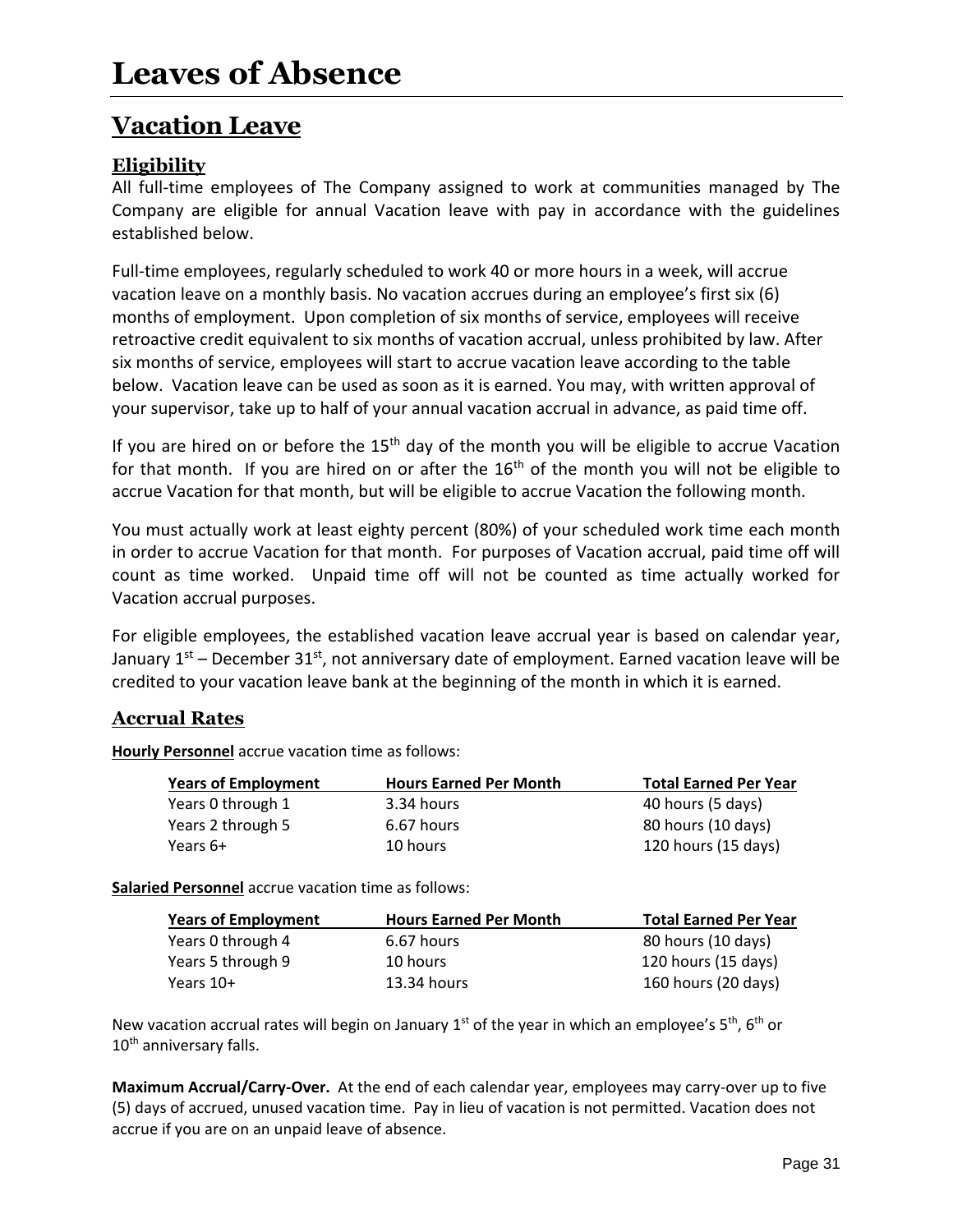# **Leaves of Absence**

**Leaves of Absence.** Employees on certain approved leaves of absence may be required to take the first portion of such leaves as vacation. The Leave Administrator will advise you.

**Termination of Employment.** Employees who have been employed for one (1) year and who have given proper notice of termination will be paid for the current balance of accrued but unused vacation leave with their final paycheck. If you have been advanced vacation before it has been accrued and you leave the Company, the excess vacation time will be deducted from your final paycheck as permitted by law. Failure to give or work proper notice will cause you to forfeit accrued Vacation Leave (unless The Company excuses you from working during the notice period). Vacation time cannot be substituted in lieu of notice, nor can vacation time be taken after notice is given. If you are involuntarily separated from employment, you will **not** be reimbursed for accrued but unused Vacation Leave.

**Procedure.** In order to facilitate the scheduling of your vacation, we ask that you submit your request for vacation time to your supervisor at least three weeks in advance of your vacation. The Time-Off Request Form must be filled out and signed by you and your supervisor before vacation time is taken. Vacation time requested will normally be honored, subject to the needs of the Company and your professional commitments. The Company reserves the right to deny vacation requests based upon business needs.

**If an employee's vacation time balance should go into a negative amount, the negative balance will be taken from their sick time, if available. An employee carrying a negative balance in vacation time or sick time will not be able to take vacation or sick time until the negative balance is made whole again.** 

# **Usage**

You may begin utilizing accrued Vacation Leave upon completion of 6 months (180 full days) of service. Use of Vacation Leave must be approved by your Supervisor. Verification of the need for and proper use of Vacation Leave may be required by the President.

Except in unusual circumstances, you may not take two weeks of Vacation at one time. Requests for exceptions to this policy must be made in writing and submitted to your manager. The decision whether to honor a request for an exception will be made by the management of The Company.

Although employees are eligible to utilize vacation time as of January 1 of each year (after 6 months of employment), the total allotment of time will not have been earned until the end of each year.

If a paid holiday falls within your Vacation period, the holiday does not count as a Vacation day. No allowance will be made for sickness or any other type of paid absence occurring during a scheduled Vacation.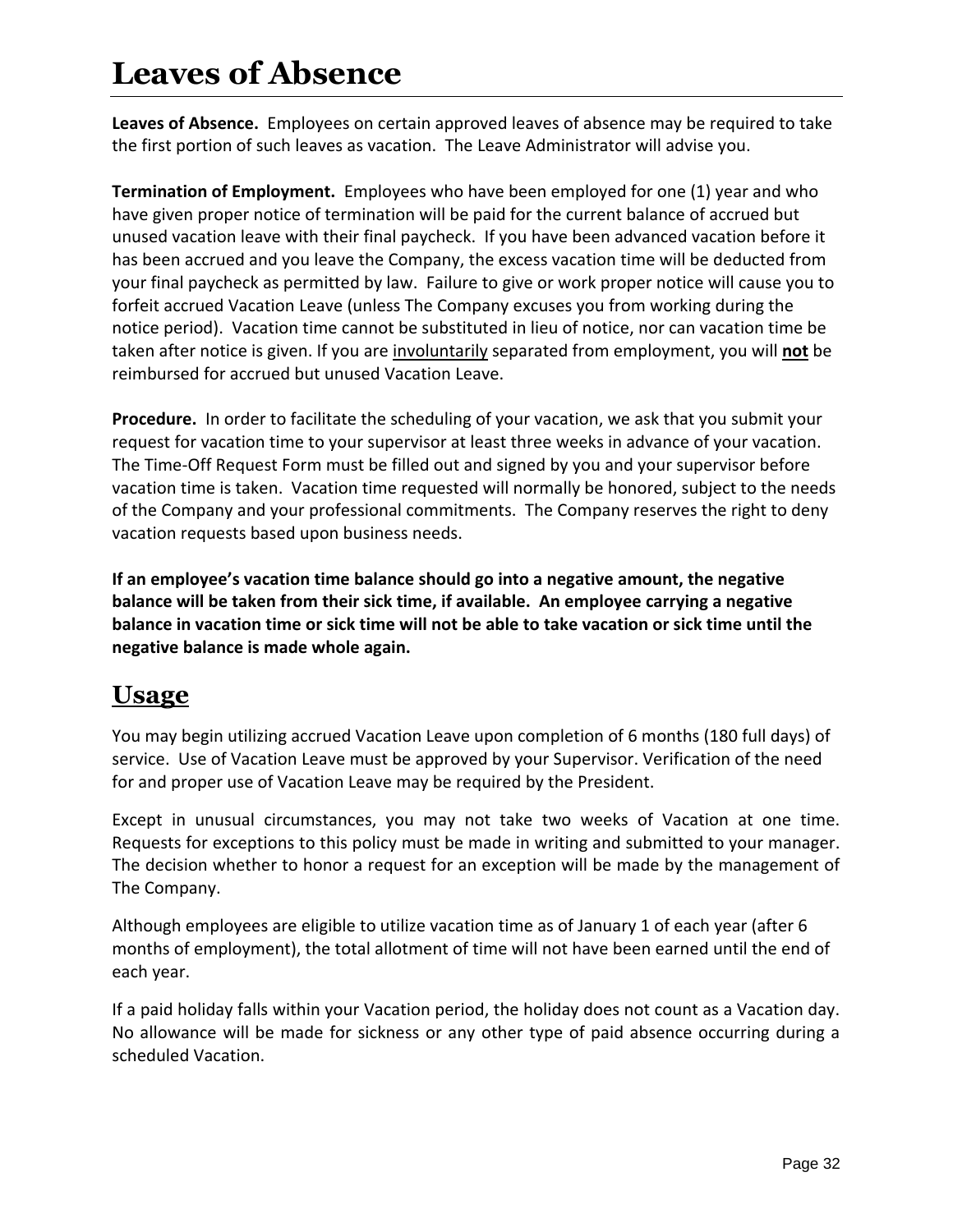# **Sick Leave**

The Company grants full-time employees Sick Leave to provide income protection when an employee is unable to work due to the employee's own short-term medical conditions or the short-term medical condition of a dependent, or if the employee must attend to personal business. A dependent is any spouse, offspring or parent for whom the employee is the primary care-giver.

# **Eligibility**

All full-time employees are eligible for Sick Leave with pay in accordance with the guidelines established below.

# **Accrual**

The established Sick Leave accrual year is based on calendar year, January 1 through December 31, not anniversary date of employment. Earned Sick Leave will be credited to your leave bank at the beginning of the month in which it is earned. Sick Leave is accrued at 4 hours per month, totaling 48 hours per year.

If you are a new employee hired on or before the  $15<sup>th</sup>$  day of the month you will be eligible to accrue Sick Leave for that month. If you are a new employee starting on or after the 16<sup>th</sup> of the month you will not be eligible to accrue Sick Leave for that month, but will begin accruing Sick Leave the following month.

You must actually work at least eighty percent (80%) of your scheduled work time each month in order to accrue Sick Leave for that month. For purposes of Sick Leave accrual, paid time off will count as time worked. Unpaid time off will not be counted as time actually worked for Sick Leave accrual purposes. Sick Leave charges against your accrued leave bank will be in increments of thirty (30) minutes.

# **Usage**

You may begin utilizing accrued Sick Leave upon completion of 6 months (180 full days) of service. Use of Sick Leave time must be approved by your Property Manager. Sick Leave time available will be verified with the Director of Human Resources.

Sick Leave is not intended and shall not be used as a means for an employee to take additional Vacation time. Fraudulent requests or use of Sick Leave will result in corrective action, up to and including discharge from employment.

Employees may carry over any unused, accrued sick time, up to a maximum of 480 hours (12 weeks) for use as paid Disability Leave (see below). Carried over Sick Leave may not be used for any purposes other than an approved Disability Leave.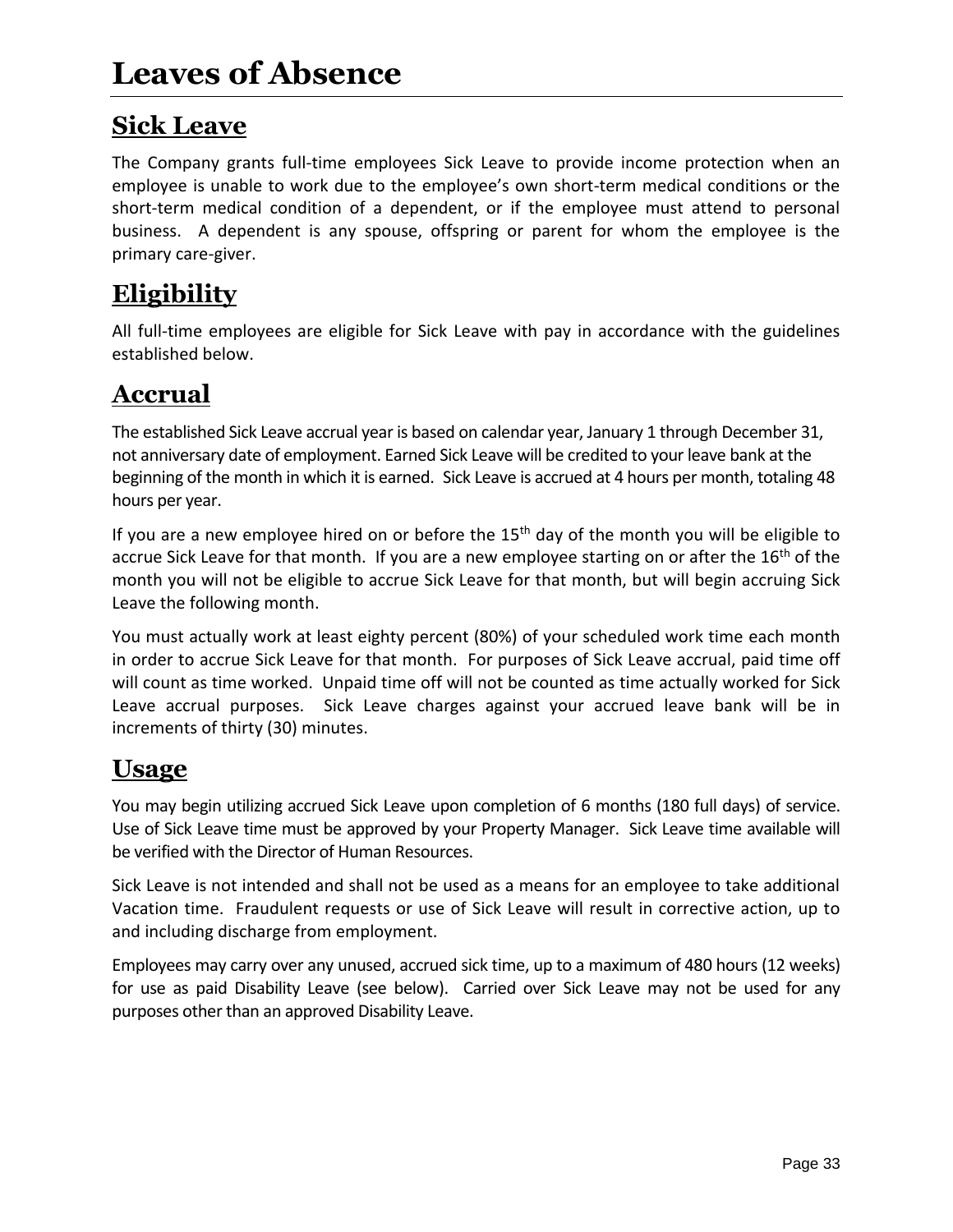# **Leaves of Absence**

**If an employee's sick time balance goes into a negative amount, the negative balance will be taken from their vacation time, if available. An employee carrying a negative balance in vacation time or sick time will not be able to take vacation or sick time until the negative balance is made whole again.** 

The Company does not "cash out" accrued but unused Sick Leave for employees, either during employment or at the separation from employment. Therefore, if you have to miss work due to a non-work-related injury or illness for an extended period of time, you will have accumulated sick days to cover this unexpected extended absence from work and will be paid.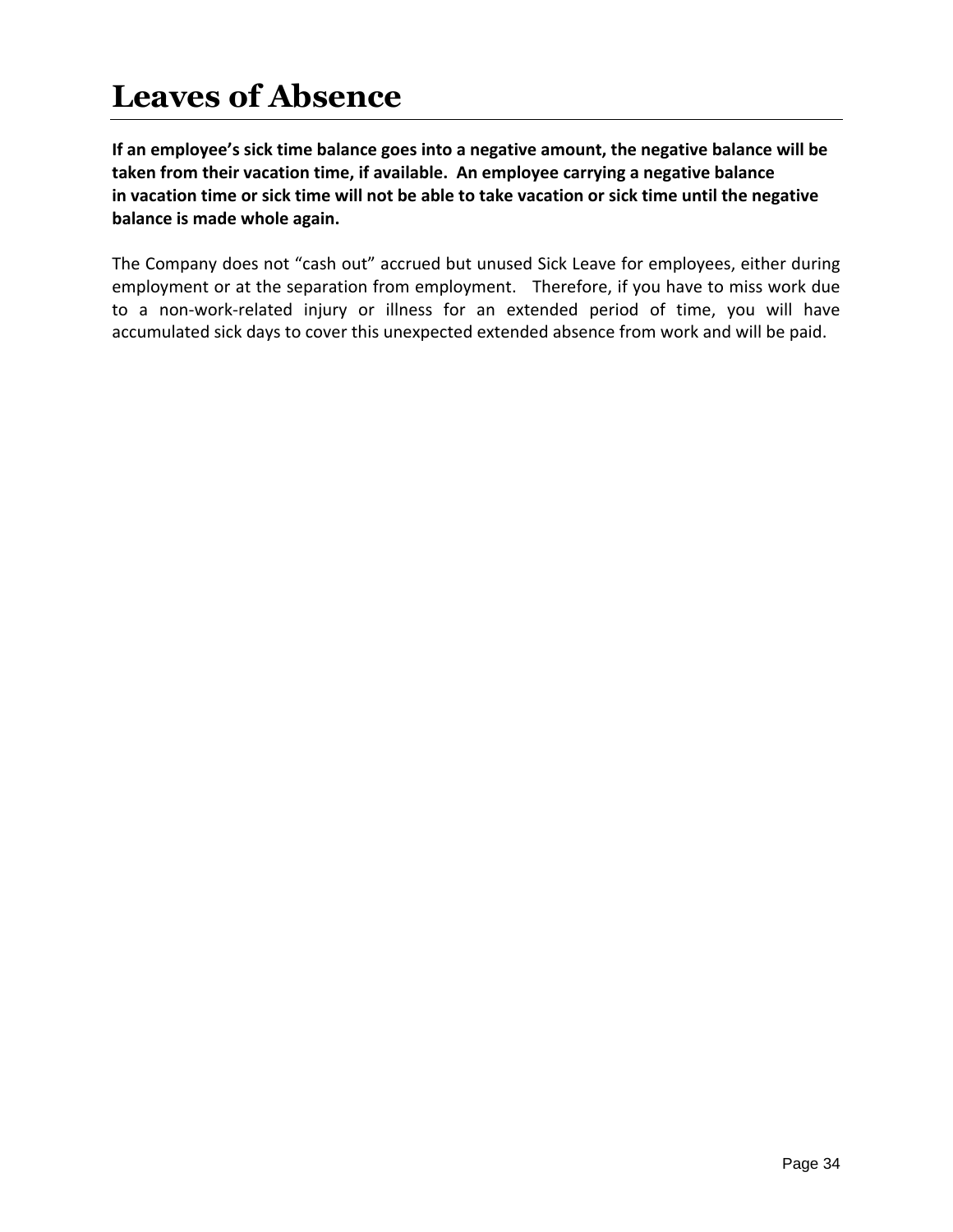### **Family and Medical Leave**

The Company has adopted this policy to implement the terms of the Family and Medical Leave Act of 1993 ("FMLA"). Eligible employees are entitled to family and medical leave on the terms and conditions stated in this policy, the regulations issued by the Department of Labor under the FMLA and in The Company's other applicable leave policies.

#### **A. DEFINITIONS:**

For purposes of this policy, the following definitions apply:

1. "Eligible Employee" means an individual who has been employed by The Company for at least 12 months, has worked at least 1,250 hours during the 12-month period immediately preceding the commencement of the requested leave, and is employed at a worksite with at least 50 employees within 75 miles of that worksite.

2. "FMLA Leave" means leave that qualifies under the Family and Medical Leave Act of 1993, as amended by the National Defense Authorization Act of 2008, Pub. L. 110-181, and the Department of Labor's regulations and is designated by The Company as so qualifying.

3. "Leave Year" means the 12-month period measured backward from the date each employee's leave commenced.

4. "Serious Health Condition" means an illness, injury, impairment or physical or mental condition that involves either inpatient care or continuing treatment by a health care provider.

5. "Inpatient Care" means an overnight stay in a hospital, hospice or residential medical care facility, including a period of incapacity or any subsequent treatment in connection with the inpatient care.

6. "Continuing Treatment" includes any one or more of the following:

a. A period of incapacity of more than three (3) consecutive, full calendar days, and any subsequent treatment or period of incapacity relating to the same condition, that also involves:

- i. Treatment by a health care provider two (2) or more times within 30 days of the first day of incapacity; or
- ii. Treatment by a health care provider on at least one occasion, which results in a regimen of continuing treatment under the supervision of a health care provider;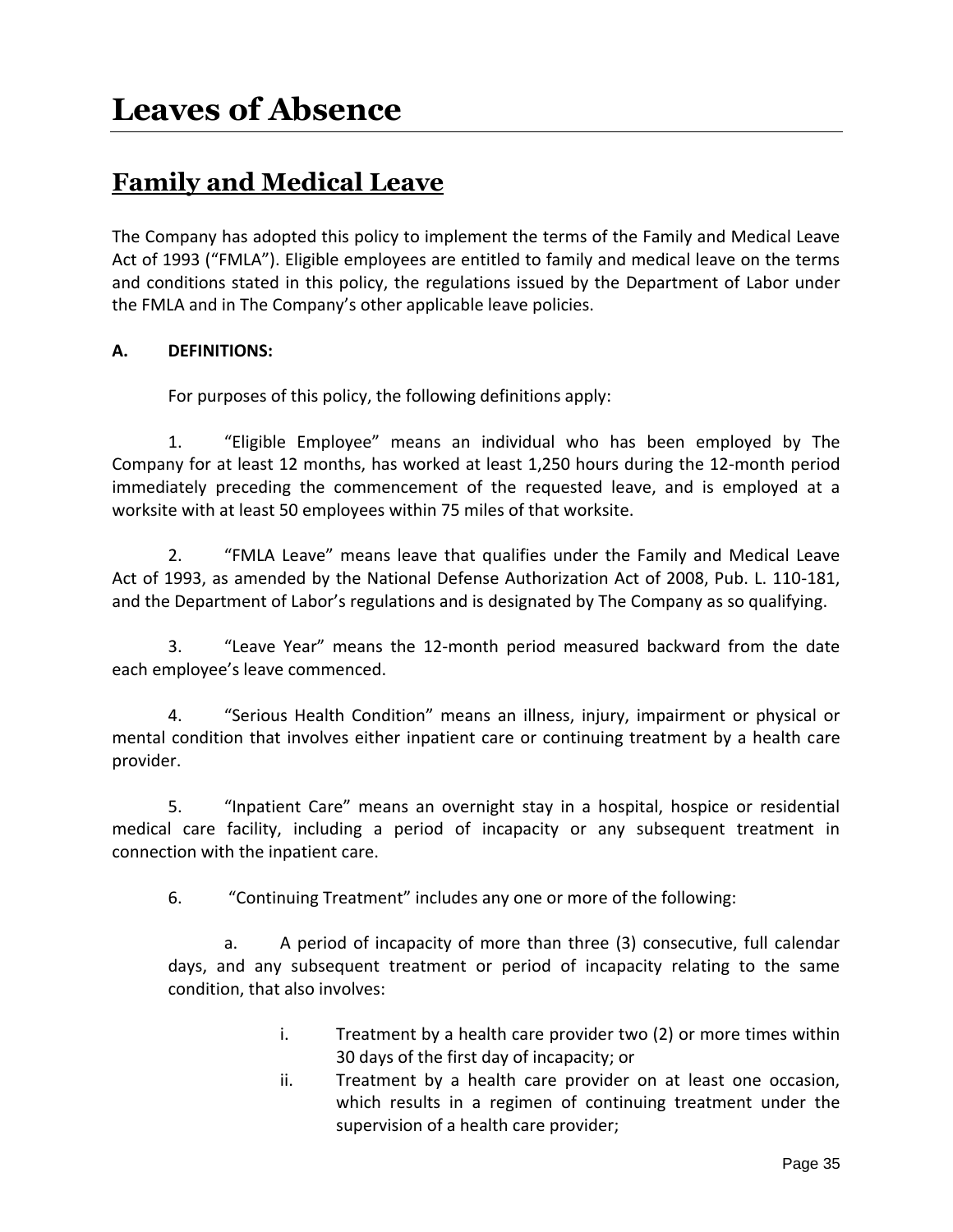b. A period of incapacity due to pregnancy or prenatal care;

c. A period of incapacity or treatment for such incapacity due to a chronic serious health condition;

d. A period of incapacity which is permanent or long-term due to a condition for which treatment may not be effective; or

e. Any period of absence to receive multiple treatments by a health care provider.

7. "Covered Service Member" means a member of the Armed Forces, including a member of the National Guard or Reserves, who is undergoing medical treatment, recuperation, or therapy, is otherwise in outpatient status, or is otherwise on the temporary disability retired list, for a serious injury or illness.

8. "Covered Military Member" means the employee's spouse, son, daughter or parent on active duty or call to active duty status.

9. "Active duty or call to active duty" means duty under a call or order to active duty (or notification of an impending call or order to active duty) in support of a contingency operation as either a member of the reserve components, or a retired member of the Armed Forces or Reserve.

10. "Serious Injury or Illness," in the case of a member of the Armed Forces, including a member of the National Guard or Reserves, means an injury or illness incurred by the member in line of duty on active duty in the Armed Forces that may render the member medically unfit to perform the duties of the member's office, grade, rank, or rating.

11. "Qualifying Exigency" means one or more of the following circumstances:

a. Short-notice deployment – to address any issues that may arise due to the fact that Covered Military Member received notice of the deployment seven (7) or less calendar days prior to the date of deployment;

b. Military events and related activities – to attend any official ceremony, program, or event sponsored by the military that is related to the Covered Military Member's active duty; or to attend family support or assistance programs and informational briefings sponsored by the military;

c. Child care and school activities – to arrange for alternative childcare; to provide childcare on an urgent or immediate basis; to enroll or transfer a child to a new school; and to attend meetings with school staff that are made necessary by the Covered Military Member's active duty or call to active duty;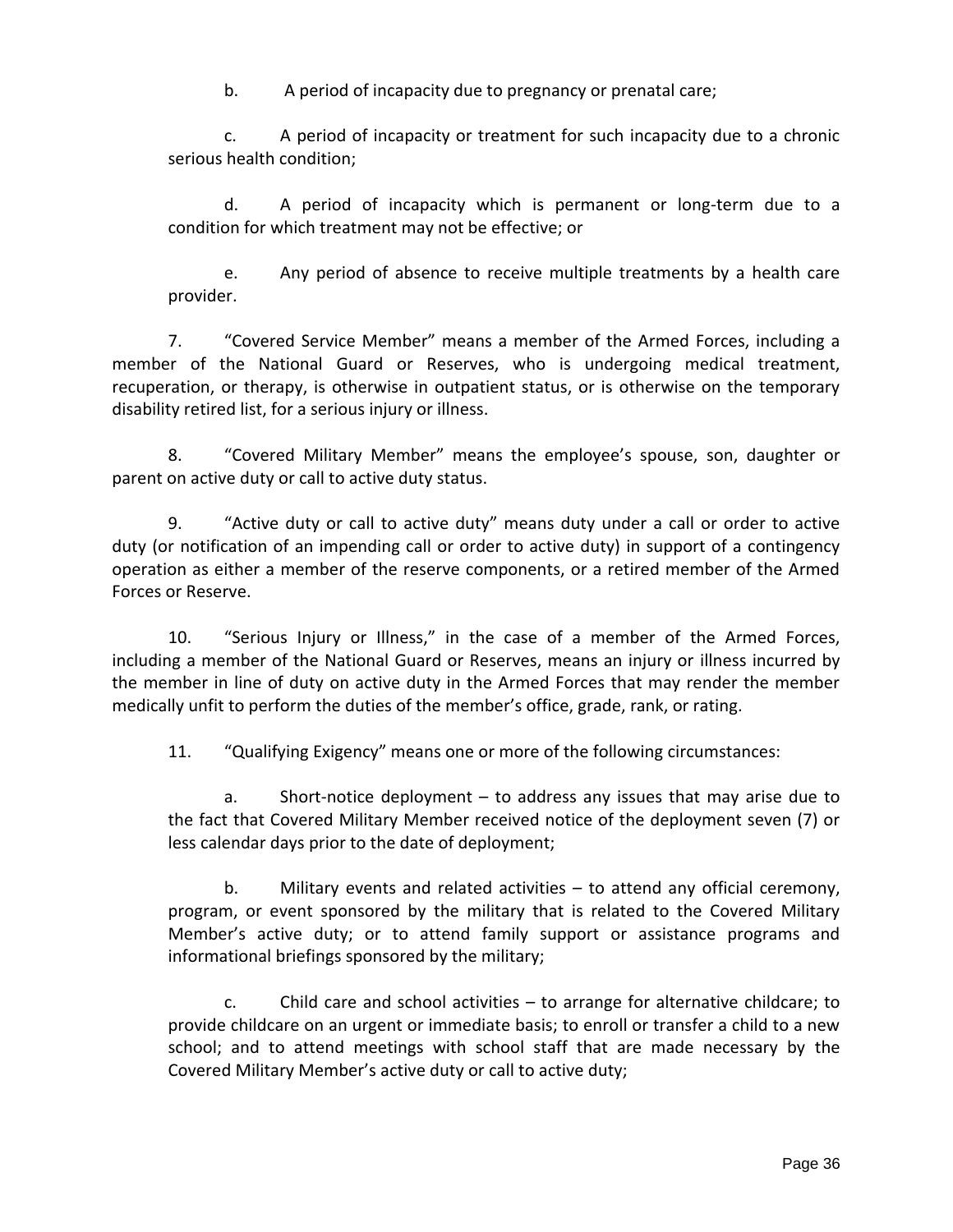d. Financial and legal arrangements – to make or update financial or legal arrangements related the Covered Military Member's absence while on active duty; and to act as the Covered Military Member's representative with regard to obtaining, arranging or appealing military benefits;

e. Counseling – to attend counseling sessions related to the Covered Military Member's deployment or active duty status;

f. Rest and recuperation – to spend up to five (5) days with a Covered Military Member who is on short-term, temporary rest and recuperation leave;

g. Post-deployment activities – to attend ceremonies and reintegration briefings for a period of 90 days following the termination of the Covered Military Member's active duty status; and to address issues arising from the death of a Covered Military Member ; and/or

h. Other activities that The Company and employee agree qualify as an exigency.

#### **B. REASONS FOR FMLA LEAVE:**

An Eligible Employee is entitled to a total of 12-weeks of unpaid leave during each Leave Year in the event of one or more of the following:

1. The birth, adoption or placement for foster care of a son or daughter of the employee and to care for such child. (Leave must be taken during the 12-month period following the birth or placement, and must be taken in a single consecutive period and may not be taken intermittently or on a reduced schedule.)

2. A serious health condition of a qualifying family member, *i.e.* spouse, son, daughter or parent of the employee, if the employee is needed to care for such family member.

3. A serious health condition of the employee that makes the employee unable to perform any one or more of the functions of his or her job.

4. Any "qualifying exigency" arising out of the fact that an employee's spouse, parent, son or daughter is on active duty or has been called to active duty in the Armed Forces in support of a contingency operation.

An Eligible Employee is entitled to a total of 26-weeks of unpaid leave during a single 12 month period to care for a parent, son, daughter, spouse or next of kin who is a Covered Service Member, regardless of whether the employee has taken leave for another FMLA qualifying reason in the past 12-months.

Any leave taken under one or more of these circumstances will be counted against the employee's total entitlement to FMLA leave for that Leave Year.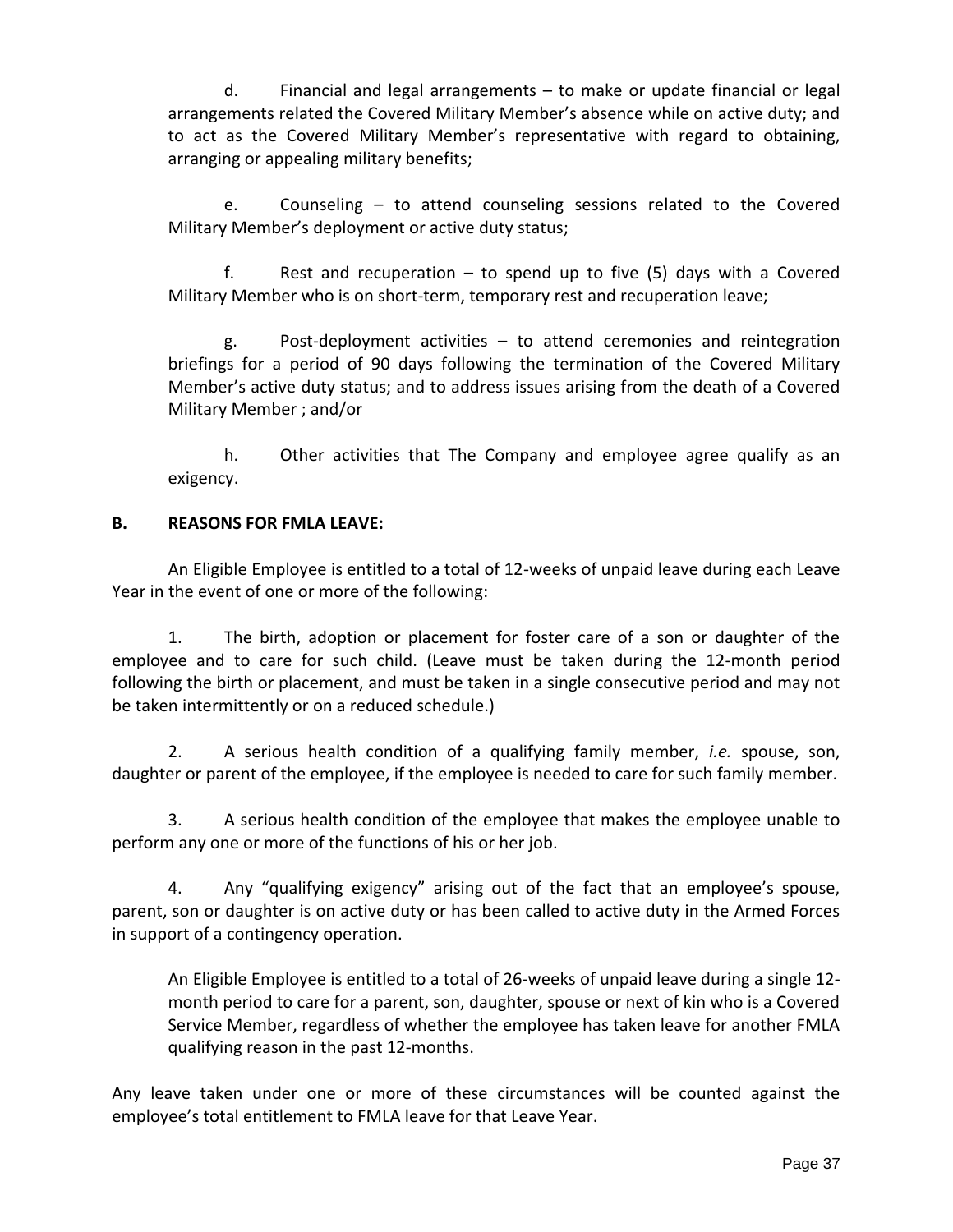#### **C. PAID LEAVE BENEFIT COORDINATION WITH FMLA LEAVE:**

FMLA leave under this policy is generally unpaid leave. If, however, the employee is eligible for any paid leave under any other benefit programs such as accrued vacation, unused sick or personal days, the employee generally will be required to exhaust the paid leave upon the commencement of, and concurrently with, FMLA leave. Paid leave will run concurrently with and be counted toward the employee's total 12-week (or 26-week period in the case of the military duty provisions) of FMLA leave.

Absences caused by an employee's own serious health condition during which an employee is receiving workers' compensation benefits shall be considered as a FMLA leave but an employee will not be required to exhaust accrued vacation, unused sick or personal days concurrently with such leave.

#### **D. INTERMITTENT OR REDUCED SCHEDULED LEAVE:**

If the FMLA leave is taken for a serious health condition of the employee or a qualifying family member, the leave may be taken intermittently or on a reduced work schedule basis. If FMLA leave is taken intermittently or on a reduced schedule basis, then The Company may require the employee to transfer temporarily to an available alternative position with an equivalent pay rate and benefits, including a part-time position, to better accommodate recurring periods of leave due to foreseeable medical treatment. Every employee taking intermittent or reduced schedule FMLA leave is obligated to make a reasonable effort to schedule medical treatment so as not to unduly interrupt The Company operations.

#### **E. EMPLOYEE NOTICE REQUIREMENT:**

When an employee seeks leave due to a FMLA-qualifying reason for which The Company has previously provided FMLA-protected leave, the employee must specifically reference the qualifying reason for the leave and the need for "FMLA" leave. If the need for leave is foreseeable, the employee is required to provide such notice to the Director of Human Resources at least 30 days before the commencement of the leave, unless impracticable to do so under the circumstances, in which case notice must be given as soon as possible, generally the same or the next business day. The employee also must follow any Company policy requiring advance notice, reasons for leave and anticipated start and duration of the leave. Failure to provide advance notice or follow The Company policy when the need for leave is foreseeable may result in delay or denial of FMLA leave and any absences deemed un-excused. If the leave is not foreseeable, the employee must provide notice to The Company of need for leave as soon as practicable, and must follow The Company's normal call-in procedures. Failure to follow The Company's call-in procedures, absent unusual circumstances, will result in delay or denial of the leave.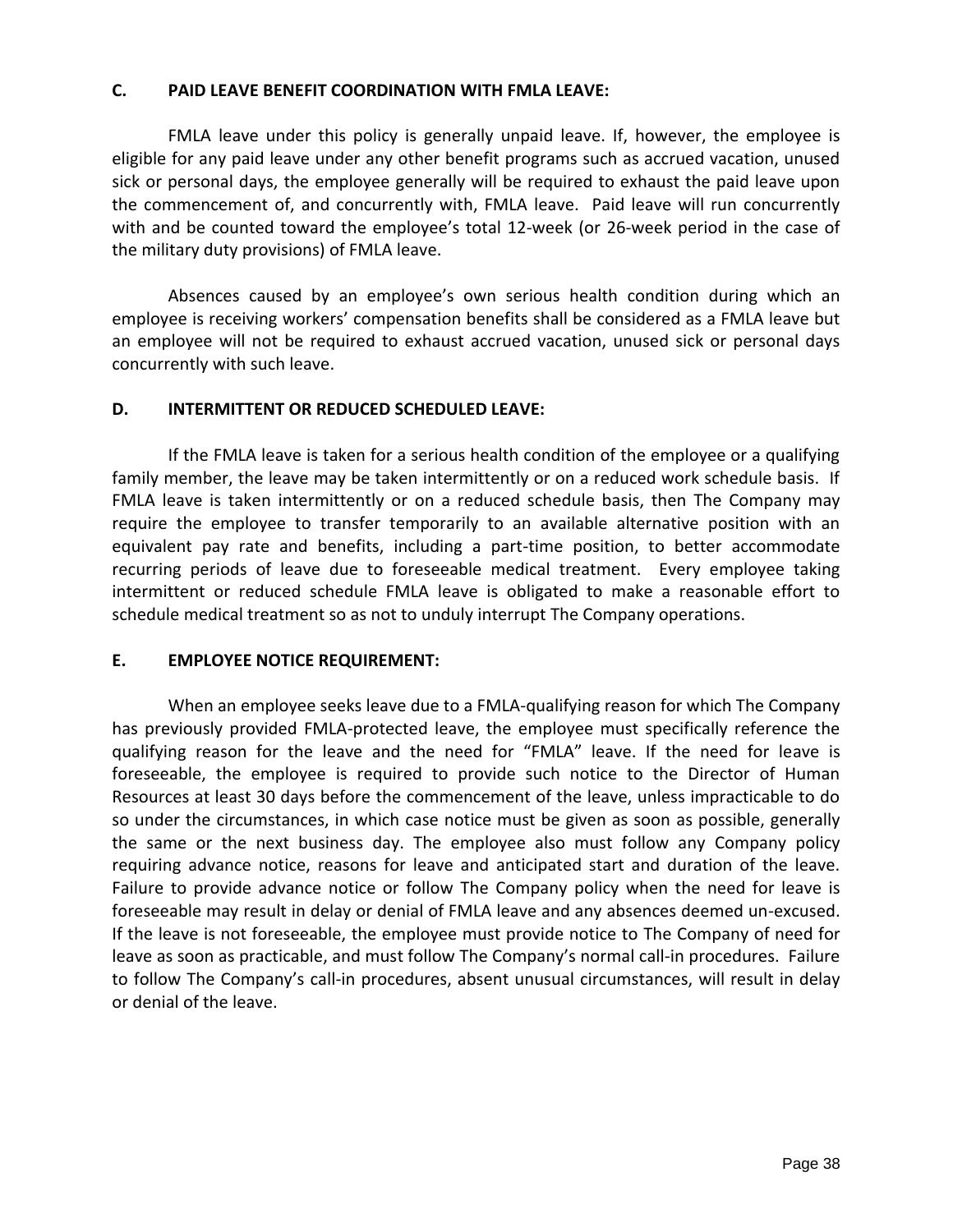#### **F. DESIGNATION OF FMLA LEAVE:**

Upon receiving sufficient notice of an employee's need for FMLA-qualifying leave, The Companywill notify the employee of his or her eligibility to take FMLA leave within five (5) business days of the request, absent extenuating circumstances. At this time, The Company will also provide the employee written notice of the employee's rights and obligations with respect to the leave (as well as providing copies of the required certification form).

The Company has the right to deem an employee's absences as FMLA-qualifying even though an employee has not requested FMLA leave. On request, employees are required to provide The Company with sufficient information to make it aware that the employee's absences are for FMLA-qualifying health condition. Sufficient information may include, but is not limited to, the following: that the employee is unable to perform his or her job functions; that the employee's family member is unable to perform his or her daily activities; that the employee or his or her family member must be hospitalized or undergo continuing treatment; or the circumstances supporting the need for military family leave. If The Company deems absences as FMLA-qualifying, it will notify the employee in writing of the decision within five (5) days of its receipt of sufficient information to enable it to reasonably make such a determination. At this time, The Company will also provide the employee written notice of the employee's rights and obligations with respect to the leave (as well as providing copies of the required certification form).

#### **G. CERTIFICATION:**

A leave to care for the employee's own serious health condition, or the serious health condition of a covered family member, must be supported by a medical certification completed by the health care provider for the employee or the covered family member. A qualifying exigency leave or a leave to care for a Covered Service member with a serious injury or illness must also be supported by a certification. The Company will provide the proper certification to the employee for his or her respective leave within five (5) business days of the designation of a health condition as FMLA-qualifying. The employee must return a complete and sufficient copy of the appropriate certification to The Company within 15 calendar days of receiving the certification, unless it is not practicable. If the employee returns an incomplete or insufficient certification, then The Company shall advise the employee in writing what additional information is necessary to make the certification complete and sufficient. In order to cure the deficiency, the employee must then return a complete and sufficient certification to The Company within seven (7) calendar days. If the employee fails to cure a deficiency in a certification, or fails to return a certification, within the prescribed time period, The Company may deny the taking of leave and the absences shall be deemed un-excused.

A Company representative (other than the employee's direct supervisor) may contact the employee's health care provider to clarify or authenticate the medical certification submitted for leave for the employee's own serious health condition or the serious health condition of a family member. If The Company has reason to doubt the validity of a medical certification, the employee will be required to obtain a second or third opinion at The Company's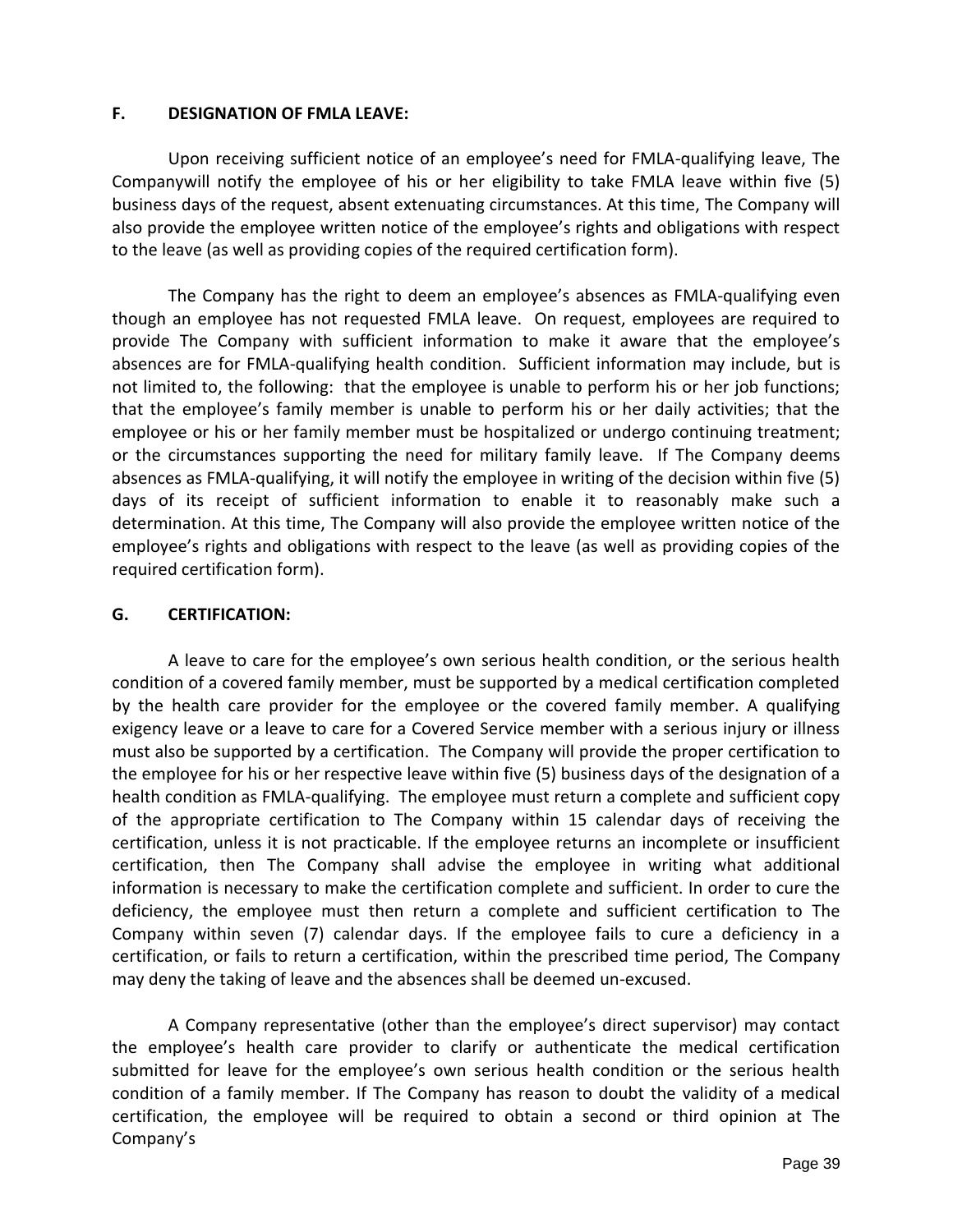expense. Failure to comply with these certification requirements will result in the delay, denial or termination of leave.

An employee who will be on a FMLA leave for more than one (1) week is required to call the Director of Human Resources weekly to report when and if the employee expects to return to work. The Company may request re-certification at any time during the course of the leave for the employee's own serious health condition, if: (1) the employee requests an extension of leave; (2) the circumstances of the employee's condition as described in the previous certification have changed significantly, or (3) if The Company has reason to suspect that an employee on FMLA leave has obtained or is using FMLA leave fraudulently. If desired by The Company, a second or third certification in the manner provided above may be required. If the employee's leave to care for his or her own serious health condition or that of a family member is expected to last more than 30 days, The Company will require a new certification from the employee's health care provider when leave is scheduled to expire, or every 6 months, whichever occurs earlier.

#### **H. APPLICATION AND MEDICAL CERTIFICATION FOR INTERMITTENT / REDUCED WORK SCHEDULE LEAVE:**

Any employee who needs an intermittent or reduced schedule leave shall submit an application for such leave on a form supplied by The Company at the time described above. The employee shall also, within the time limits set forth, furnish The Company with the proper medical certification on Form WH-380-E, which will be supplied by The Company, regarding the need for such intermittent or reduced schedule leave. As in the case for other FMLA leaves, The Company may require a second or third medical certification. Prior to the commencement of any intermittent or reduced schedule leave, the employee requesting intermittent or reduced scheduled leave must advise The Company of the reasons why the intermittent/reduced scheduled leave is necessary and of the schedule for treatment, if applicable. The employee and The Company shall attempt to work out a schedule for such leave that meets the employee's needs without disrupting Company operations.

#### **I. CONTINUATION OF GROUP HEALTH BENEFITS:**

The Companywill maintain the employee's coverage under a group health plan during the period of FMLA leave under the same terms and conditions as though the employee were actively working. During the leave, the employee will be required to continue to make all premium payments that he/she otherwise would have had to make if actively employed. Where feasible, The Companywill advise the employee concerning the necessary arrangements for such payments prior to the commencement of the leave. If the employee fails to return to work following the expiration of FMLA leave for a reason other than a serious health condition or circumstances beyond the employee's control, The Companywill be entitled to the repayment by the employee of any premiums paid by The Companyduring the leave. Failure to make timely premium payments may result in the termination of coverage.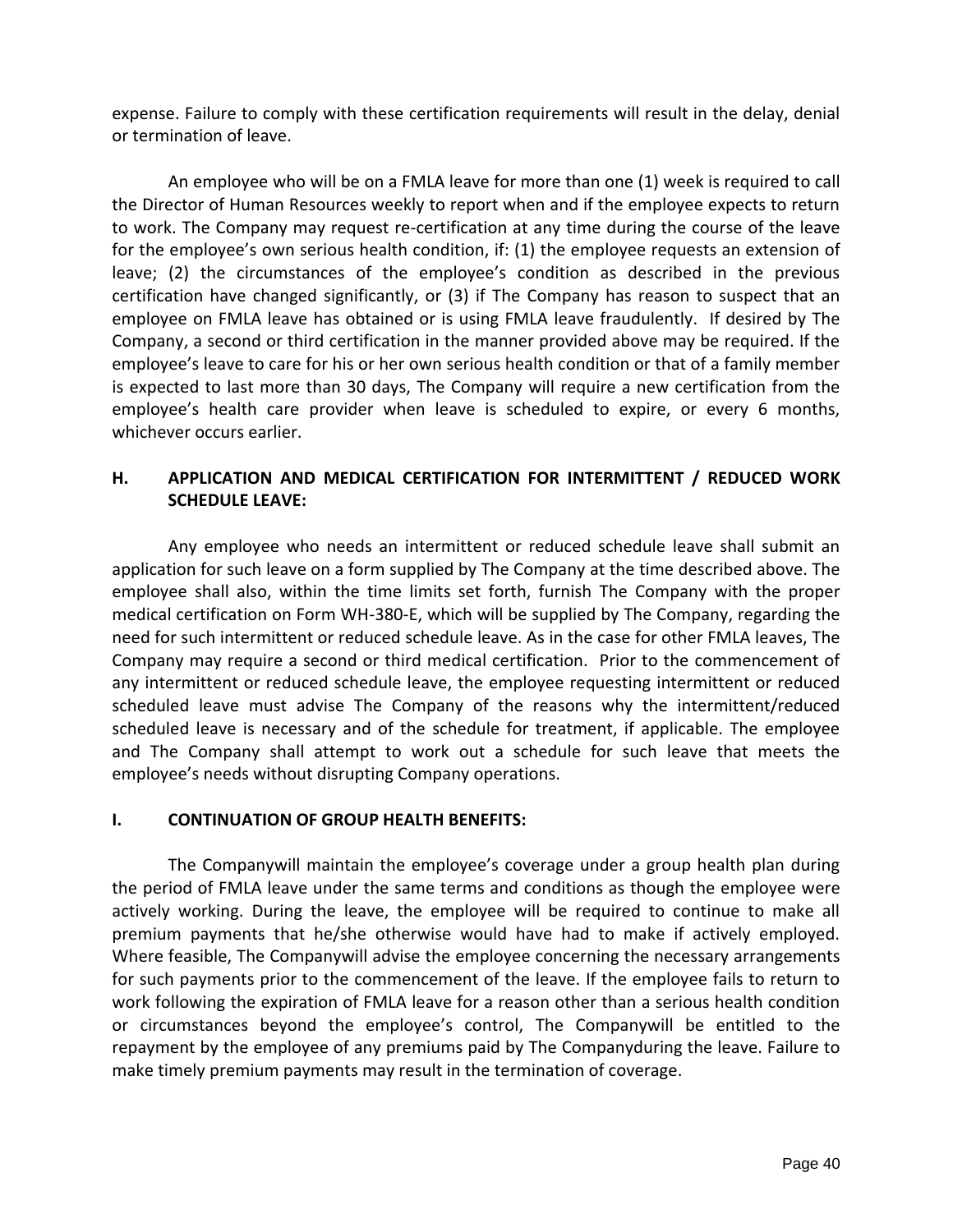An employee on FMLA leave should deliver payment of the employee's portion of such premium to the Director of Human Resources prior to the first work day of each month. Failure to make prompt payment of the employee's portion of such premium may result in the loss of medical insurance coverage for the duration of the FMLA leave, but upon the employee's return to work, the medical insurance will be restored as of the date that the employee returns. If the employee does not return from FMLA leave or returns to work, but does not remain an active employee for at least 30 days, The Company may seek to recover the amount paid for such insurance premiums from the employee.

An employee on FMLA leave shall be responsible for the payment of the full premium for all other insurance, pensions and other benefits. Failure of the employee to pay the entire premium for such items shall result in their lapse for the duration of the FMLA leave. If the employee returns from FMLA leave, all such insurance, pension and other benefits shall be restored without any break in service.

An employee shall not accrue any credit toward vacation or other benefits based upon time worked for the time that he or she is on FMLA leave.

#### **J. RETURN TO WORK / FITNESS-FOR-DUTY CERTIFICATION:**

Consistent with The Company practice, before returning to work following a medical leave due to the employee's serious health condition, the employee will be required to present a fitness-for-duty certification from his/her health care provider that the employee is medically able to resume work and to perform the essential functions of his or her job. If the date on which an employee is scheduled to return to work from an FMLA leave changes, the employee is required to give notice of the change, if foreseeable, to The Company within two (2) business days of the change. Subject to the limitations below, an employee returning from FMLA leave will be restored to the position of employment held when the leave commenced or to an equivalent position. Job restoration may be denied if conditions unrelated to the FMLA leave have resulted in the elimination of the employee's position.

In summary, upon expiration of a FMLA leave, an employee who returns to work shall be restored to the same or an equivalent job, if the employee shall have:

1. Called the Director of Human Resources in accordance with terms above;

2. Furnished the Director of Human Resources with proper certifications and recertifications in accordance with terms above;

3. Submitted to any second or third examination by a health care provider upon request of The Company;

4. Furnished the Director of Human Resources with a medical certification of the employee's ability to return to work and to perform the essential functions of the job; and

5. Returned to work immediately upon expiration of the FMLA leave.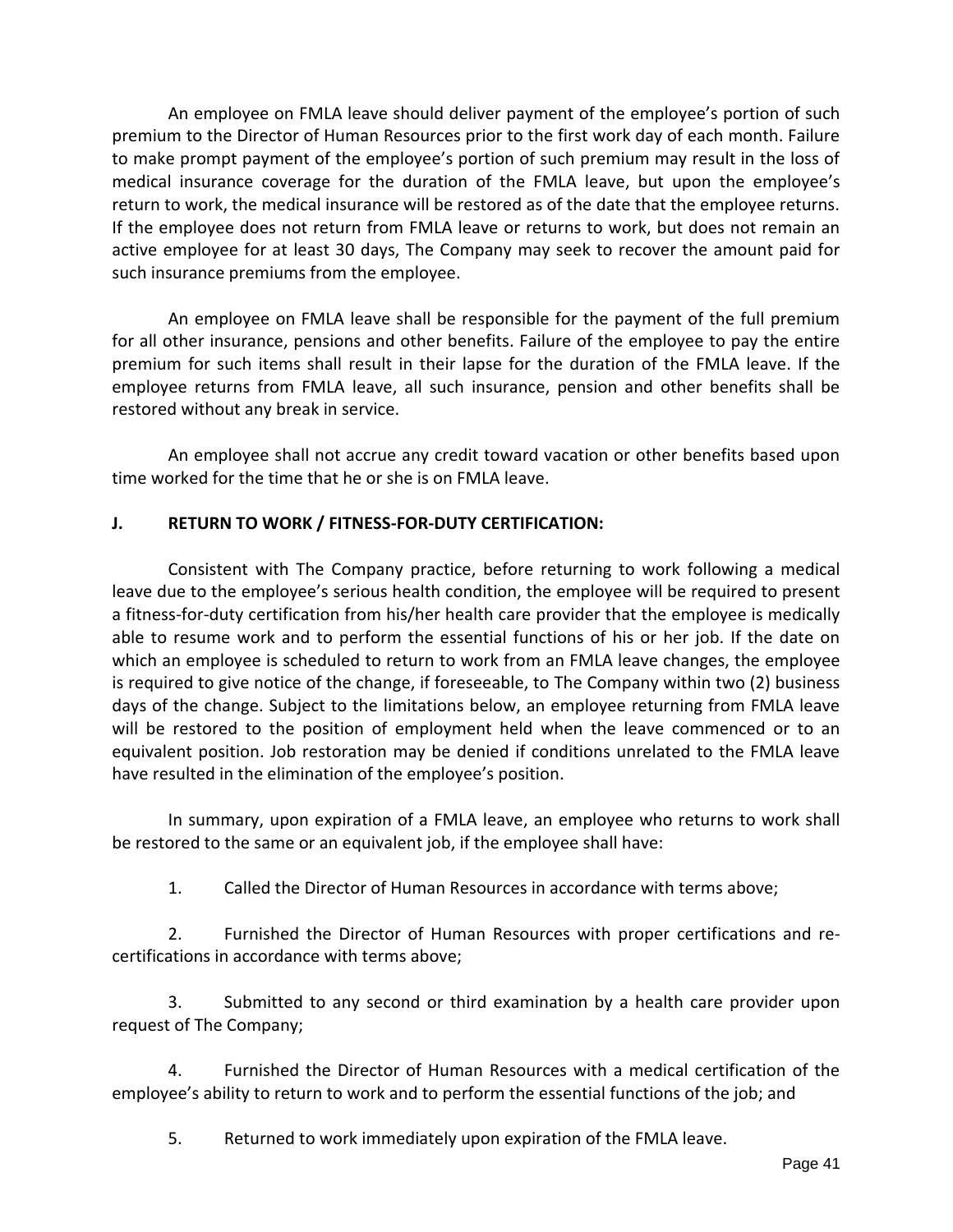Failure to call the Director of Human Resources weekly, to provide the required medical recertification or to return to work immediately upon expiration of a FMLA leave may result in termination of the employee. Failure to furnish a fitness-for-duty certification of the employee's ability to return to work and to perform the essential functions of the job may result in the delay of job restoration or the termination of the employee.

#### **K. QUESTIONS:**

Questions about this policy or eligibility for FMLA leave should be directed to the Director of Human Resources.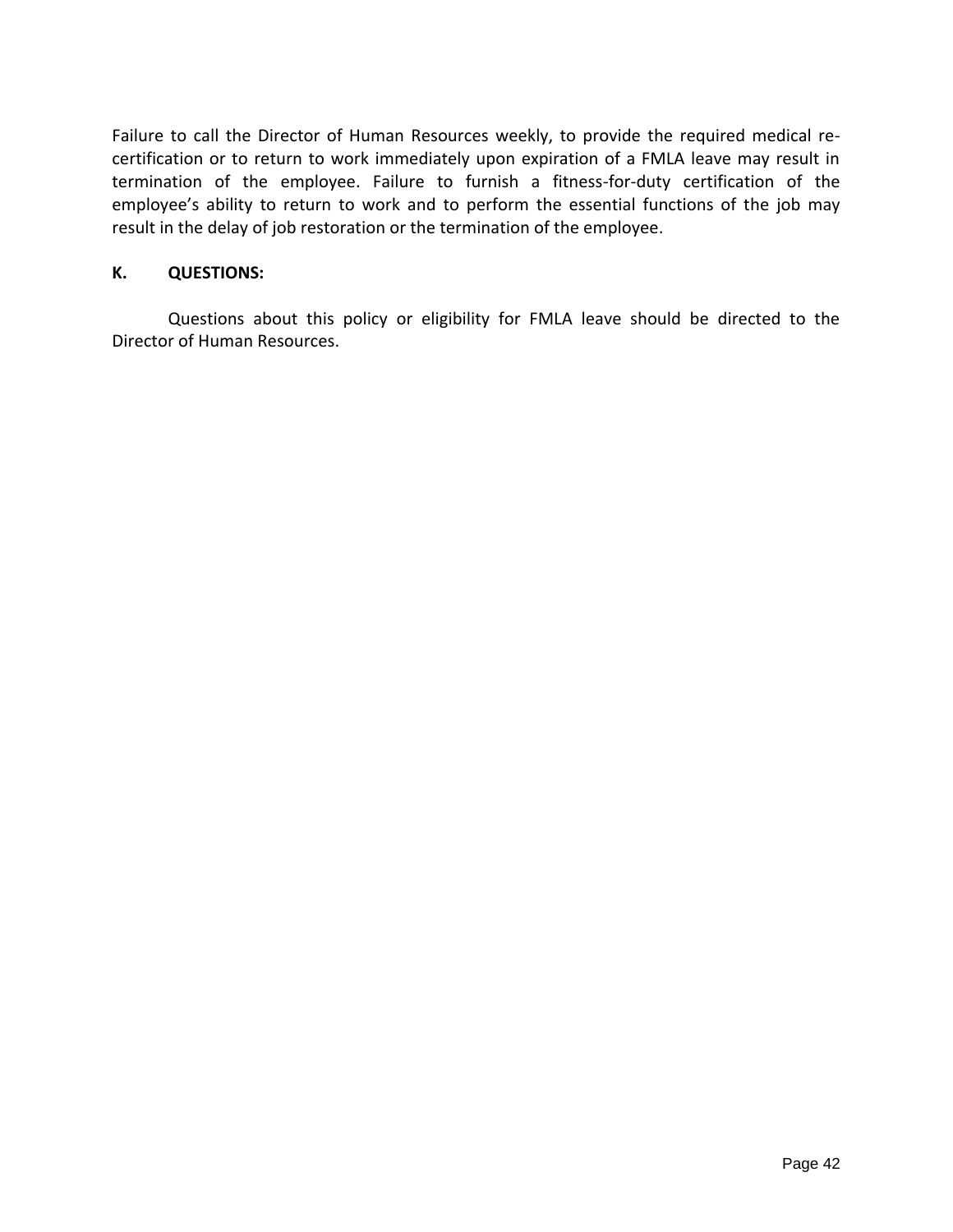### **Workers' Compensation Leave**

The Company maintains workers' compensation coverage for you in accordance with the laws of the state in which you work. This coverage is maintained at no cost to you. Subject to applicable legal requirements, workers' compensation insurance provides benefits for absences caused by injuries or illnesses which arise out of and in the course of your employment with The Company.

If you sustain a work-related injury or illness you must immediately inform your Manager no matter how minor you may believe the injury or illness to be. Failure to do so may result in the forfeiture of compensatory or medical benefits available under the applicable workers' compensation act.

Absences caused by an injury or illness which are covered under the applicable workers' compensation act will be subject to the provisions of the Medical / Disability Leave policy with the limited exception that you will not be required to exhaust accrued Sick Leave and accrued Vacation Leave during the Medical / Disability Leave.

#### **Bereavement Leave**

We believe that during a time of family emergency, employees deserve every possible consideration. A death in the family often requires an employee to be absent from work. When a situation of this type occurs, all full-time employees may be absent up to three (3) consecutive days without loss of pay due to a death in the immediate family. Employees are also eligible for up to one (1) day without loss of pay to attend the funeral of a close relative.

For purposes of administering this benefit, we consider "immediate" family as the following:

Sister or Brother A person living in your home Mother-in-Law or Father-in-Law

Spouse Sister-in-Law or Brother-in-Law Child or Stepchild Grandmother, Grandfather, or Grandchild Mother or Father Son-in-Law or Daughter-in-Law

For purposes of administering this benefit, we consider a "close relative" as the following: Aunt or Uncle Niece or Nephew Cousin

**Notification.** Please notify your supervisor of a death in the family as soon as possible and indicate the length of absence requested.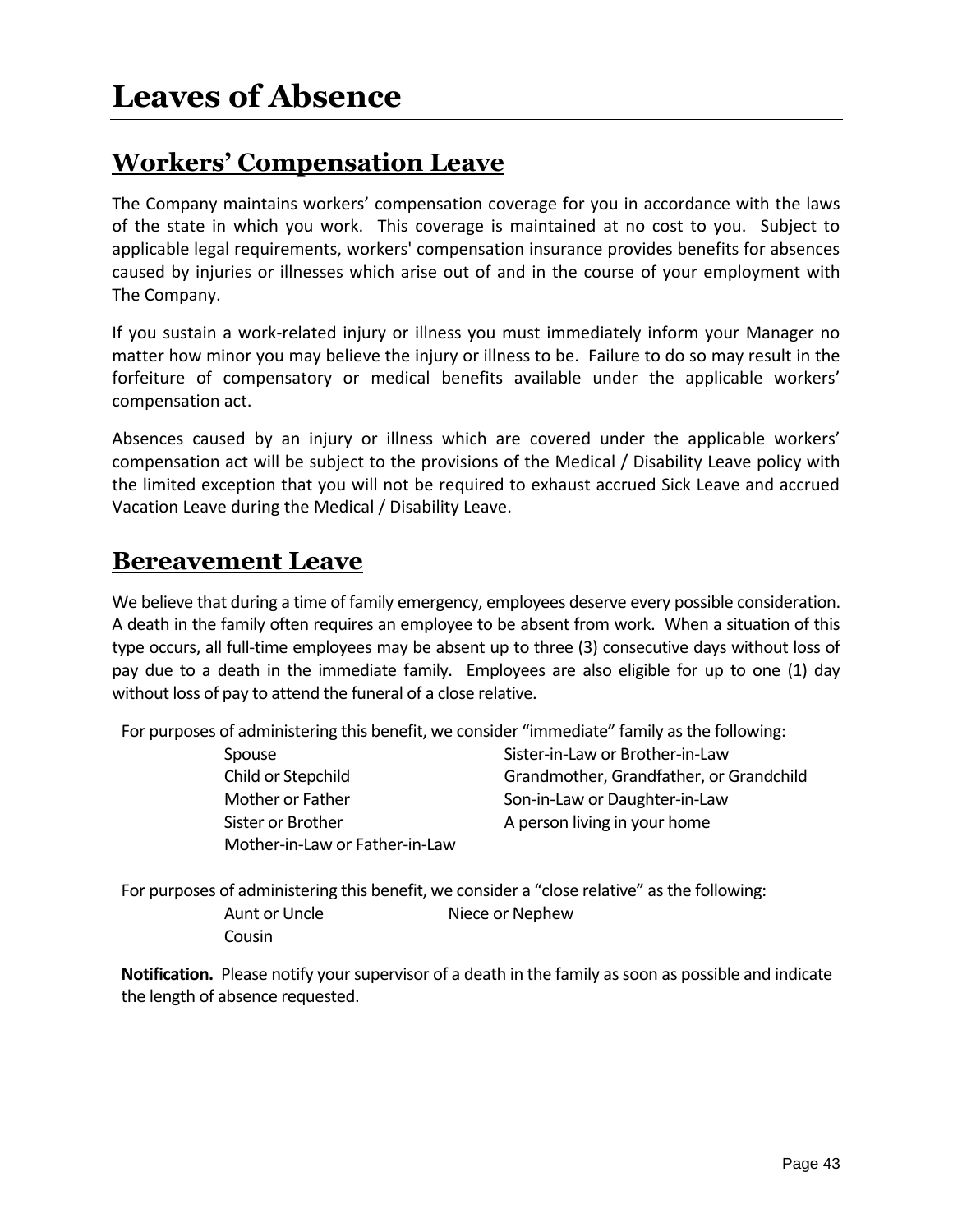### **Military Leave**

The federal Uniformed Services Employment and Reemployment Rights Act (USERRA) protects the job rights of individuals who voluntarily or involuntarily leave employment positions to undertake military service or certain types of service in the National Disaster Medical System. The Company will provide a leave of absence for military service, including full reemployment rights and continuation of health benefits as provided by USERRA and any applicable state or local laws. To request a military leave of absence, please notify your supervisor or the Human Resources department as soon as you are aware of a need for leave, and provide a copy of your orders when they are available.

#### **Jury Duty**

You are encouraged to fulfill your obligations if called to jury duty. You will be paid normal compensation while on jury duty upon submission of appropriate proof of jury service to the human resource/payroll department. You may keep mileage or other expense allowances paid to you by the Court system.

It is necessary that you inform your Property Manager in writing of the expected absence and duration of jury duty as soon as possible so that work may be scheduled and planned accordingly.

Where feasible, you are expected to report for work for any portion of the work day which is not spent on jury duty.

#### **Court Appearances**

If you are required to appear as a witness in a legal proceeding on behalf of The Company or one of our residents/communities, or if you are named as a defendant in legal proceedings for actions taken on behalf of The Company in the course of performing your duties for The Company, you will receive your regular pay for all time missed from your scheduled work.

### **Time Off for Voting**

We believe it is important for our employees to have the opportunity to vote. In the event you do not have sufficient time outside of working hours to vote in an election, speak to your supervisor, who will arrange for you to take off time to vote. Generally, this time should come at the beginning or end of your regular work schedule.

The specifics of the amount of time you may take and whether time off is paid will depend upon the state and local laws applicable to your facility.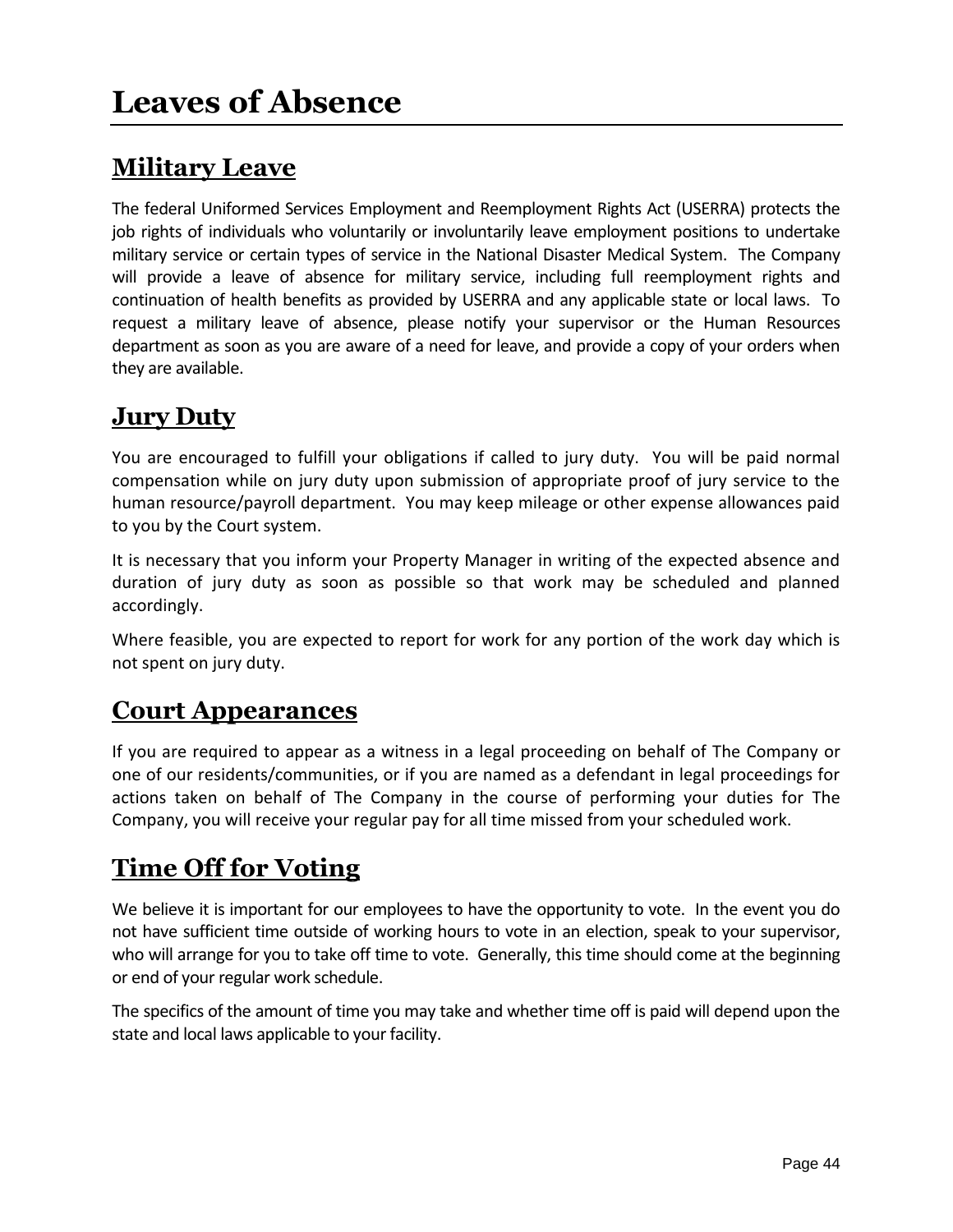# **At-Will Employment**

An employee or The Company may end the employment relationship at any time without prior notice. Employment can end in any number of ways -- voluntary resignation, retirement, elimination of position or reduction in workforce, or discharge.

### **General Separation Procedures**

Employees leaving employment with The Company will be asked to complete an exit interview form.

If a separating employee owes money to The Company or is responsible for any lost or damaged property, those accounts are to be settled as originally agreed or by deduction from final pay, unless prohibited by law. If the separating employee is a Property Manager, the Regional Manager is responsible for securing previous listed items. Petty Cash should also be reconciled while in the presence of the Regional Manager.

The Director of Human Resources will notify separating employees who are covered by The Company's group health plan of their rights under COBRA to continue coverage under that plan.

Requests for employment references should be made in writing to the Director of Human Resources and should include an authorization by the employee for the release of the requested information. NO EMPLOYEE other than the Director of Human Resources or the President may provide any reference or information regarding a separated employee's employment with The Company to any individual whether that individual is employed by The Company or not. An employee doing so will receive corrective action, up to and including discharge from employment. Generally, the Director of Human Resources will not release reference information without the employee's authorization, or will limit the information to verification of the employee's position, job location, and dates of employment with The Company.

Separation policies and procedures are only guidelines and do not create a legal contract between The Company and its employees.

#### **Resignation**

Employees are requested to give written notice of their intent to resign. Failure to give written notice may result in forfeiture of non-vested Company benefits such as accrued, unused Vacation Leave and ineligibility for reemployment. The following are resignation guidelines:

- Corporate employees, Property Managers, Maintenance Supervisors and Assistant Property Managers are expected to give four weeks' notice;
- All other employees are expected to give at least two weeks' notice.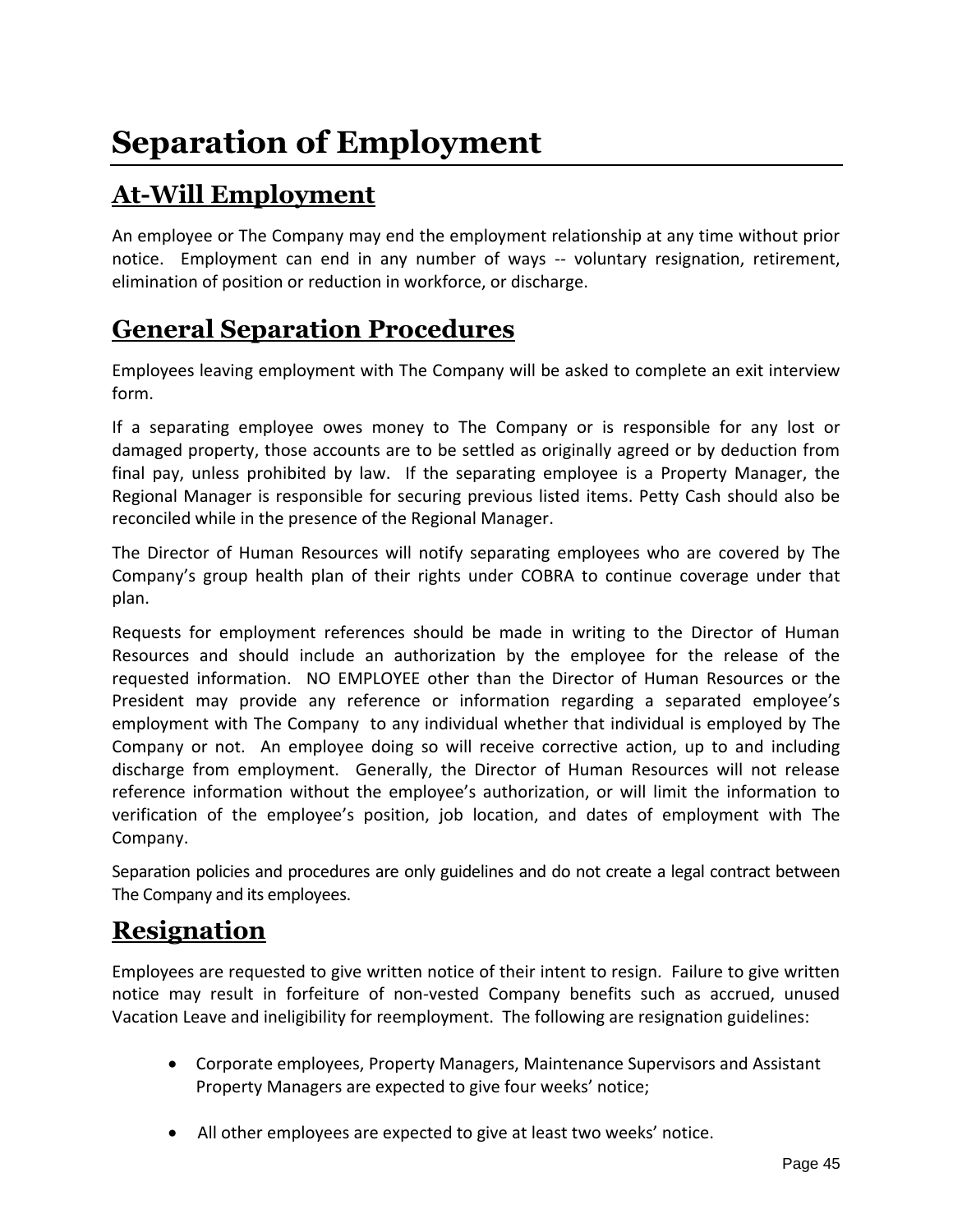# **Separation of Employment**

If you resign and The Company determines that it is in the best interests of its clients, or the residents of a Property, The Company may not allow you to work out the notice period and instruct you not to report for work. In such circumstances, you will be paid for any time worked during the notice period.

#### **If you resign within 90 days of attending a company paid seminar, conference, etc., you will be expected to reimburse the company for all costs incurred. (7/9/10)**

If you are absent from work for three consecutive days without being excused or giving proper notice you will be considered as having voluntarily resigned without providing proper notice.

You may not use Vacation Leave or Sick Leave during a notice period except in extraordinary circumstances and only with the prior written approval of the President.

Property Managers should send your notice of resignation to your Regional Manager and the Director of Human Resources who will advise you of any other rights you may have following your resignation.

#### **Retirement**

If you elected to participate, you may be eligible for retirement benefits under the Section 401(k) plan sponsored by The Company. You should contact the plan administrator with any questions regarding retirement benefits.

### **Elimination of Position**

In the multi-family housing industry, the sale of properties, changes in management companies and the elimination of positions at communities are common occurrences. If The Company anticipates that you will be separated under one of these circumstances in the near future, you will be notified as soon as business interests allow. The Company does not transfer employees to other properties managed by The Company in these circumstances, but if you are one of those employees, you are eligible to apply for open positions at other properties.

### **Discharge**

Notice of involuntary discharges will be handled carefully and discreetly, preferably in a private meeting including you and your manager. On occasion, management employees from the corporate office may conduct or be present at the meeting.

If you are to be discharged, at the discretion of The Company, you may be given the opportunity to resign to avoid a discharge being on your record. Upon separation, the Director of Human Resources will advise you of any other rights you may have following your separation from employment.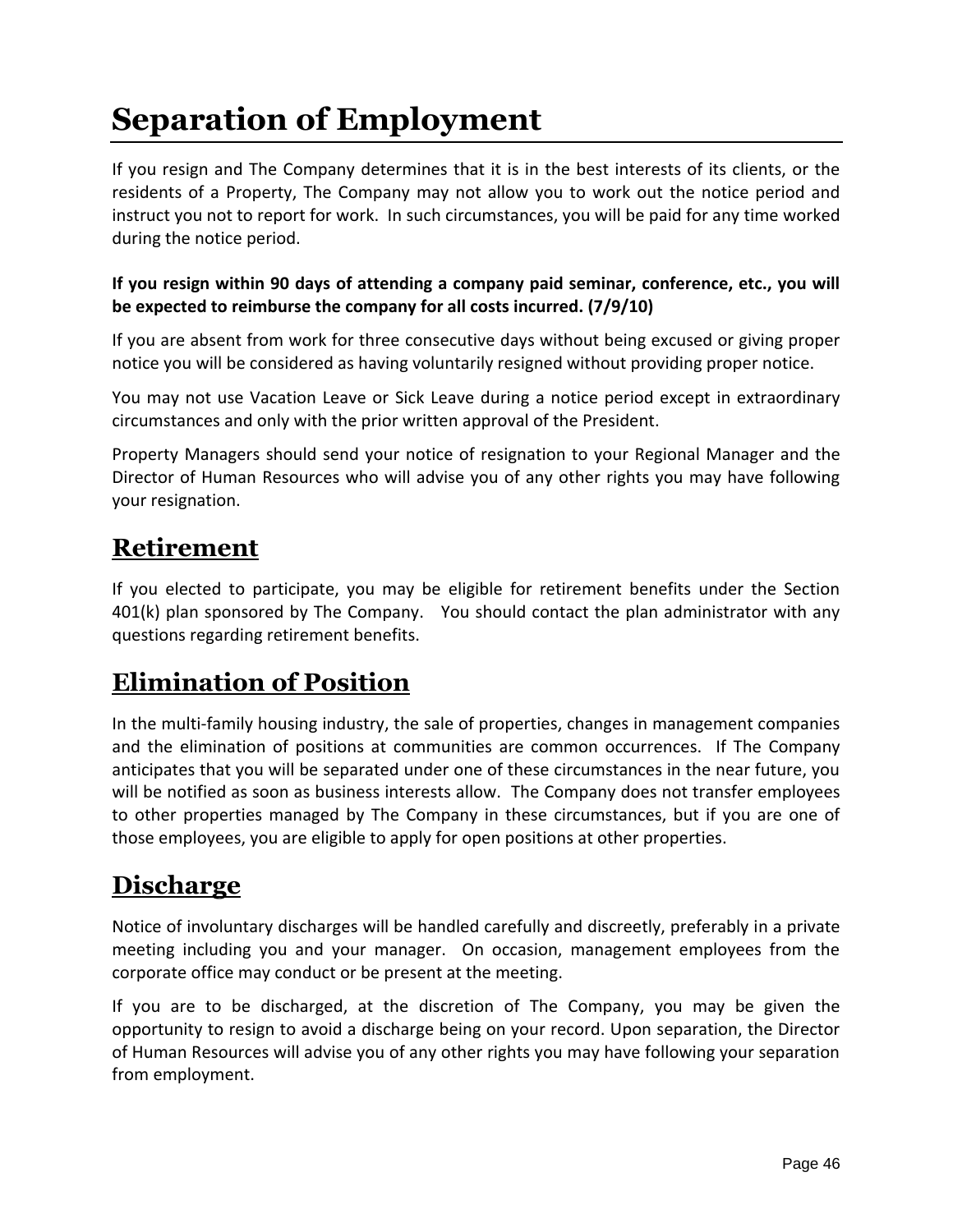### **Insurance & Retirement Plans**

The Company may provide employees the opportunity to participate in fringe benefit programs. These employee benefit programs are not made available to employees as a contractual right. Just as your employment is at-will, The Company's establishment and maintenance of any employee benefit plans is solely in its discretion. Although The Company intends to continue to offer its current fringe benefit program available to employees, unforeseen circumstances may require The Company to modify the terms and/or benefits provided by the current programs, or to discontinue programs altogether.

# **Referral Incentives**

Some communities managed by The Company have incentive payment or rent credit policies for residents who refer new residents to the Property. Seeking new residents for any Property managed by The Company is a regular part of your job duties whether or not you serve as a Leasing Agent. You are not eligible to receive referral incentive payments or rent credits. Additionally, immediate family members who are residents of a Property cannot receive a referral incentive payment or a rent credit without prior approval of the President.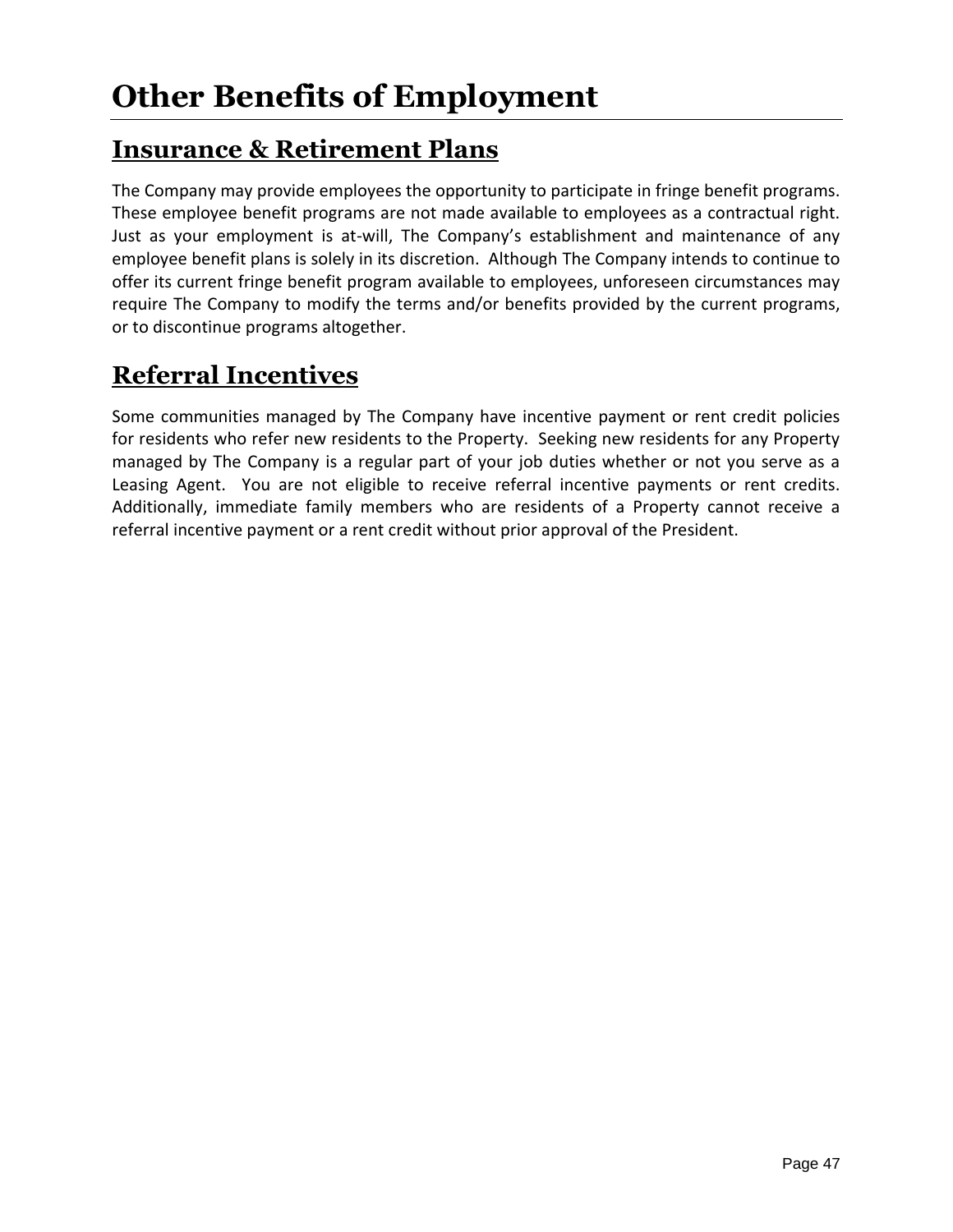# **Employee Reviews**

Salaries for new employees will be established upon hiring and will be reviewed on an annual basis and effective January  $1^\text{st}$  of each year.

#### **Introductory Period**

Your first ninety (90) days of employment are considered an Introductory Period. This Introductory Period is a trial period for both you and the Company. During this Introductory Period, we will evaluate your suitability for employment, and you can evaluate the Company as well. Your supervisor will work closely with you to help you understand the needs and processes of your job. Each new employee will be expected to become thoroughly familiar with his or her responsibilities, Company policies, and demonstrate satisfactory performance within the ninety (90) day period. If, during this period, your work habits, attitude, attendance or performance do not measure up to our standards, we may discontinue employment.

At the end of the Introductory Period, all new employees will receive an initial performance and progress review. Your supervisor will discuss your job performance with you. During the course of the discussion, you are encouraged to give your comments and ideas as well.

Please remember that employment both during and after the Introductory Period is not guaranteed for any specific period of time. Your employment with The Company is at all times on an "at will" basis.

#### **Annual Performance and Salary Review**

All employees will receive a general performance and salary review annually. The only exception to this policy would be a promotion, transfer or change in status before the annual review time. In such a case, salary may not be adjusted. A performance review does not guarantee an adjustment to your salary. All increases are based on a merit. Those that reach the top pay rate for their job category may receive no increase.

### **General Performance**

Employment is at-will. Employees may be discharged for performance-related reasons, misconduct, or for any other reason, at any time. Progressive discipline is not required. Although your manager may elect to provide you a written or oral warning concerning your conduct before termination, it is not required. The Company reserves the right to terminate an employee when, in the Company's sole discretion, circumstances so warrant.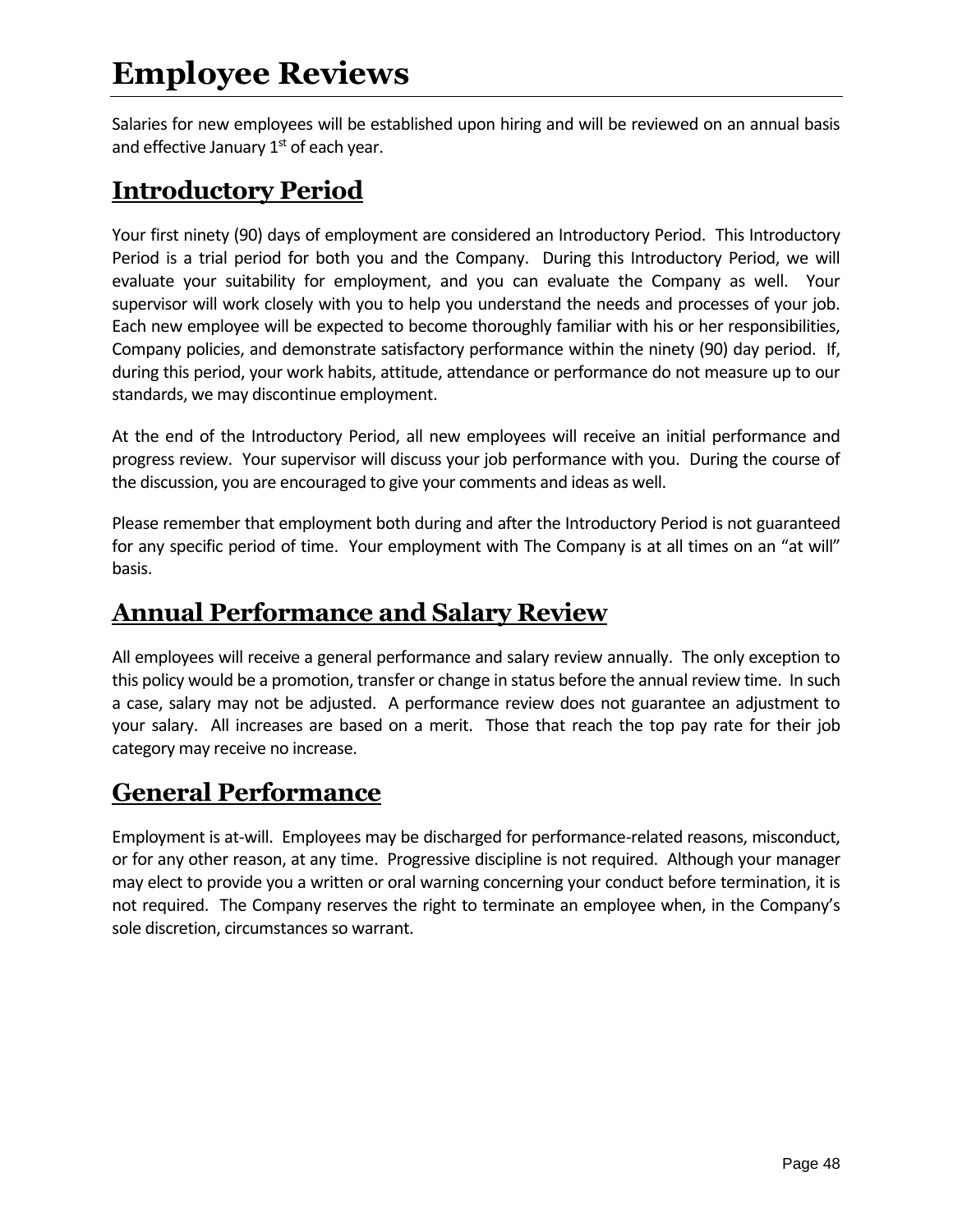# **Safety Policy Statement**

The Company is committed to managing and conducting operations in a way that provides a safe and healthy work environment to each and every employee and any other person who may work, visit, or enters our facilities. The Company will make every effort to provide a working environment that is free from any recognized or potential hazards.

The Company recognizes that the success of our safety and health program is contingent and dependent upon support from the executive levels of management and involvement of all employees of the Company. We are committed to allocating and providing the resources needed to promote and effectively implement our safety and health program.

This Company is responsible for complying with all safety and health laws and regulations established by federal, state, and local agencies. We expect management and supervisors of the Company to set an exemplary example of the Company's commitment to safety and health.

All employees' will receive a copy of The Company Safety Policy upon hire.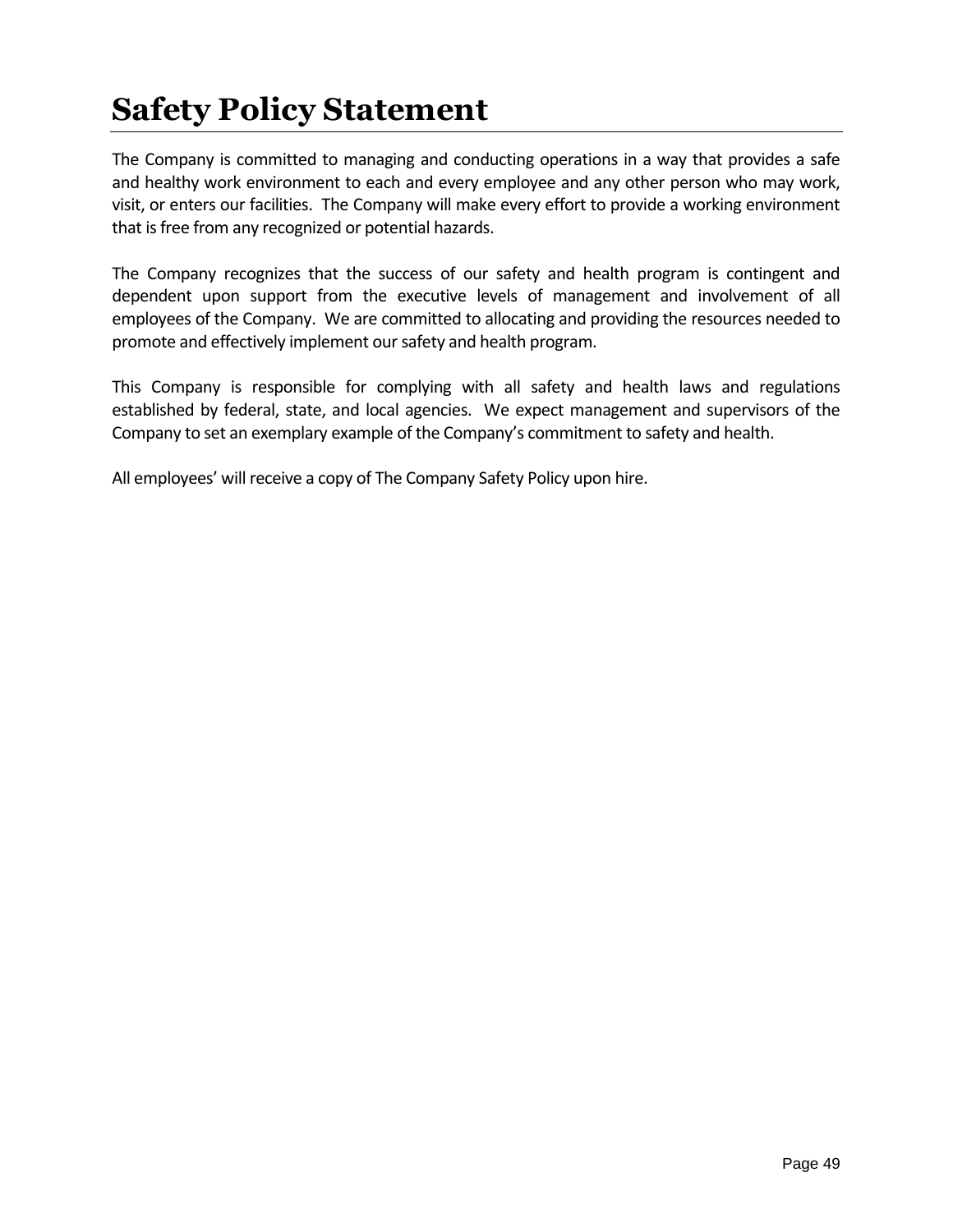# **Personal Possessions**

The Company reserves the right, subject to all applicable laws, to inspect its offices, desks and/or lockers in order to monitor employee work performance, to investigate possible wrongdoing, or for other legitimate business purposes. In conducting such investigations, the Company may disclose information about employees to others within the Company on a need-to-know basis. In your Absence, when the Company needs to obtain business information, the Company reserves the right to search through all property, Company or personal, which is located in a Company office, workplace or worksite. Employee apartments will be searched only in accordance with the employee's lease agreement and applicable laws. Private items retained at work are at the owner's risk. Therefore, employees do not have an expectation of privacy in these areas.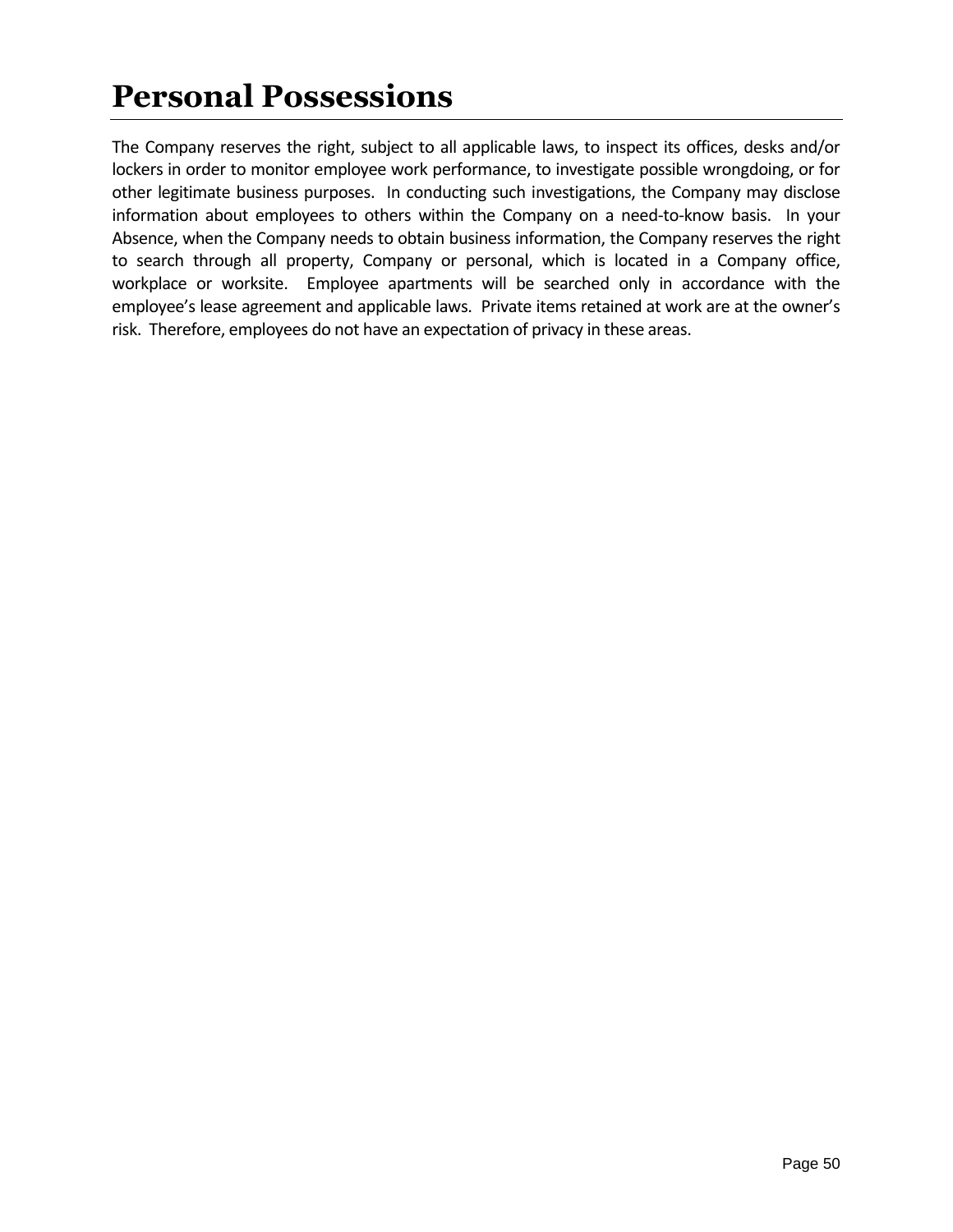# **Substance Abuse Prevention Policy**

#### **Purpose of Policy**

Medical research has proven that even small quantities of narcotics, abused and non-abused prescription medications, or alcohol may impair judgment and reflexes. Such impairment can have serious consequences, for you, your co-workers and the residents that we serve. For these reasons, The Company has adopted this Drug-Free Workplace policy. It is The Company's intent to enforce this policy in order to provide a safe work environment for all employees.

#### **Applicable Laws**

The Company has employees assigned to provide services to communities in several states. This policy is designed to comply with the laws of each of these states. These laws are as follows:

| Alabama:        | AL. Code §§ 25-5-330 - 340      |
|-----------------|---------------------------------|
| Florida:        | FL Code Chapter 440.101 et seq. |
| Georgia:        | GA Code 34-9-410 - 421          |
| South Carolina: | SC ST SWC 44-107-20 - 90        |

PLEASE BE AWARE that the violation of this policy may result in disqualification from receipt of benefits under the workers' compensation and unemployment compensation laws of these states.

The Company will provide any employee with a copy of these laws on written request to the Corporate Office.

#### **Prohibition**

The Company prohibits the unlawful or unauthorized manufacture, distribution, dispensation, receipt, possession, or use of a controlled substance or an alcoholic beverage on any property owned, leased or managed by The Company, in any vehicle of The Company, or while performing work duties for The Company. Employees are further prohibited from reporting to work or working while unfit for duty due to the use of a controlled substance or alcohol.

A controlled substance is any drug listed in Schedules I through V of Section 202 of the Controlled Substance Act, 21 U.S.C. § 812, which includes, but is not limited to, marijuana, cocaine, amphetamines, barbiturates, opiates, hallucinogens, heroin, and phencyclidine (PCP). The phrase "unlawful or unauthorized" includes not only illegal controlled substances, but the use of a prescription controlled substance without a valid prescription or in doses or combinations not in compliance with a valid prescription. Alcohol is a distilled spirit, wine, malt beverage, or intoxicating liquor.

Even the proper use of prescription medications may affect your ability to safely perform your duties. If you are required to take prescription medication while on duty you must inform your Supervisor of the name of the prescription medication and its possible side effects. Your Supervisor may adjust your work assignments in response to the information.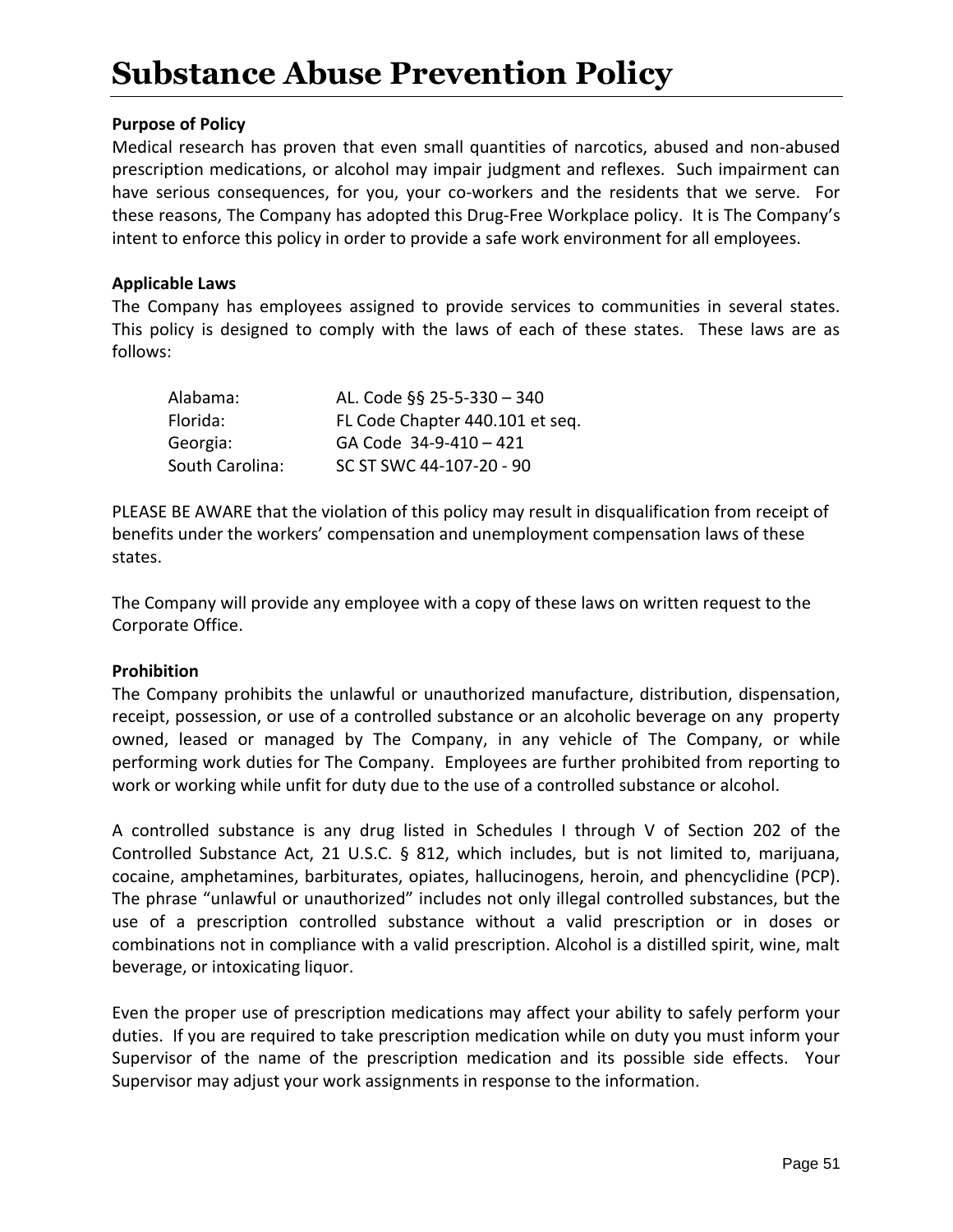For purposes of this policy, you will be deemed to be "unfit for duty" if:

- (1) Both an initial and confirmatory screen for controlled substances yields a positive, adulterated, or invalid result, unless the controlled substance being taken by the employee in **strict** accordance with a valid physician's prescription. You must advise the specimen collection facility of your use of a prescription medication, or any other reason a screen would yield a positive, adulterated or invalid result **before** providing a specimen.
- (2) A blood screen or "breathalyzer" test indicates a blood alcohol content level of .02% for any time you were on duty that day.

#### **Drug and Alcohol Testing**

To further aid The Company in the enforcement of this policy, The Company has elected to require drug and alcohol testing of applicants and employees. For the mutual protection of The Company and the applicants and employees being tested, all collection and testing will be performed in accordance with the procedures prescribed by the Department of Transportation set forth in 49 CFR Part 40.

If you are selected for testing, all your test specimens or samples will be collected with due regard to your privacy and you will be given an opportunity to record in writing any information you consider relevant to the testing procedure or test, including, but not limited to, any prescription or nonprescription medications you have taken recently, or other condition which might impact the results of the test. Appropriate collection, chain of custody, labeling, storage and transportation safeguards will be followed to prevent substitution or contamination of the specimen or sample, or erroneous identification of specimens and test results. If a specimen tests positive, adulterated or invalid, a confirmation test will be performed on the specimen. If a confirmation test is positive, adulterated or invalid you will have the opportunity to explain possible causes of the result to the Medical Review Officer. The Medical Review will notify the Director of Human Resources of the initial and confirmation test results and if any explanation offered for the tests results is valid or plausible. If the explanation includes the use of prescription medication, you may be required to produce the prescription or a copy of the prescription to the Director of Human Resources. The Director of Human Resources may speak with the Medical Review Officer regarding the testing at any time during this process. If a positive, adulterated or invalid is not satisfactorily explained, the Director of Human Resources will notify you of the results, the consequences of the results, and the options available to you under this policy. Upon written request, you will be given a copy of your test results.

The Company will pay for the cost of all testing performed under the terms of this policy. All documentation relating to and the results of any testing performed under this policy will be treated as confidential records and information and The Company will keep such information in strict confidence, informing only The Company personnel having a legitimate need to know, its attorneys and in response to any lawful demand from a court or federal or state agency.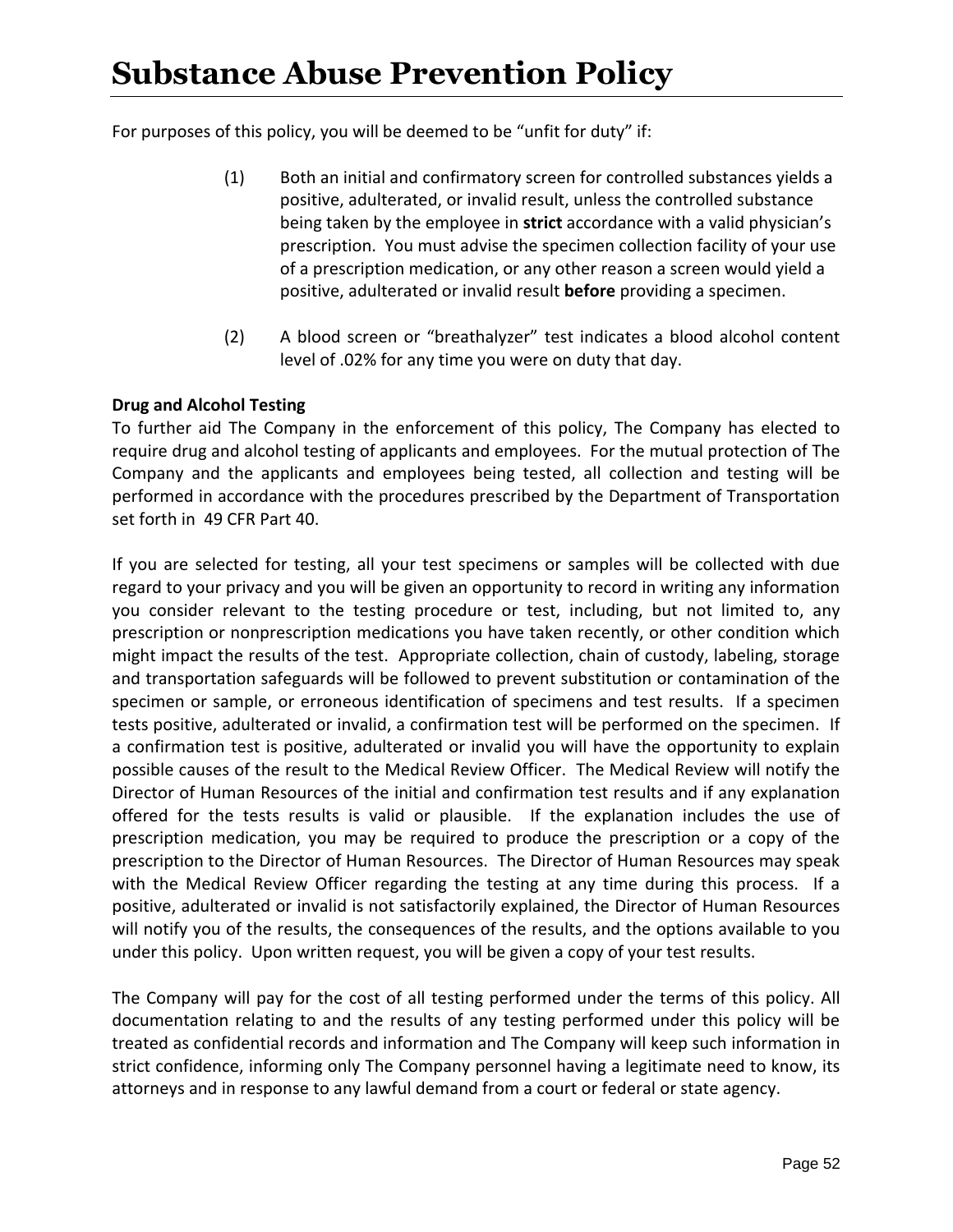#### **CIRCUMSTANCES REQUIRING TESTING**

#### **Work-Related Injuries**

If you sustain an injury while at work you will be required to undergo a drug and/or alcohol screen. The refusal to submit to or the failure to cooperate during a drug and/or alcohol test will result in a loss of any right to benefits under the applicable Workers' Compensation Act and may result in appropriate corrective action, up to and including discharge.

#### **Damage to Property**

If you are involved in an accident while on duty which causes damage to the property of The Company, a client, co-employee, resident or vendor, no matter how minor you believe the damage to be, you must immediately report the accident and damage to your immediate supervisor. Your failure to report an accident may result in discipline, up to and including discharge. You will be required to undergo testing if: (1) a person is required to seek medical attention as the result of the accident; or (2) the accident results in property damage in excess of \$1,000.00.

#### **Reasonable Suspicion**

You may be required to submit to an alcohol or drug test if circumstances indicate there is reasonable suspicion that you have violated this policy. "Reasonable suspicion" will be determined based upon objective facts. Supporting objective facts include, but are not limited to, the following:

- Evidence that an employee has used, possessed, sold, solicited, or transferred drugs while performing work duties, including direct observation of a violation of this policy or a report of a violation of this policy by a reliable and credible source.
- Odor of drugs or alcohol on breath, body or clothing.
- Loss of coordination or motor skills, slurred speech, bloodshot, glassy or dilated eyes.
- Disheveled or unkempt clothing or appearance.
- Disruptive, hostile, threatening, belligerent or unusual behavior.
- Excessive tardiness or absences.
- Abnormal conduct or erratic behavior while at work or a significant deterioration in work performance.
- Evidence that an individual has tampered with a drug test during his or her employment with the current employer.
- Information that the employee has caused, contributed to, or been involved in an accident while at work.

If an employee is sent for testing on the basis of reasonable suspicion, The Company will detail in writing the circumstances which formed the basis of the reasonable suspicion. On written request from the employee, The Company will provide a copy of the record detailing such circumstances.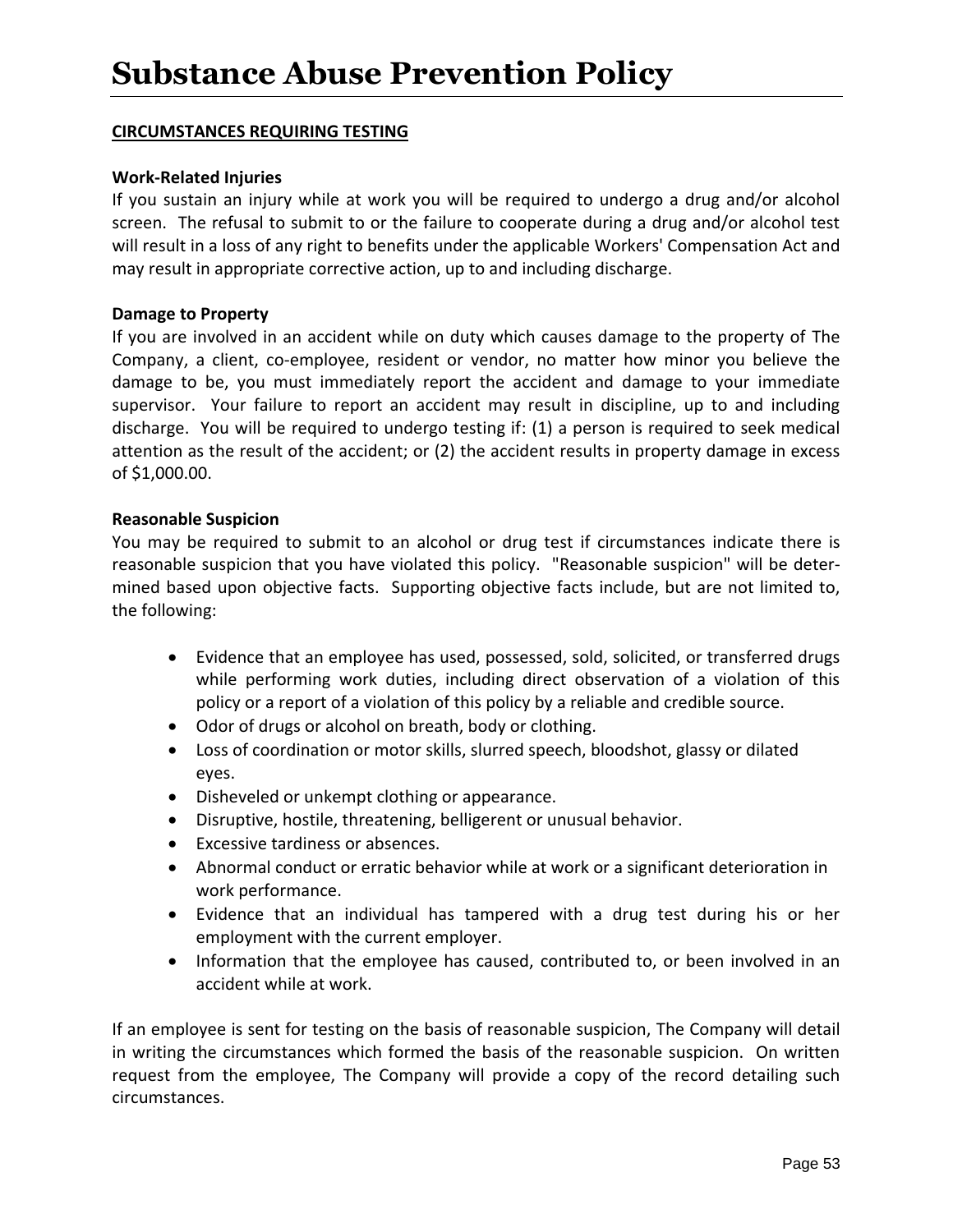# **Substance Abuse Prevention Policy**

If you observe or have reason to believe that a violation of this drug and alcohol policy has occurred you must immediately report the facts to your Supervisor. The failure to report a known violation will subject you to discipline, up to and including discharge.

#### **Random Testing**

Employees will also be subjected to random testing for controlled substances and alcohol.

#### **NOTIFICATION REGARDING TESTING**

An employee will be taken for testing as soon as practical after work injuries, damage to person or property or reasonable suspicion. Employees selected for random testing will be notified of the test the morning of the test.

No employee selected for testing will be allowed to leave work prior to the test. Employees who do so will be considered not to have cooperated with a test and will be subject to corrective action, up to and including discharge in accordance with this policy.

#### **Searches**

To aid in the enforcement of this policy, The Company reserves the right to conduct searches as follows:

#### **Company Property**

The Company reserves the right to conduct searches of its premises, including, but not limited to, work areas, rest and break areas, parking lots, offices and rooms, rest rooms, eating areas, lockers, desks, counters and file cabinets, and vehicles owned or rented by The Company. Searches of The Company property may be conducted at any time, with or without advance notice and without your consent. If you refuse to cooperate with such a search you will be subject to discipline, up to and including discharge from employment.

#### **Employee's Person and Property**

The Company also reserves the right to conduct searches of your person, property and possessions, such as clothing, briefcases or backpacks, lunch boxes, purses, tool boxes, or motor vehicles which are brought onto property owned or leased by The Company or on property to which employees of The Company are assigned to work. No search will be conducted unless The Company has reasonable suspicion to believe the search will reveal evidence of an employee's violation of this policy. Prior to conducting any such search The Company will explain the reason for the search and the grounds constituting reasonable suspicion, and will request your consent prior to conducting any such search. Searches conducted pursuant to your consent will be performed in a manner that minimizes any intrusions into your privacy. If you refuse to consent to such a search, no search will be conducted but your refusal may subject you to discipline, up to and including discharge from employment.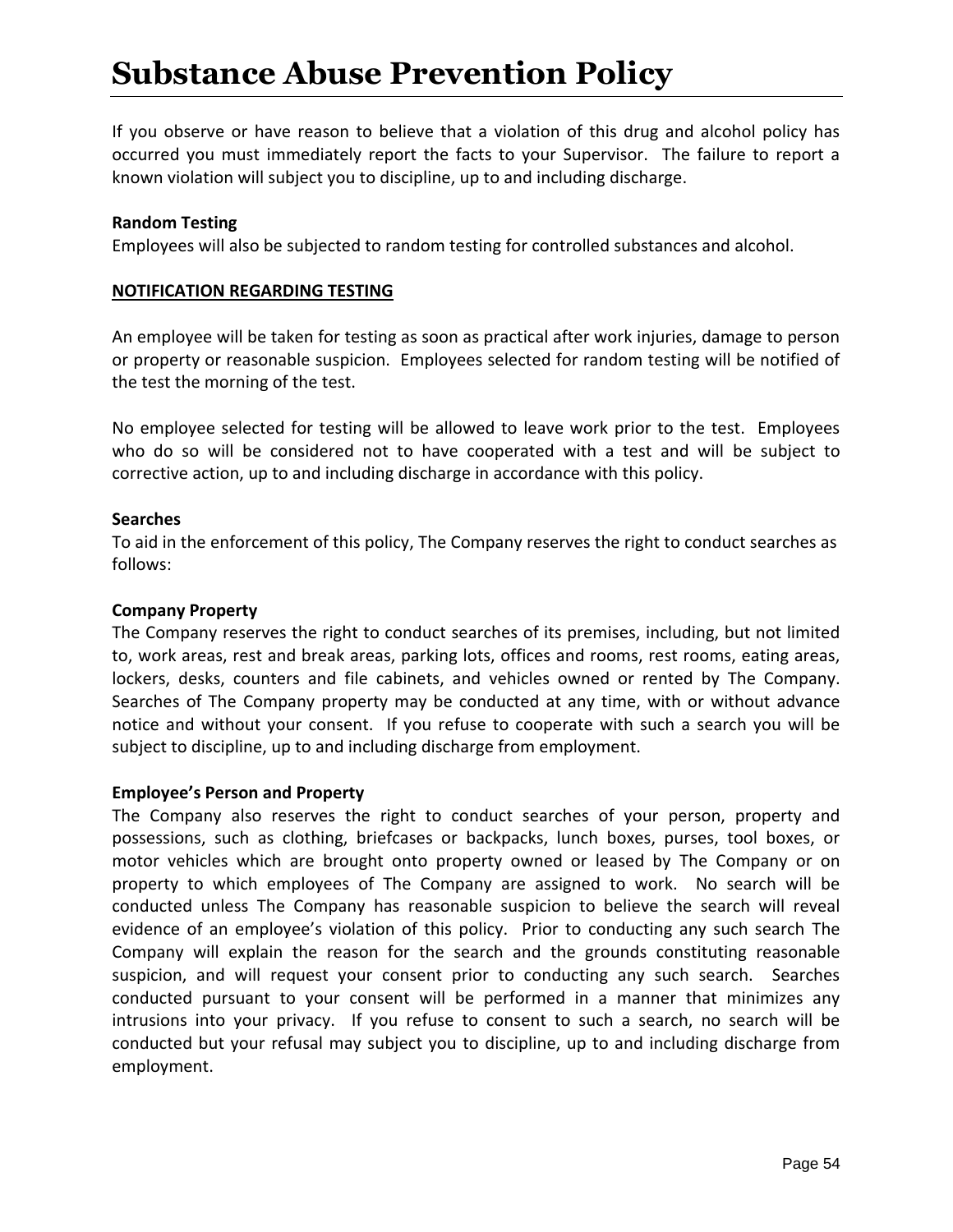# **Substance Abuse Prevention Policy**

#### **Search Results**

If a search uncovers evidence of an employee's violation of this policy, that employee will be subject to discipline, up to and including discharge from employment. If a search reveals evidence of illegal activity on the part of an employee, the evidence may be turned over to the proper legal authorities.

#### **Notification of Drug Convictions**

An employee convicted under any criminal drug statute for a violation occurring while on duty must notify the Director of Human Resources of the conviction no later than five (5) calendar days after the conviction. Any employee who is convicted of a violation of a criminal drug statute occurring while on duty will be subject to corrective action, up to and including discharge from employment.

#### **Alcohol and Drug Abuse Awareness Programs**

The Company will maintain a selection of educational materials concerning alcohol and drug abuse and a referral list of available drug counseling, treatment and rehabilitation programs in the area. If you are interested in reviewing these materials or in obtaining information concerning local assistance programs, you should contact the Director of Human Resources. All requests will be kept strictly confidential.

#### **Corrective Action**

Any employee whose confirmation screen results are deemed positive, adulterated or invalid will be subject to discipline, up to and including discharge. Any employee who refuses to submit to a drug or alcohol test, or who attempts to tamper with the protocol or results of drug or alcohol test, or who violates any other provision of this policy, will be subject to discipline, up to and including discharge.

#### **Confidentiality**

All information, interviews, reports, statements, memoranda, and test results, written or otherwise, received by The Company through this substance abuse program are confidential communications, but may be used or received in evidence, obtained in discovery, or disclosed in any civil or administrative proceeding.

Any other release of information shall only be done pursuant to the applicable law of your state, which may include a consent for release or compliance by the employer with HIPAA requirements.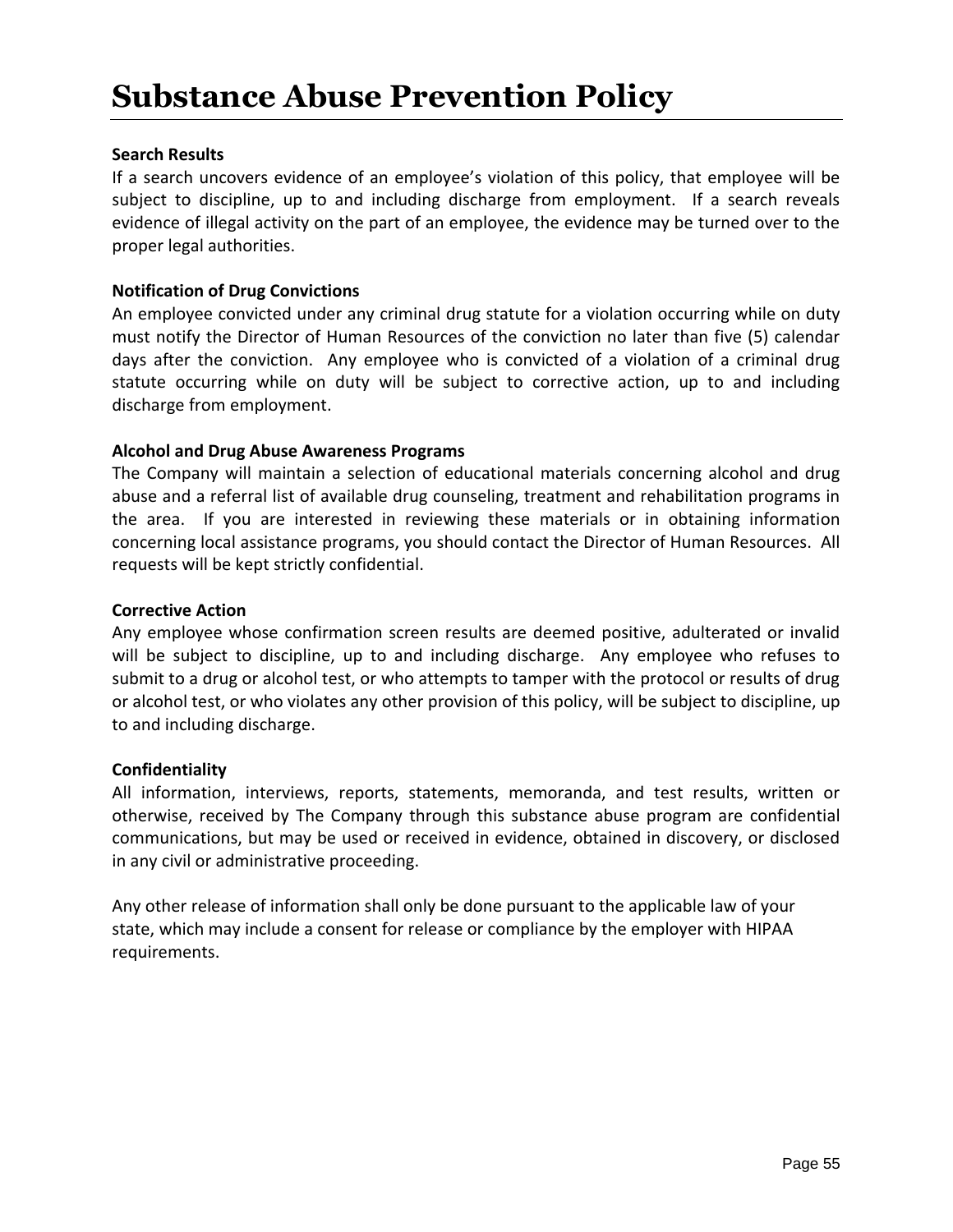# **Motor Vehicle Safety**

The Company is concerned about the safety of its employees when they drive on company business. In order to reduce the risk of motor vehicle accidents and injuries, the Company has implemented this Motor Vehicle Safety Policy. Managers and supervisors are responsible for implementing this policy in their work areas and answering employees' questions about this policy.

All employees who operate personal or rental vehicles on Company business are required to comply with this policy. Failure to comply with any of the rules of procedures described herein may result in disciplinary action, up to and including termination of employment.

**Use of Employee's Own Vehicle for Work Purposes.** An employee who drives his/her own vehicle for Company business must always possess:

- A valid insurance policy, which conforms to applicable state laws and is commensurate with the limits set by Risk Management.
- A valid driver's license (for the appropriate class of vehicle).

These must be presented at the time of hire, and will be checked periodically. It is the employee's responsibility to inform management immediately if their driver's license has been restricted, revoked or suspended. Also, if you drive for work purposes, The Company may review your motor vehicle record periodically to ensure that you are maintaining a good driving record. Failure to maintain a good driving record may result in the loss of the privilege of driving for work purposes.

**Use of Seatbelts.** Seatbelts are an extremely effective means of preventing injuries and loss of life. The Company cares about its employees, and wants to ensure that no employees suffer injuries that could have been prevented by the use of seatbelts. Therefore, employees must wear seatbelts when operating a Company owned vehicle, or vehicle that is being used on Company business. In addition, all occupants are required to wear seatbelts (or, if appropriate, child restraints) when riding in a Company vehicle, or in a personal or rental vehicle that is being used for Company business.

**Alcohol and Drugs.** The Company strictly prohibits employees from operating personal or rental vehicles on Company business while impaired by alcohol, controlled dangerous substances, or any other illegal or unauthorized drugs.

**Aggressive Driving.** Employees traveling for work purposes may find themselves caught in traffic delays. The Company understands that these situations can be frustrating. In order to help prevent aggressive driving (such as excessive speed, tailgating, failure to signal lane changes, running red lights, etc.), remember that your primary responsibility is to stay focused and drive safely.

There are several things you can do to avoid aggressive driving:

- Keep cool in traffic, be patient with and courteous to other drivers, and do not take their actions personally.
- Reduce your stress by allowing plenty of time to reach your destination.
- Plan your route in advance, and alter your schedule or route to avoid busy roads.
- Make every attempt to stay out of an aggressive driver's way.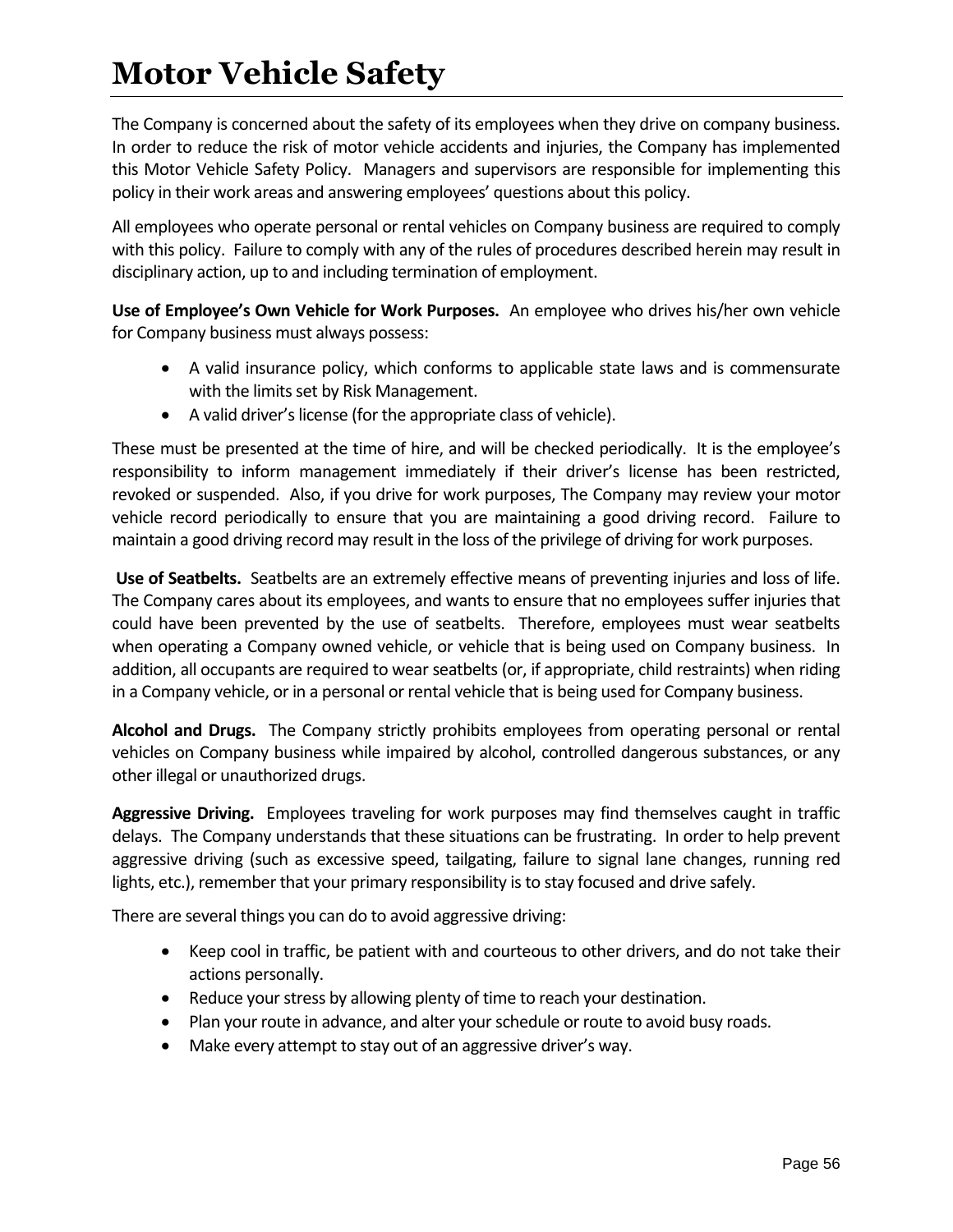# **Motor Vehicle Safety**

**Distracted Driving.** Distracted drivers fail to recognize potential hazards in the road and react more slowly to traffic conditions, thus decreasing their "margin of safety." There are several activities that can result in distracted driving, including, but not limited to, talking to passengers, eating, adjusting the radio or climate control, using a cell phone or PDA, and personal grooming. Please remember that your primary responsibility is to focus on the road and drive safely. In addition, the use of cell phones while driving on Company business is prohibited, unless you use a hands-free device. If you need to make a non-emergency call, pull off the road to do so safely.

**Drowsy Driving.** When behind the wheel, you are required to stay alert and focused. In order to avoid the dangers associated with drowsy driving (by you and other drivers) you should:

- Be especially aware of your behavior and the behavior of others on the road during the late night, early morning, and mid-afternoon hours, when drowsy driving accidents are most likely to occur.
- Get a full night's sleep before driving.
- If you become drowsy while driving, pull over and stop.
- Stop at regular intervals when driving long distances, and get out of the car to stretch and walk around at least every two hours.
- Set a realistic goal for the number of miles that you can safely drive.

**Accident Reporting and Investigations.** If you operate motor vehicles on Company business, you must report all motor vehicle accidents to your supervisor or to Human Resources as soon as possible, regardless of severity. Failure to report an accident may result in disciplinary action, up to and including termination of employment.

In the event of an accident, you should take the following actions:

- Stop immediately.
- Take steps to prevent more accidents at the scene, if it is safe to do so.
- Assist injured persons, if it is safe to do so.
- Upon request, provide your name and address.
- Record the names and license plate numbers of all witnesses.

DO NOT:

- Volunteer unnecessary information.
- Discuss the accident with anyone except police officers.
- Make derogatory comments.
- Admit fault or mechanical failure.

Human Resources will investigate the accident and determine whether corrective action is required to help prevent future occurrences.

**Vehicle Selection, Maintenance and Inspection**. Company Vehicles will receive routine preventative maintenance for servicing and checking of safety-related equipment. Personal vehicles that are used for company business must be maintained in a manner that provides the employee, the vehicle's occupants, and other drivers with maximum safety. Employees may not operate unsafe Company or rental vehicles. If you believe that the vehicle you are operating is unsafe, you should contact your supervisor and/or the rental agency immediately and arrange to receive another vehicle.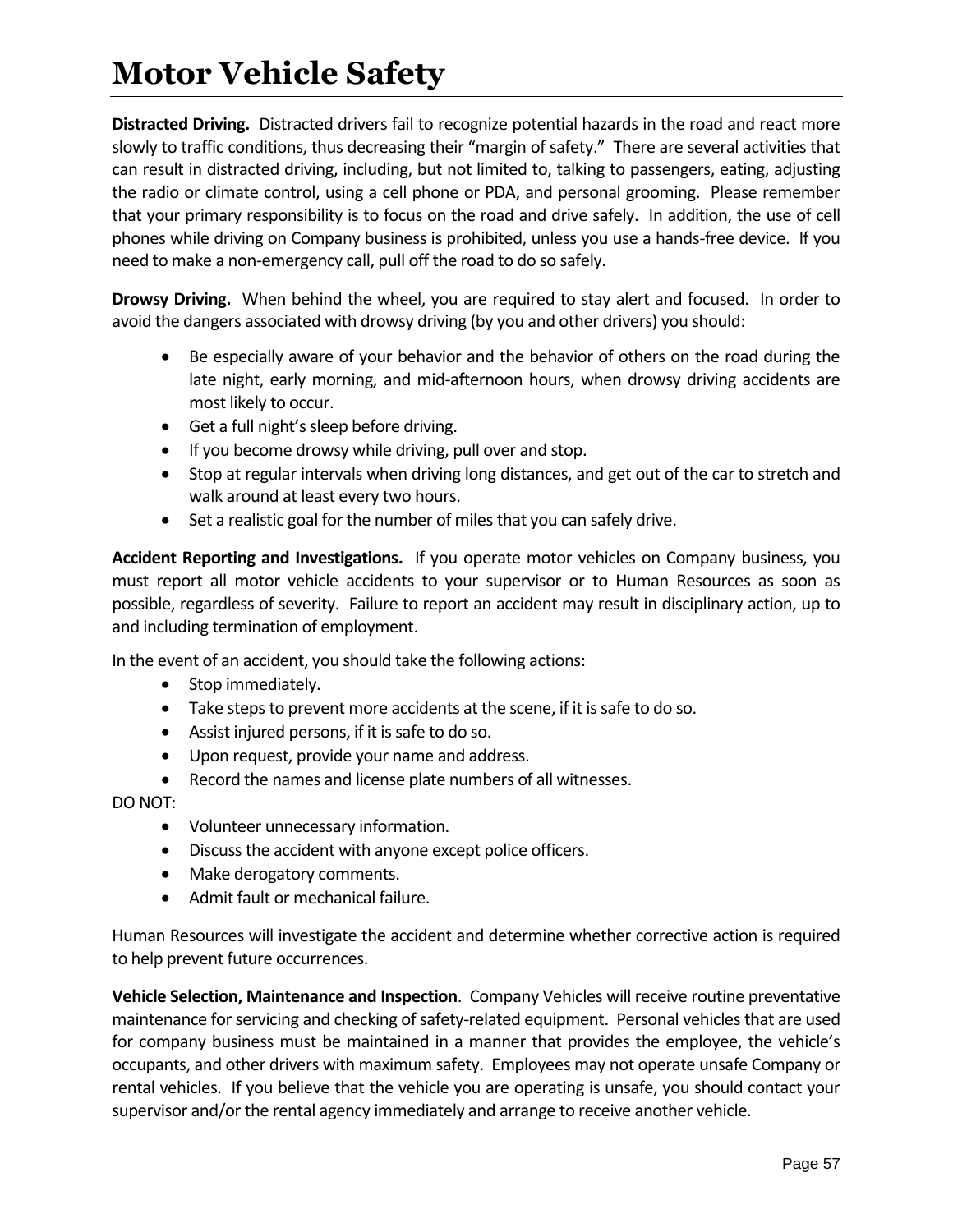# **Violence in the Workplace**

We are strongly committed to providing a safe workplace. The purpose of this policy is to minimize the risk of personal injury to employees and damage to the Employer's property.

**Prohibited Conduct.** Threats, threatening language, or any other acts of aggression or violence made toward or by any employee will not be tolerated. For purposes of this policy, a threat includes any verbal or physical harassment or abuse, attempts at intimidating or instilling fear in others, menacing gestures, flashing of weapons, stalking, or any other hostile, aggressive, injurious and/or destructive actions undertaken for the purpose of domination or intimidation.

**Recognizing a Threat or Act of Violence**. We do not expect you to become an expert in psychology or to physically subdue a threatening or violent individual. Indeed, we specifically discourage employees from engaging in any confrontation with a violent or potentially violent individual. However, we do expect and encourage everyone to exercise reasonable judgment in identifying potentially dangerous situations. Experts in the mental health profession state that prior to any actual physical act of violence there are behaviors or signs co-workers may exhibit including:

- Overt resentment, anger or hostility
- Extreme stress or agitation
- Making ominous threats such as bad things will happen to a particular person, or a catastrophic event will befall someone
- A sudden and significant decline in work performance, if accompanied by other signs
- Discipline in the recent past for behavior-related incidents
- Irresponsible, irrational, intimidating, aggressive or otherwise inappropriate behavior
- Reacting to questions with an antagonistic or overtly negative attitude; challenging authority
- Discussing weapons and their use, and/or brandishing weapons in the workplace
- Overreacting or reacting harshly to changes in the Employer's policies and procedures
- Extreme or unusual personality conflicts with co-workers
- Obsessions or preoccupation with a co-worker or supervisor, or excessive unwanted romantic attention toward a co-worker
- Attempts to sabotage the work or equipment of a co-worker
- Blaming others for mistakes and failures
- Being unduly upset over a recent work or personal events, such as marriages, relationships, financial problems, health problems
- Noticeable withdrawal from normal activities, friends and co-workers
- Acting suspicious, holding grudges, bizarre thoughts and paranoia
- Substance abuse
- Stalking
- Threats of harm to self
- Isolation, being a "loner"
- Acting morally superior, self-righteous
- Expressing feelings of being wronged, humiliated, degraded
- Expressing feelings of being without options or choices except violence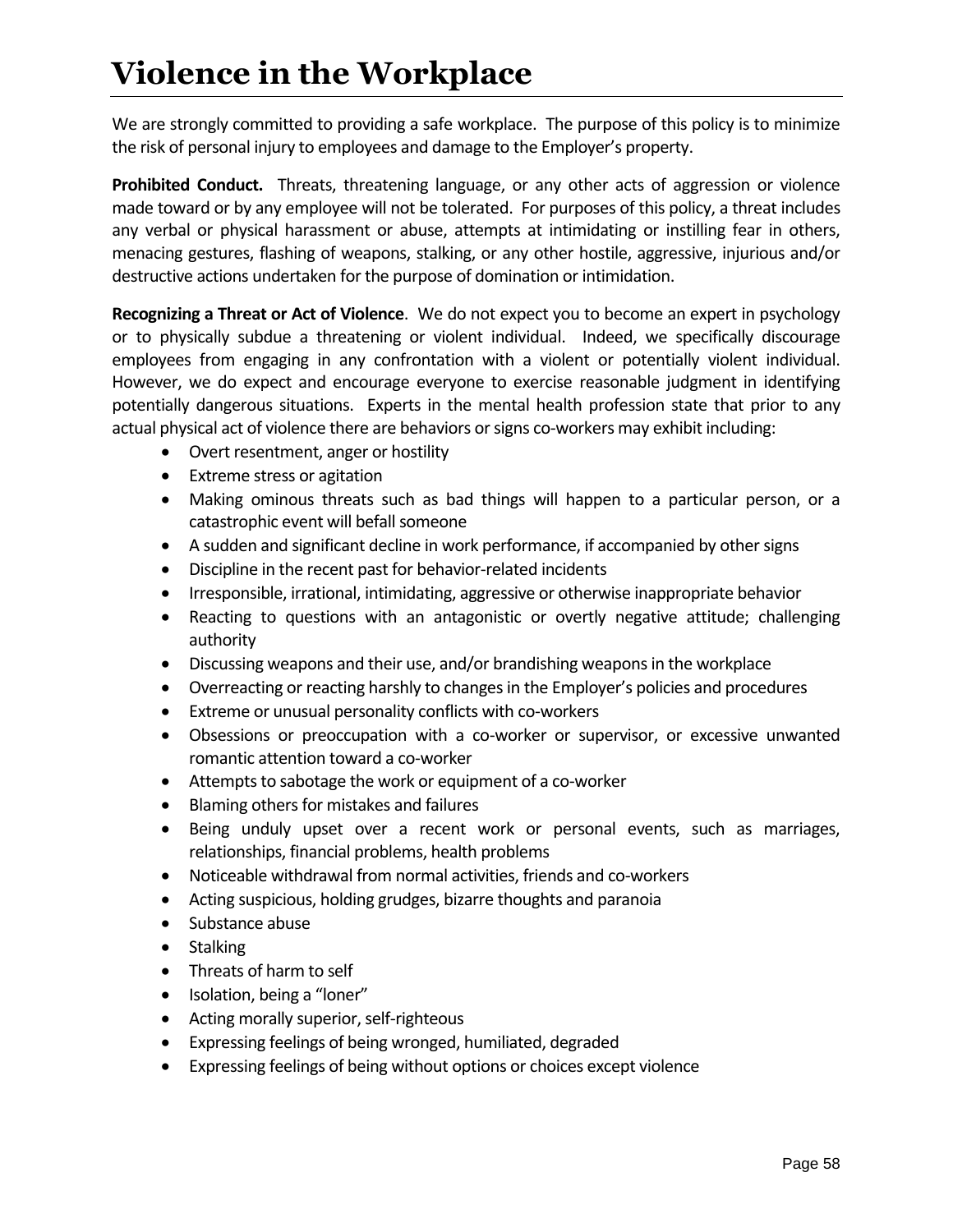# **Violence in the Workplace**

All acts or threats of violence you have heard or observed must be reported immediately to your supervisor. If you are involved in any such incident involving another employee off Company property, it also must be immediately reported to your supervisor. Supervisors must immediately report to Human Resources all such conduct. If your supervisor is the offending individual, report such information to Human Resources. If you are the recipient of or are aware of a threat made by a non-employee, please follow the steps detailed in the section. It is important for us to be aware of any potential danger in our workplace. Indeed, we want to take every precaution to protect everyone from the threat of a violent act by an employee or anyone else.

All reports will be promptly investigated. No employee will be subject to retaliation, intimidation or discipline as a result of reporting a threat in good faith under this policy.

If an investigation confirms that a threat of violence or a violent act has occurred, the Employer will take swift appropriate corrective action with regard to the offending employee. Threats and actual violence will not be tolerated and may result in immediate termination.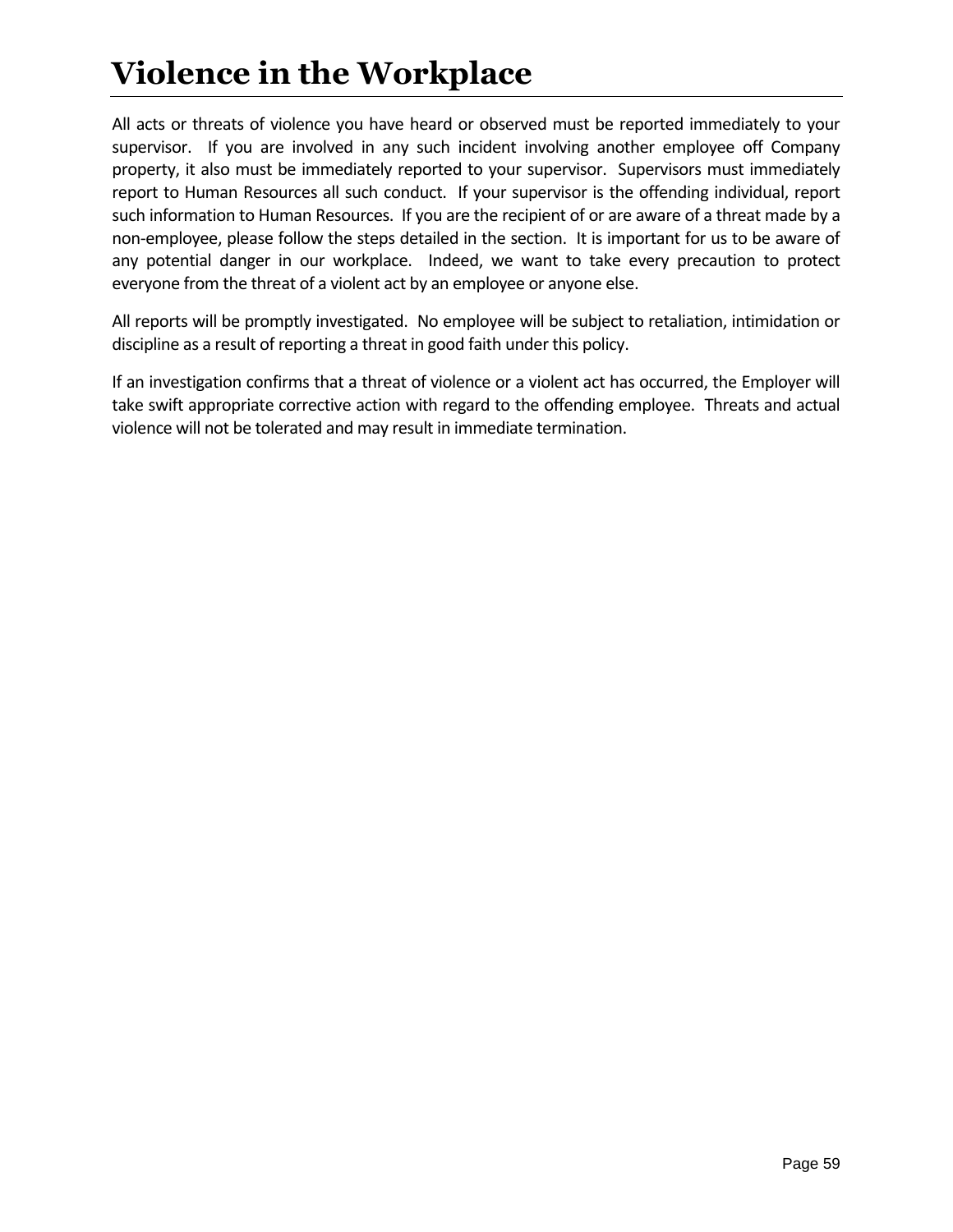#### **Fully Compensated Apartments**

In some circumstances, an employee may be required by the Company, as a condition of employment, to live on the property where he or she works. This is expected to occur in exceptional circumstances only, where the performance of an employee's job duties requires that he/she reside on the premises. Generally, this requirement will be limited to Property Managers, Maintenance Supervisors and "on-call" Maintenance Technicians, although the Regional Manager has the authority to require that employees in other positions live on property if necessary for the performance of their jobs.

Where an employee is required to live on the property, the employee will receive a fully compensated apartment. Employees that are eligible for fully compensated apartments must live at the property at which they work. The employee may select a unit from the most common unit type on that property (i.e. one or two bedroom), unless another unit is approved by the Supervisor. In addition, any transfer to another unit must be approved by the President in advance and in writing.

If an employee is required to live on the property, the value of the discount will not count as "wages" to the employee. Therefore, it will not be part of an employee's income for tax purposes, unless otherwise required by law.

Employees provided with free apartments will be responsible for their own utility bills.

### **Discounted Apartments**

Full-time Company employees may be given the opportunity to reside in a Company Community at a discounted rate. Concessions and waivers are solely at the discretion of the Regional Manager, not property personnel, and may be modified at any time. Concessions or waivers granted by property personnel without Regional Manager approval are not valid or part of your lease agreement. No application fee or deposit will be charged to the employee, however if they have a pet, they must register and pay the required non-refundable pet fee directly to the property.

An employee who resides in a Company Community may receive one of the following discount options:

1) 20% off current market rent for selected unit, or…

2) The current lease rate special offered at the time of move in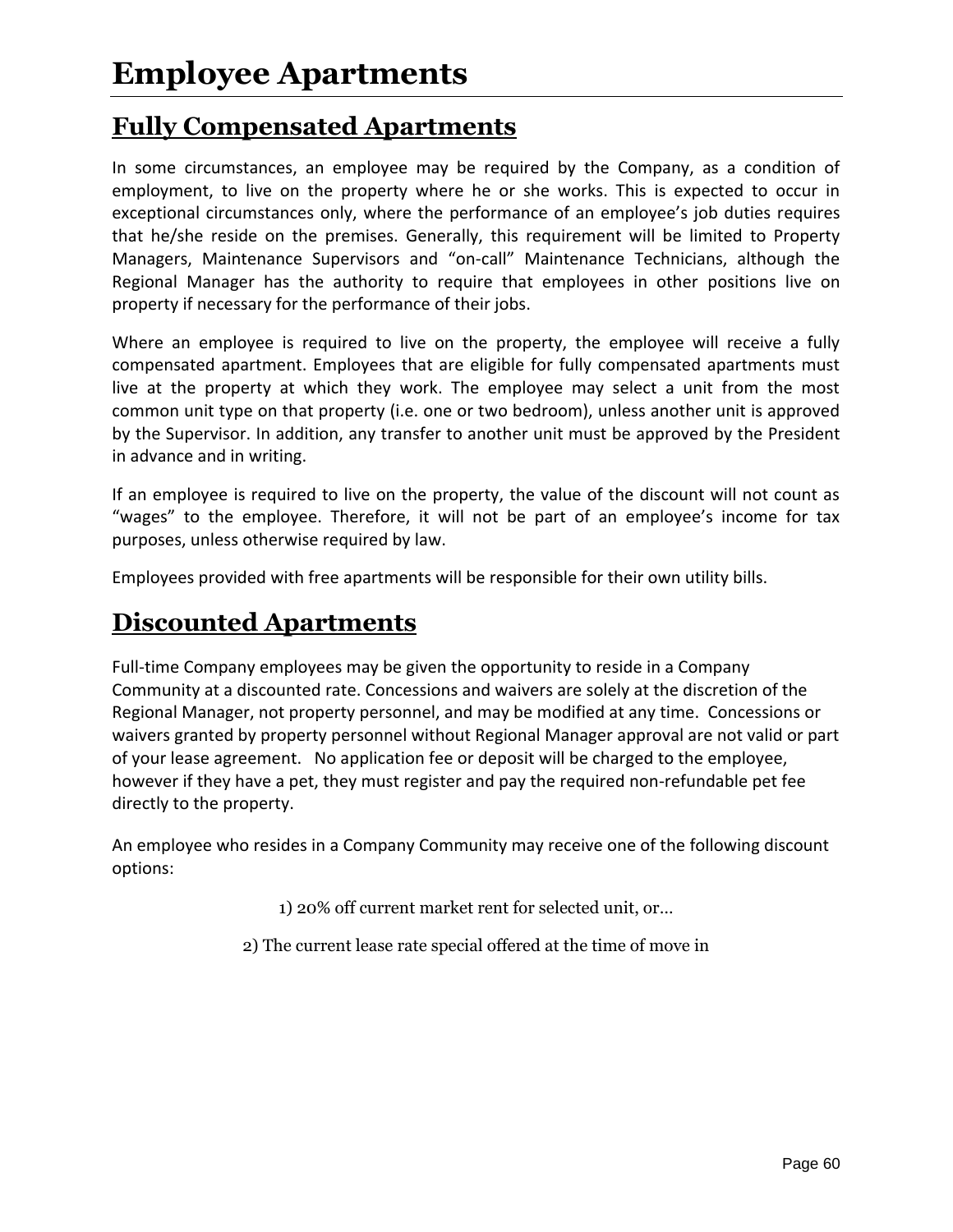# **Employee Apartments**

To be eligible for the discount, the employee must be a resident of the apartment. If two (2) employees share an apartment, they may divide the discounted rent between themselves in any manner they wish. Once a discounted rent is established, it will not be increased until the annual review in March of the following year, unless the employee moves to a different unit within the same community or a different The Company community. All employee apartment transfers must be submitted in writing and approved in advance by the President. All employees must sign a designated Month-to-Month Standard Lease Agreement and an Employee Lease Addendum. Any occupants residing with an employee that are 18+ years of age are required to qualify for residency by passing a criminal background screening only.

Should employment end for any reason, the former employee may remain in the apartment if approved by the Regional Manager and/or the President. In such cases, the former employee must qualify and go through the complete screening process, and must pay the full rental value of the apartment.

All employees receiving a discount will be required to have their rent payroll deducted over the first two pay periods of the month. In the months that there are three pay periods, no rent will be deducted from the third pay period. Should the employee move in prior to the first of a month, the employee is responsible for the pro-rated rent at move-in. Payroll deductions begin with the first full month of rent.

**GARAGE, CARPORT, STORAGE UNIT.** Employees may rent a garage, carport or a storage unit (only 1 of the three) at a 20% discount of the current rate special.

**UTILITIES.** There will be no concessions related to utilities, cable or satellite television or any other communications. These must be paid by the employee either directly to the property or by payroll deduction (depending on the property where they reside).

**SUBLET/RENT.** Employees cannot sublet or rent their apartment to an outside party.

**SEPARATIONS -** Upon separation from employment with The Company, The Company may terminate the employee's tenancy and require employee to vacate the living unit he or she occupies within fourteen (14) calendar days, or as otherwise allowed by law, in its sole discretion. If the employee holds over beyond his or her lawful tenancy, he/she shall be liable to The Company for all rent payable during the hold over period, at the current market rate.

Employees moving off of a The Company community by choice must give a 30 day written notice to vacate to the Property Manager.

The employee shall leave the apartment clean and in good repair. Otherwise, The Company may deduct the cost of any cleaning, repairs or refurbishing from any compensation due to the employee. Further, if the employee or an occupant of the unit leaves any personal property in the unit or on the premises of the property, the employee shall pay to The Company any cost incurred to move said property from the unit or premises of the property and all costs for storage of said personal property, should The Company elect to store said property in its sole discretion.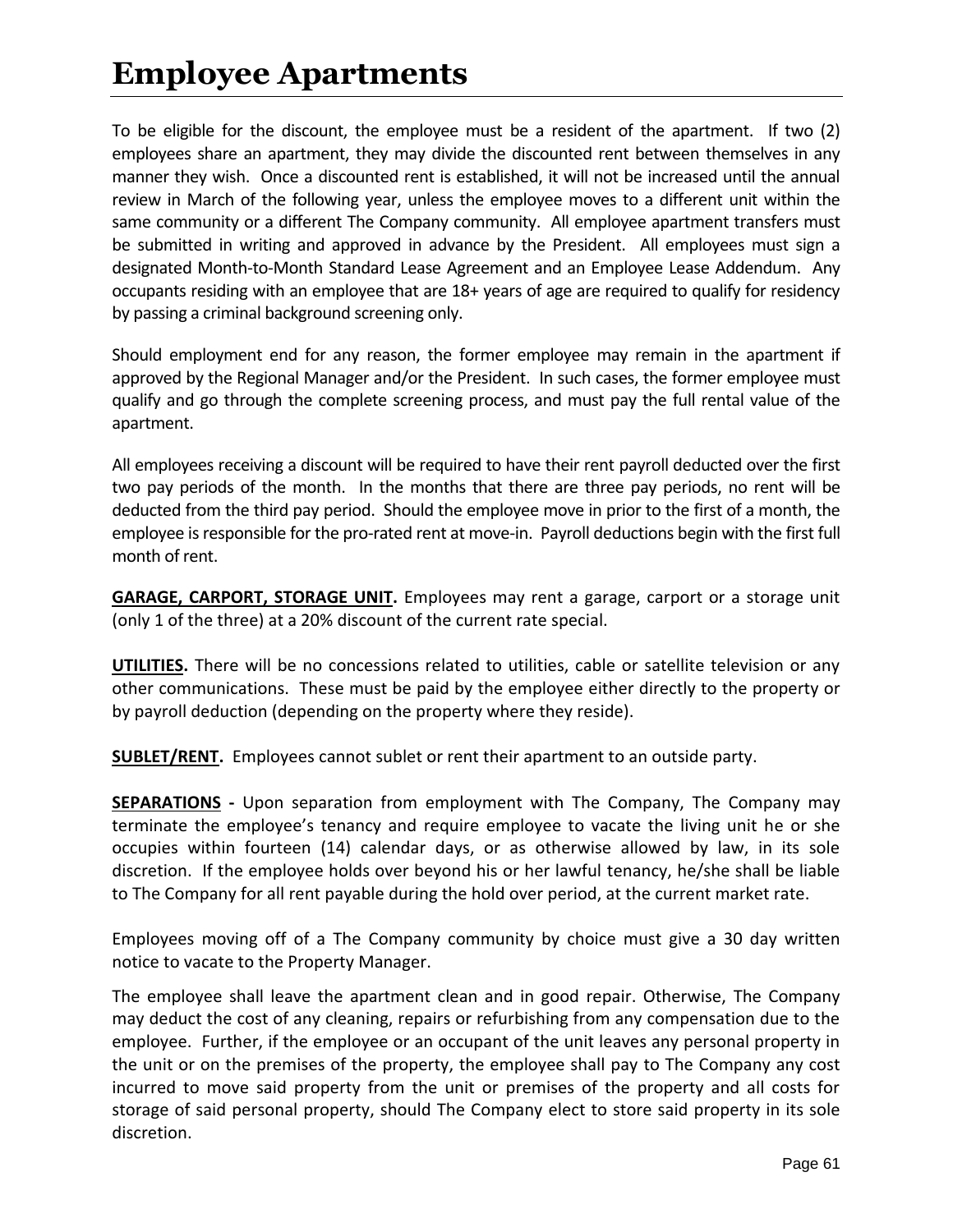### **Responsibility of the Property Manager**

Upon hiring an employee who is going to live on-site, the Property Manager where the employee works, not the manager where the employee lives, is responsible for getting the proper paperwork submitted to Human Resources in a timely manner.

1 st) For all new employees *moving on-site*, a New Hire Personnel Action Form should be submitted to Human Resources prior to the first full month of residency but no later than the Tuesday of the payroll cutoff week. This will ensure that the initial rent payment is deducted from the correct paycheck. For instance, if an employee moves on property on the  $1<sup>st</sup>$  of the month, the rent deduction form should be sent to Human Resources by noon of the previous week.

2 nd) If an employee is *moving off property* or has written permission by the President to transfer to another apartment or community it is still the responsibility of the Property Manager where the employee works to fill out a Change of Information Personnel Action Form with the updated information and send it to Human Resources. If an employee is completely moving from a The Company community, complete that section of the form and send to Human Resources. The form must be sent the week prior to payroll cutoff to ensure the rent deduction is not deducted from the employee's check that month.

3<sup>rd</sup>) If an employee is moving off the property due to resignation or termination, it is the responsibility of the Property Manager where the employee works to fill out a Termination Personnel Action Form and send it to Human Resources.

See Policy and Procedure handbook for additional information.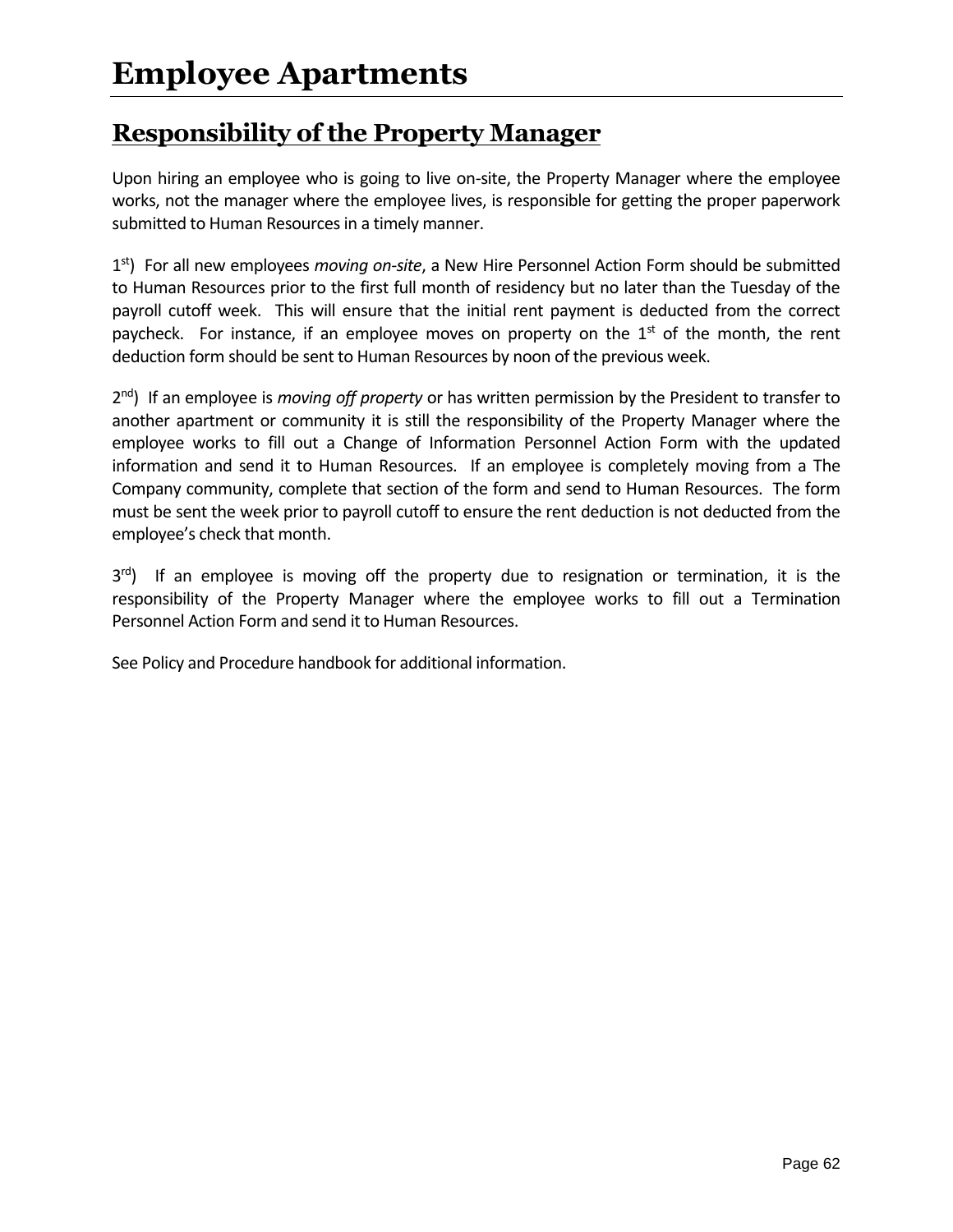# **Obtaining, Using or Disclosing Confidential Information**

#### **ANY VIOLATION OF THE FOLLOWING POLICIES WILL RESULT IN IMMEDIATE DISCHARGE FROM EMPLOYMENT.**

### **Fair Credit Reporting Act**

The Fair Credit Reporting Act governs the request for and use of background information about a person, be it a prospective resident, a current resident, applicant for employment or a coemployee. The law governs not only the credit reporting agency and The Company, it covers **YOU** individually.

A violation of the Fair Credit Reporting Act may subject The Company and YOU to civil liability. More importantly, if you violate this act, YOU personally may be liable for damages of not less than \$1,000, possibly punitive damages, and the payment of costs and attorneys' fees incurred by the person whose legal rights you violated.

To ensure compliance with this federal law, it is the policy of The Company that:

No employee is allowed to obtain a credit report for any reason other than checking on applicants to lease an apartment. Employees are prohibited from using the accounts of The Company to request or obtain a credit report on themselves, their family members, their former spouse, their co-worker or their friend, unless that person is an applicant to lease an apartment in the property to which the employee is assigned and that person has signed the required written consent form.

Employees are authorized to request or obtain a credit report or background check **only** on persons who sign the application to lease an apartment. For example, if an individual who will also occupy the apartment does not sign the application, a credit report cannot be requested on that individual.

Only management personnel in The Company's Corporate Office are authorized to conduct a background check on applicants for employment.

Employees are not allowed to request or obtain a credit report or background check without first obtaining written consent of the person(s) who sign the standardized application to lease an apartment.

Any violation of this policy will result in the employee's immediate discharge from employment. Furthermore, The Company will seek indemnification from the employee with respect to any sums which it is required to pay as the result of the violation of the Fair Credit Reporting Act or this policy.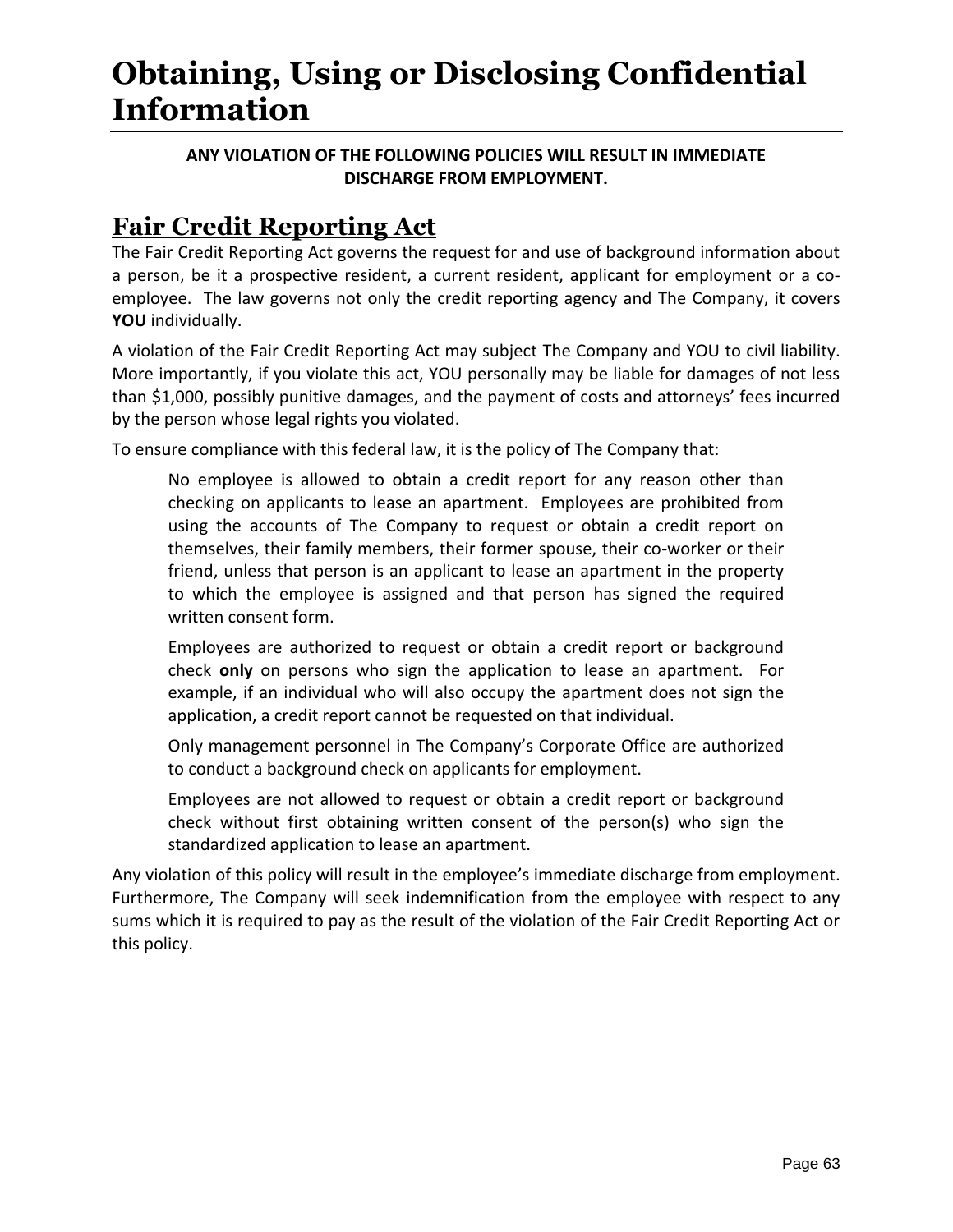# **Obtaining, Using or Disclosing Confidential Information**

### **Personal & Private Business Information**

Our clients, residents and prospective residents place great trust in us and provide us with personal information so we may serve their needs. As an employee of The Company, you may be entrusted with or have access to personal information concerning our clients, or confidential information about The Company, your fellow employees, or residents and applicants. It is vital that all such confidential documents and information remain strictly confidential and within The Company.

It is difficult to define what information is personal and private, and what documents contain confidential information. To simplify matters, we have adopted the following rule:

**ALL information relating to the business affairs of The Company, our clients, their residents, their prospects and applicants for residency, our employees, our applicants, our vendors and our contractors is STRICTLY CONFIDENTIAL. You are not to discuss with or disclose to anyone outside The Company of any such confidential information.** 

This prohibition includes information about your own or other employee's confidential personal information, identity information, medical information, income and private lives. Further, within The Company you should only discuss confidential or private information with personnel with a legitimate business reason to know the information.

# **Employment Verification / Recommendations**

The Company will provide employment verifications regarding your current employment only if authorized by you in writing. All requests and authorizations are to be directed to the Director of Human Resources. The Company will only provide verification of your job title, current compensation, and dates of employment. No information will be provided regarding future employment or compensation adjustment prospects or potential.

Only the Director or Human Resources or the President is authorized to provide information regarding an employee separated from employment to a third party inquiry for a reference. No information will be provided to third parties unless and until the former employee executes an authorization and release exonerating The Company and its employees from any liability for providing the information requested. The information that will be provided will be limited to the former employee's last job title and job responsibilities, ending compensation and benefits, and dates of employment. The Company will not provide any information related to the basis for the employee's separation from employment, job performance while employed, corrective action administered during employment, unemployment, workers' compensation or other administrative charges or legal claims, or whether the former employee is eligible for re-hire.

The Company does not provide employment recommendations and you are prohibited from giving a reference, including, but not limited to, information regarding another employee's job performance, the reason another employee is separated from employment, or any confidential or private information relating to a former employee. Violations of this policy will result in corrective action, up to and including discharge.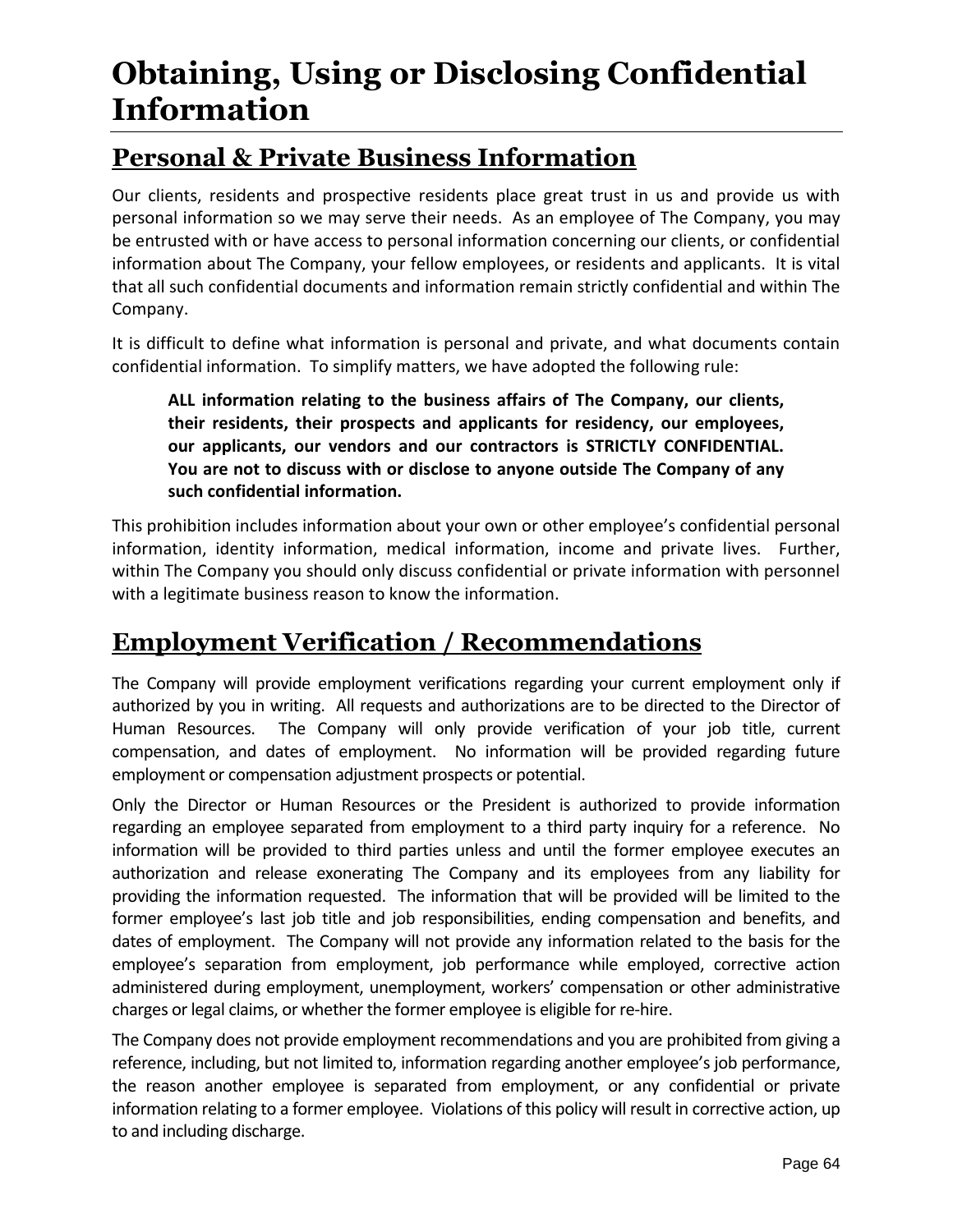# **Mail**

You should not use the office address of the property to which you are assigned for receiving personal mail. Further, letterhead for The Company or the Property should not be used for your personal correspondence and you may not charge postage or use stamps belonging to The Company or the Property.

### **Photocopies**

You are allowed to use the photocopy machines for personal use provided that such use does not interfere with the efficient operations of the office or the performance of your duties. Any personal photocopying you perform should be reported to your supervisor and be reimbursed on a monthly basis at a rate of 10 cents per page.

### **Computer System**

Your use of company owned computers and systems, and all features of the system, is to be strictly for the benefit of The Company and our clients. All communications on the Internet should be for business purposes and it is your responsibility to ensure your use of the Internet is in an effective, ethical and lawful manner. The Internet should not be used for personal gain or advancement of individual views. You are responsible for the content of all text, audio, or images that you place on or send over the Internet. Fraudulent, harassing, obscene or pornographic messages or images are prohibited and if you are found to be sending or intentionally receiving such messages or images you will be subject to corrective action, up to and including discharge.

All messages created, sent, received or retrieved via e-mail or the Internet are the property of The Company, and you have no expectation of privacy with respect to any data you place on or receive through the computer system. The Company has and reserves the right to monitor and access all messages and files on the computer system.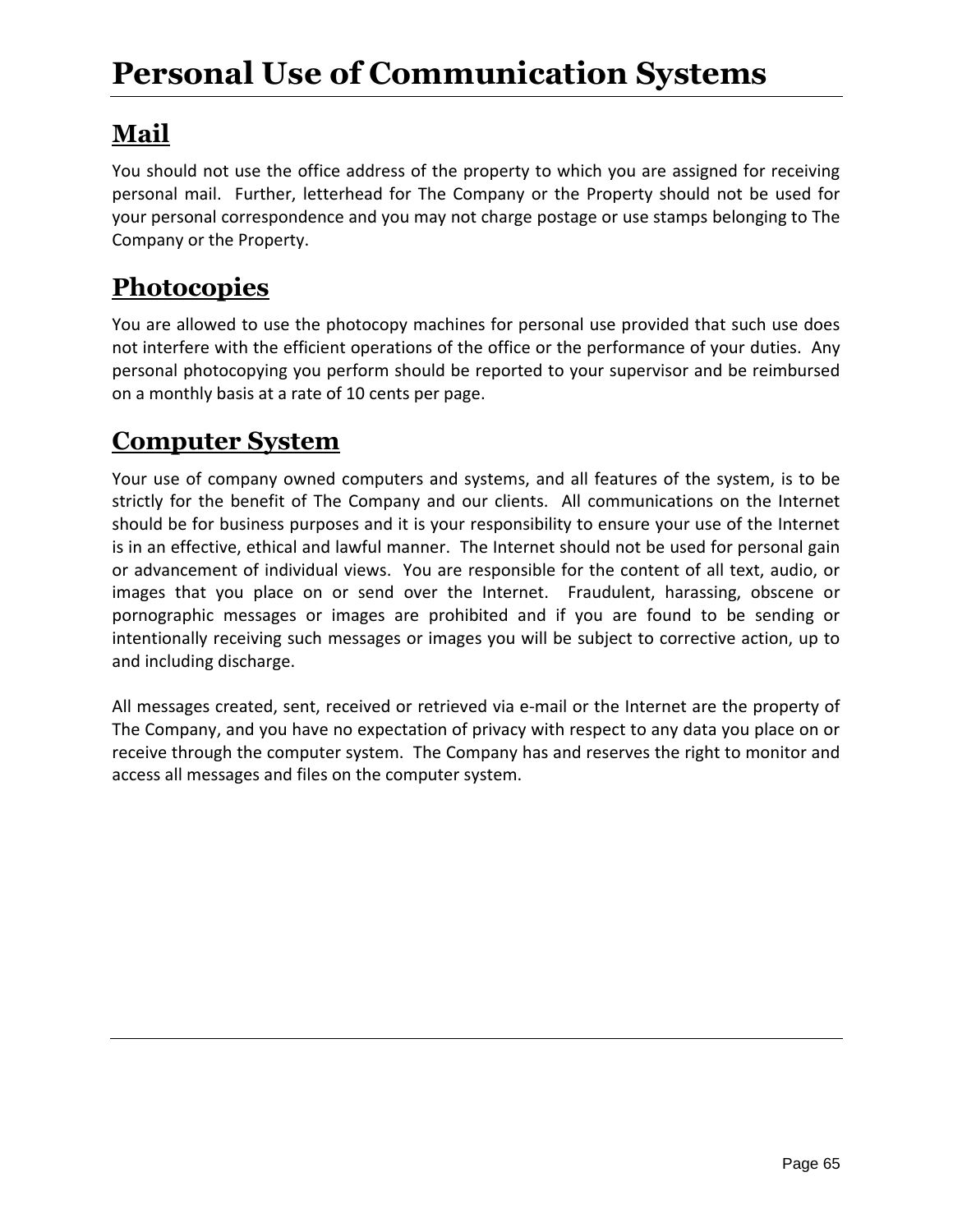# **Selection of Vendors**

To provide quality and cost effective services to our clients, decisions regarding the vendors from which products and supplies are purchased and the contractors which are awarded contracts for the provision of necessary services must be based on price and quality. To ensure that favoritism plays no part in such decisions, The Company has adopted the following policies:

### **Contracting with Relatives & Friends**

Without the express, written approval from the President, you are prohibited from purchasing any products from or contracting for services with a business owned or operated by a relative of any employee of The Company, any business which employs a relative of an employee of The Company or with a friend of an employee of The Company, or if the purchase or contract would economically benefit the relative or friend.

#### **Monetary Gifts & Payments**

No employee of The Company shall accept any kind of monetary payment, commission, or bonus from an individual or business providing products or services to The Company or its clients. Non-monetary gifts may be accepted around the year-end holidays if they can be consumed in one day or have a value of less than \$25.00.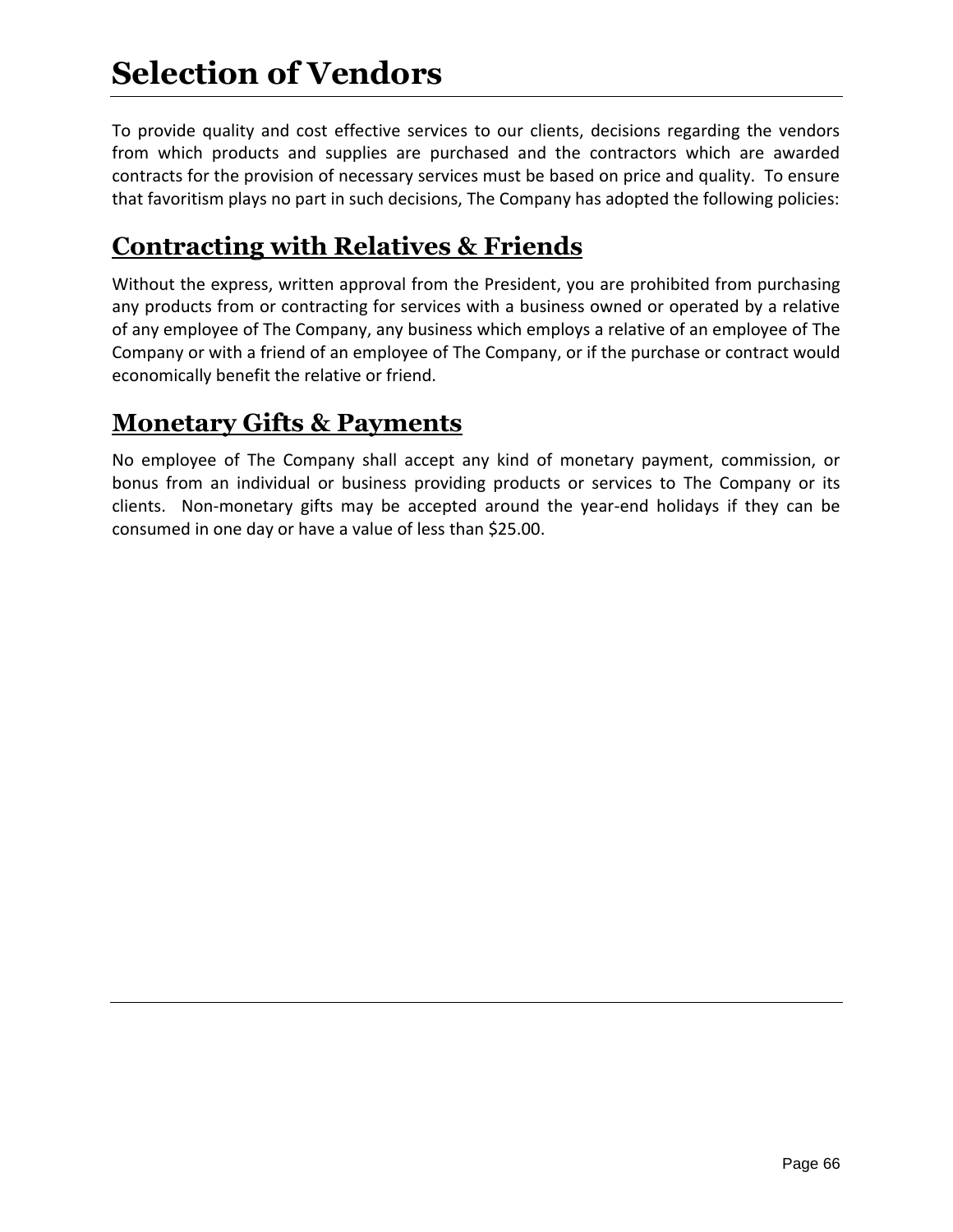# **Attendance & Punctuality**

The Company expects you to report for work punctually and to work all scheduled hours and any required overtime. Excessive tardiness and poor attendance disrupt workflow and service to our clients and their residents and is not acceptable. Unsatisfactory attendance and/or punctuality will result in corrective action, up to and including discharge.

# **Notification**

You should verbally notify your Property Manager as far in advance as possible whenever you know that you will be unable to report to work, or will be late reporting to or must leave early from scheduled work time for a period in excess of fifteen (15) minutes. Absent an emergency beyond your control, notice must be given at least one hour in advance of the time to be missed. Employees must speak directly with the Property Manager or Maintenance Supervisor, depending on their position. Leaving a voice mail is not acceptable. The notice should include a reason for the time to be missed and an indication of when you can be expected to report to work. A simple statement that you or a relative is ill or sick without further explanation is not acceptable. If you are a Property Manager, you must notify the President or your Regional Manager and the employee who will perform your duties during your absence.

Failure to give required proper notice of any 15 minute period of time missed may result in the absence being considered unexcused, unpaid and subject to corrective action, and/or the time missed being paid but charged against accrued leave time.

Falsification of the reason for time missed will result in immediate stringent corrective action, up to and including immediate discharge.

If you are absent from work for three (3) consecutive days without giving proper notice you will be deemed absent without leave and automatically separated from employment.

# **Inclement Weather Policy**

You are expected to report for work during inclement weather conditions if The Company does not declare an emergency closing. If you are unable to safely report to work because of weather conditions even though the office is open, you will be granted an authorized unpaid leave of absence, or may elect to charge time to unused vacation or sick time. If you are late because of weather conditions you will be given a chance to make up the missed time if work schedules permit and it does not result in overtime work.

All employees are to comply with mandatory evacuation orders issued by federal, state or local authorities. No employee is authorized to work during any period of mandatory evacuation.

When the National Weather Service issues watches and warnings regarding weather events, the Property Manager is to contact the Corporate Office immediately to advise it of the alert and the projected severity and timing of the weather event. The Corporate Office will decide if and when a Property's office will close and all employees on the Property sent home.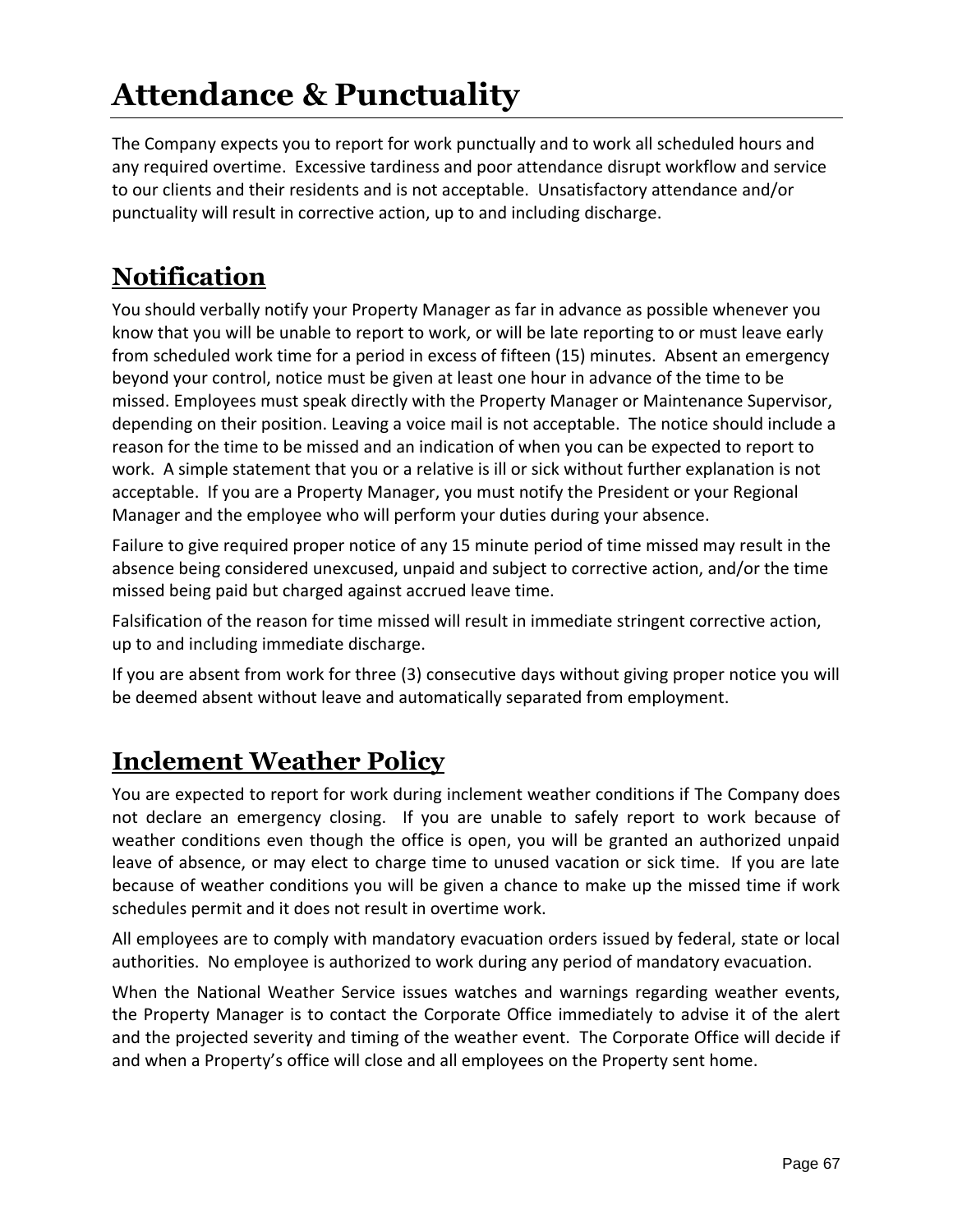If the decision is made to close a Property's office, a closing time will be set and all employees are to immediately cease work and return to their residences or to some other place of safety. No employee is authorized to work after the Corporate or Property's office is closed for inclement weather. If an inclement weather event occurs before the Property's normal business hours, employees of the Property are to call the Property Manager to determine if the office is open or closed. If the office is closed, employees are not to report to work or to perform any work.